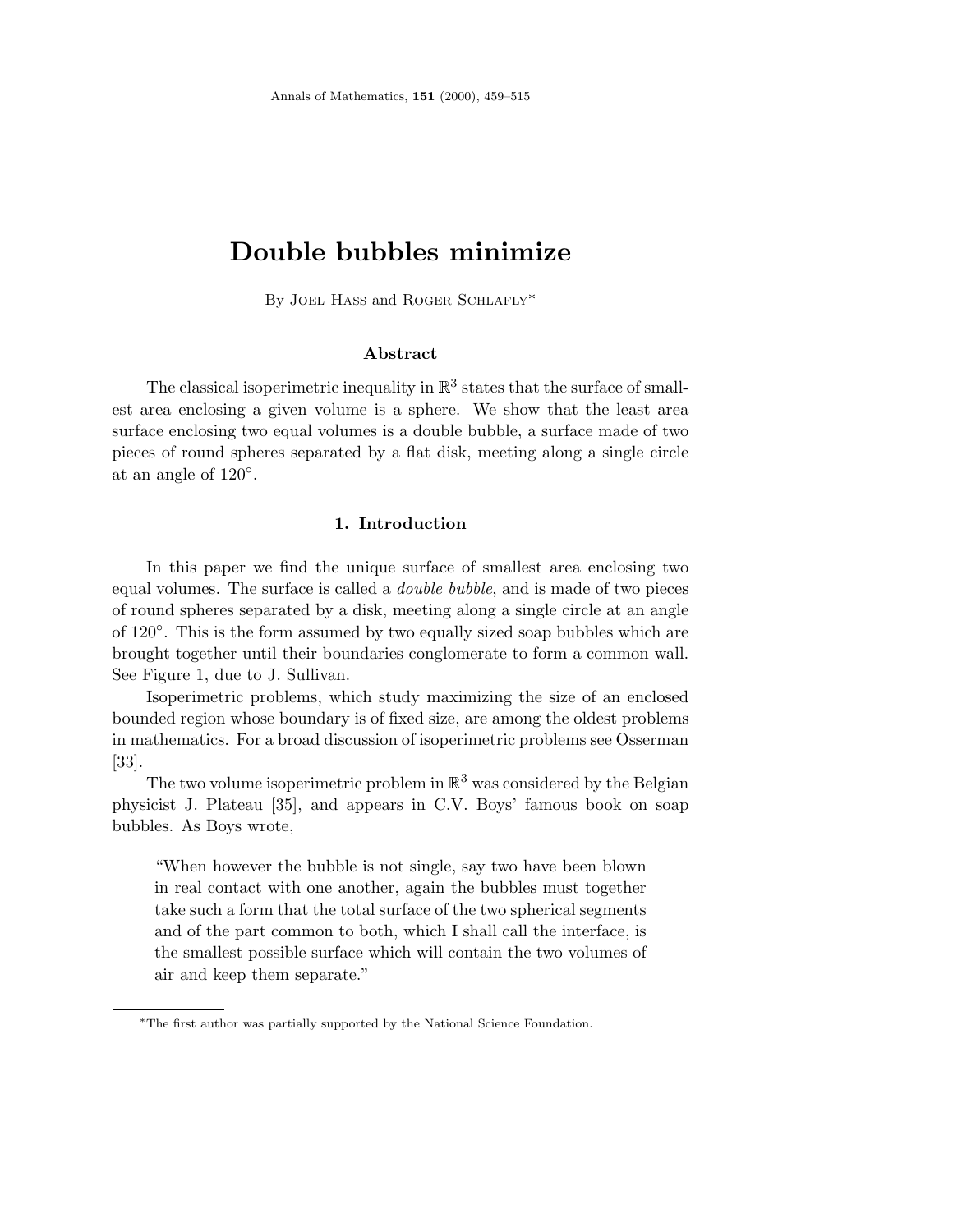

Figure 1. A double bubble enclosing two equal volumes.

We now outline briefly the recent history of the problem, with more details given later. F. Almgren proved the existence of bubble clusters enclosing a given collection of volumes in three-space and minimizing area among a general class of surfaces. J. Taylor established a regularity result for these bubble clusters, showing that they satisfy regularity properties physically observed by Plateau. B. White suggested an argument for showing that a two-region minimizer must be a surface of revolution, and J. Foisy and M. Hutchings filled in the details of this argument. At this point it was known that the minimizer consisted of pieces of Delaunay surfaces meeting at 120◦. Hutchings went on to eliminate many remaining configurations, leaving just the standard double bubble and an additional family known as torus bubbles as the potential minimizers. In this paper we closely examine the family of torus bubbles and show they cannot be minimizers for the equal volume double bubble problem. Each torus bubble is determined by an ODE, and we can rigorously eliminate the entire collection by an examination of the solutions of these ODEs using a computational technique called interval arithmetic, described in Section 5. At the end, only the standard double bubble remains as a possible minimizer.

Extensive interest in the problem was generated in recent years by work of F. Morgan. The planar case has been solved in [1] by methods special to two dimensions. A fundamental paper of Almgren [3] established the existence of solutions to a great variety of geometric minimization problems, including multiple component isoperimetric problems in  $\mathbb{R}^3$ . Despite the fact that existence was established some time ago, our result is the first explicit example of a surface in  $\mathbb{R}^3$  solving a multiple region finite volume isoperimetric problem. Lawlor and Morgan have shown that the cone over the regular tetrahedron is a minimizing surface among all those with its boundary that separate the four faces of the tetrahedron, but it is still not known whether this surface is minimizing without the separation condition.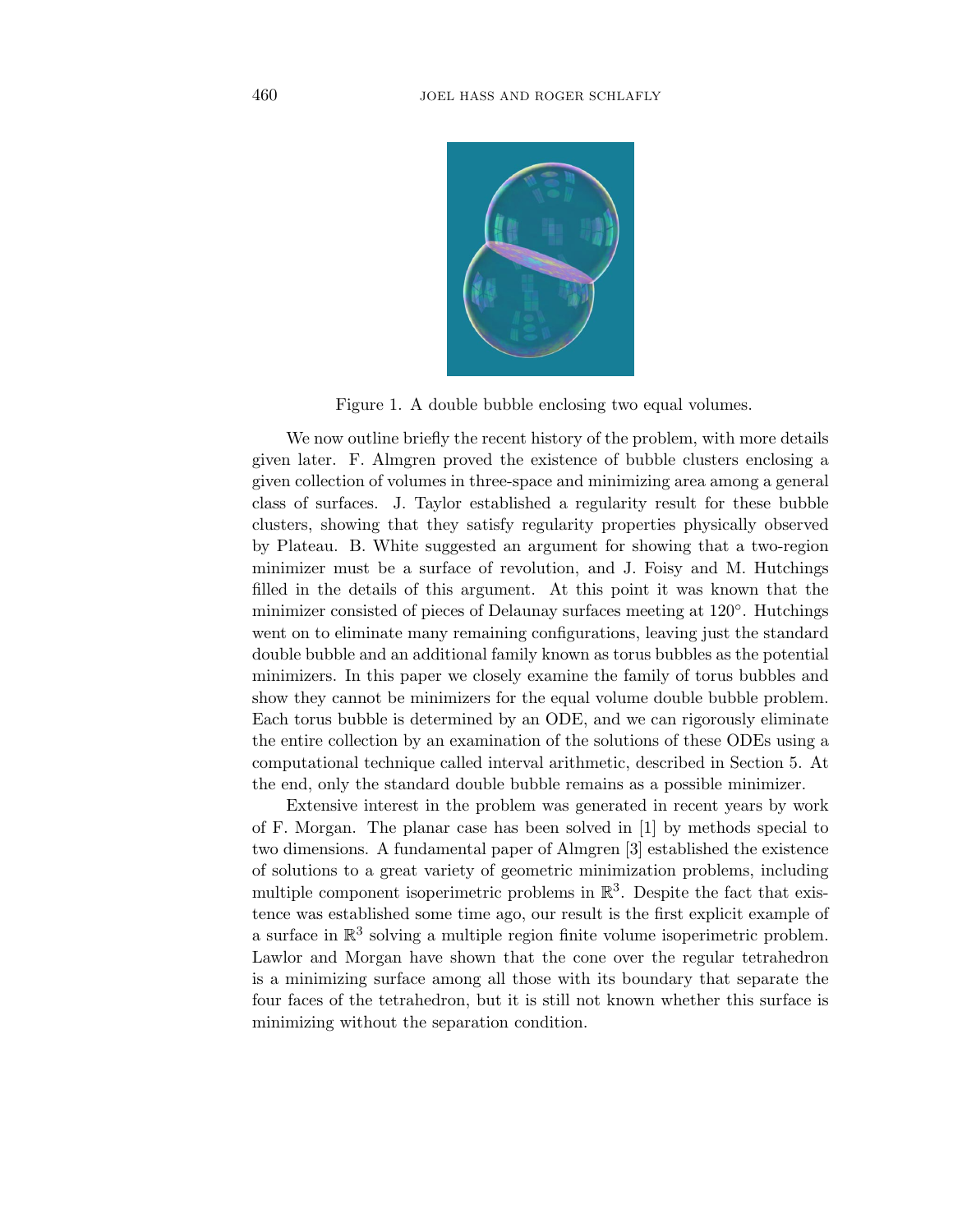Such multiple region isoperimetric problems arise in many fields, including the growth and shape of biological cells [28], [40]. There were extensive studies of such problems by physical and biological scientists in the  $19<sup>th</sup>$  century [24], [35]. Plateau established experimentally that a soap bubble cluster is a piecewise-smooth surface having only two types of singularities. The first type of singularity occurs when three smooth surfaces come together along a smooth triple curve at an angle of 120◦. The second type of singularity occurs when six smooth surfaces and four triple curves converge at a point. The angles are then equal to those of the cone over the 1-skeleton of a regular tetrahedron. A mathematical proof that these types of singularities are the only ones possible in a minimizing bubble in  $\mathbb{R}^3$  was given by Taylor [39]. However there were no explicit minimizing bubbles known for any collection of volumes exhibiting either of these singularities. Thus we have found the first explicit example of a closed minimizing surface in  $\mathbb{R}^3$  known to exhibit some of the singularities predicted by Plateau.

The arguments presented in this paper are a mixture of geometrical analysis and of estimates of geometric quantities obtained by the use of numerical computation. We perform these calculations with strict estimates on the accuracy of the computations. Since it is still somewhat unusual in a mathematical proof to use digital computers to do calculations involving real numbers, we will say a few words about the nature of this part of the argument.

Computers are widely known in the mathematical community to have been used successfully for analysis of discrete and combinatorial problems, such as the 4-color theorem [6], [37]. Problems such as isoperimetric inequalities are qualitatively different, since they inherently involve real numbers. Real numbers are represented in digital computers in a floating point format which allows exact description of only a finite number of rationals. Simple calculations, like division, or even addition, lead to unrepresentable numbers, and so the computer must round off. For purposes of mathematical proof, the size of the round-off must be accurately tracked throughout the calculation.

Methods for strictly estimating solutions of differential equations exist, but are not yet widely used in the mathematical community. The vast majority of numerical work is for approximation and simulation that does not meet the standards of a mathematical proof. However there have been some important results achieved through rigorous use of floating point numerical methods to achieve traditional mathematical proofs, notably Lanford's work on the Feigenbaum Conjectures [27] and Fefferman and de la Llave's work on the stability of matter [12], [15] and the work of McKay and Percival on nonexistence of invariant tori [34]. See also recent work of Hales on the Kepler Conjecture [19] and Gabai, Meyerhoff and Thurston [17] on hyperbolic 3-manifolds. Computer calculations are essential to our proof that equal vol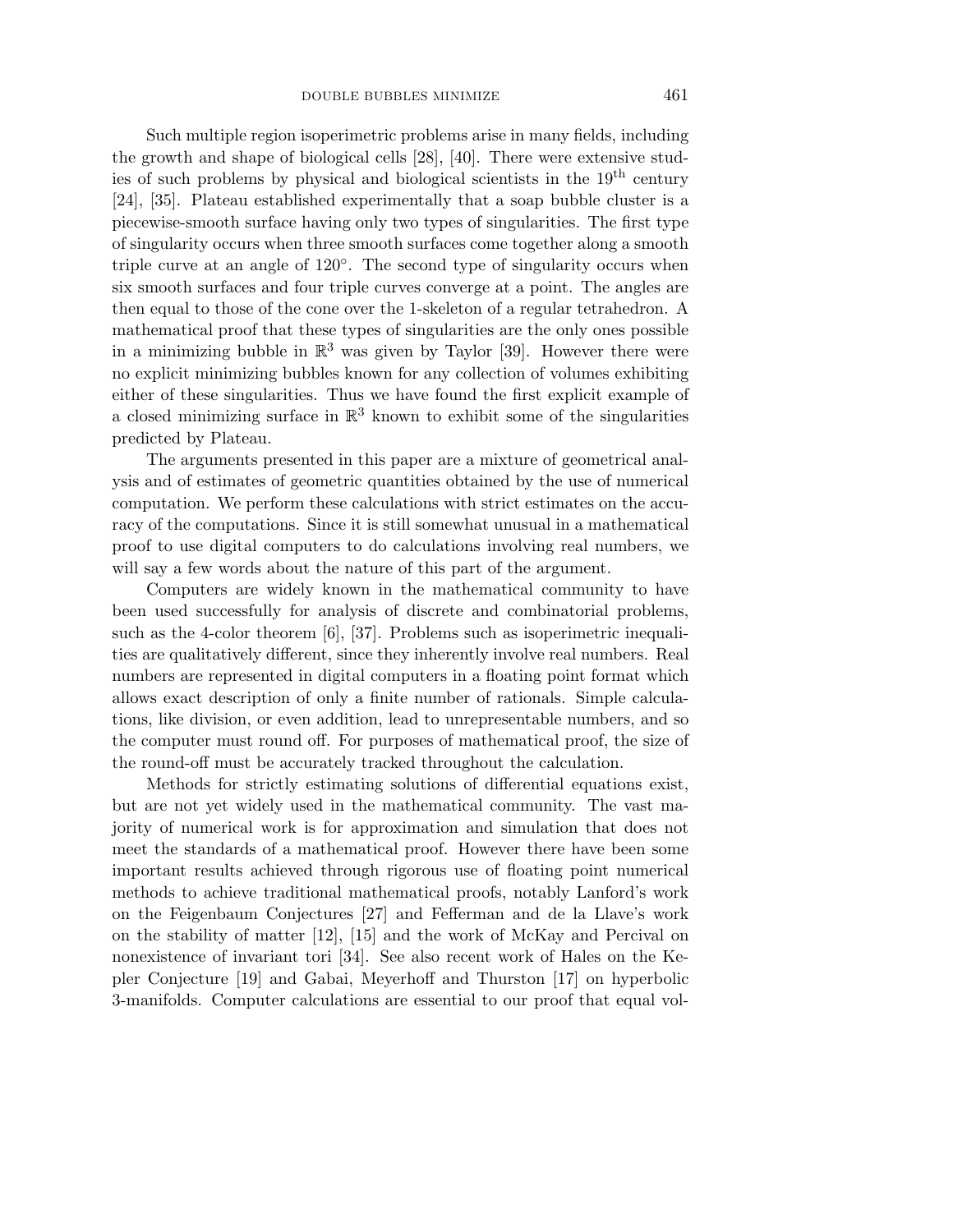ume double bubbles minimize area. There are too many calculations to be done by hand.

The proof parameterizes the space of possible solutions by a two-dimensional rectangle, one dimension corresponding to an angle and the other to a mean curvature. This rectangle is subdivided into 15,016 smaller rectangles which are investigated by calculations involving a total of 51,256 numerical integrals. Every calculation is done with strict error bounds, and all results are precise mathematical statements. All operations conform to the IEEE 754 standard for computer arithmetic, a widely adopted standardized method for implementing real number (floating point) computations on computers [5]. Our methods indicate that numerical techniques are likely to play an important role in future geometrical arguments.

The main result is the following, announced in [20]:

THEOREM 1. The unique surface of least area enclosing two equal volumes in  $\mathbb{R}^3$  is a double bubble.

COROLLARY 2. For any surface in  $\mathbb{R}^3$  enclosing two regions, each of volume *v*, the area *a* satisfies

$$
a^3 \ge 243\pi v^2,
$$

with equality if and only if the surface is a double bubble enclosing two regions of volume *v*.

The first issue in establishing Theorem 1 is to find an appropriate category of surface in which to minimize area.

It suffices in this paper to consider piecewise smooth two-dimensional surfaces. It is sometimes useful to consider a much more general notion of surface, such as the  $(F, \varepsilon, \delta)$  sets described in [3]. Our arguments actually imply that the double bubble minimizes in this larger class; see Theorem 2.2. Consideration of such a larger class of surfaces is needed primarily in the establishment of the existence and regularity of a minimizer, carried out in [3] and [39], and we will not need to be overly concerned with it in this paper.

Define a piecewise-smooth curve to be an embedded finite union of smooth curves, with any two either disjoint or having intersection contained in their endpoints. Define a *piecewise-smooth surface* to be an embedded finite union of smooth surfaces with piecewise-smooth boundary curves, with any two surfaces either disjoint or intersecting along piecewise-smooth curves contained in their boundaries. The set of points which are not in the interior of a smooth subsurface of a piecewise-smooth surface is called the *singular set*.

Define a bubble to be a piecewise-smooth surface satisfying:

1. Each two dimensional surface has constant mean curvature.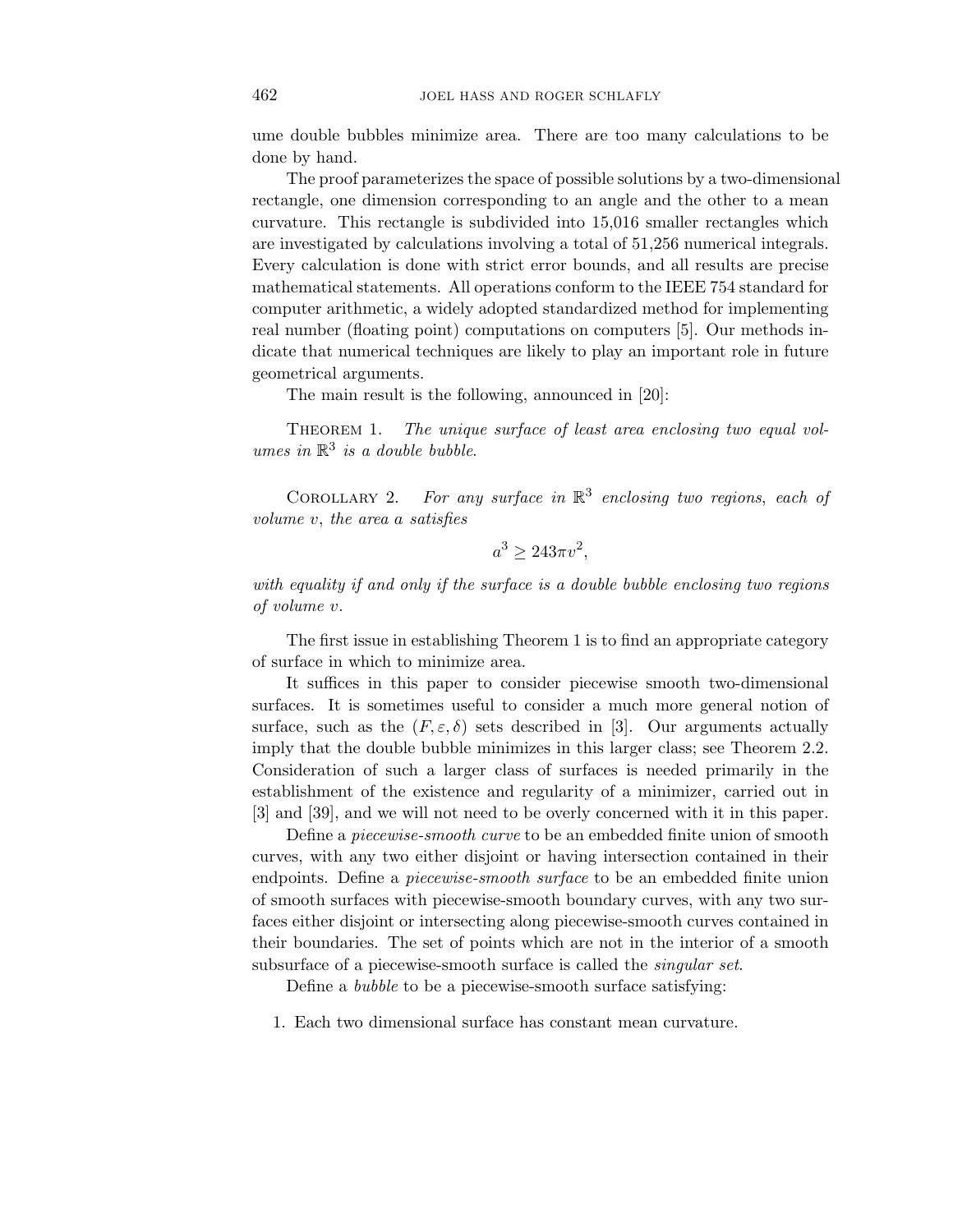- 2. The singular set is of the type described by Plateau. It consists of smooth triple curves along which three smooth surfaces come together at an angle of 120◦ and isolated vertices where six smooth surfaces and four triple curves converge at a point. The angles at the point are equal to those of the cone over the 1-skeleton of a regular tetrahedron.
- 3. The mean curvatures around an edge in the singular set where three surfaces have common boundary sum up to zero.

The above conditions are necessary for no local perturbation of a piecewisesmooth surface to decrease the area while preserving the volume in each of its complementary regions.

A bubble enclosing regions of prescribed volumes is called a minimizing bubble if it minimizes area among all bubbles enclosing the same volumes. The regions are not necessarily connected.

Given positive constants  $v_1$  and  $v_2$ , let  $a(v_1, v_2)$  denote the infimum of the area of piecewise-smooth surfaces enclosing two regions  $R_1$  and  $R_2$  in  $\mathbb{R}^3$  which are closed bounded sets with disjoint interiors such that volume $(R_1) = v_1$  and volume( $R_2$ ) =  $v_2$ . We will refer to the interior of the complement of  $R_1 \cup R_2$ as the exterior region  $R_0$ . Note that  $R_0$  may not be connected, in which case the bubble encloses some compact "empty regions".

A *double bubble* enclosing volumes  $v_1, v_2$  is a surface made of three pieces of round spheres, meeting along a single circle at an angle of 120◦, and enclosing two connected regions having volumes  $v_1$  and  $v_2$ . We consider the plane to be a sphere of infinite radius in this setting, allowing the interface of a double bubble to be a flat disk, as occurs when  $v_1$  and  $v_2$  are equal. See Figure 2. In this and all other figures, we assume that the axis of rotational symmetry is the *x*-axis. Furthermore, we will always take the generating curves for a surface of revolution to be in the upper half of the *xy*-plane.

It has been conjectured since the work of Plateau that double bubbles give the most efficient shape for enclosing two given volumes.

CONJECTURE 3. The double bubble enclosing volumes  $v_1, v_2$  is the unique surface having area equal to  $a(v_1, v_2)$ .

Theorem 1 solves this conjecture in the case that  $v_1 = v_2$ .

Deep results of Almgren and Taylor, summarized in Section 2, imply that for any two positive numbers  $v_1, v_2$  there exists a minimizing bubble  $S(v_1, v_2)$ in  $\mathbb{R}^3$  which encloses volumes  $v_1$  and  $v_2$ . Arguments based on ideas of B. White and F. Morgan, and developed in [16], [22], [32], show that any solution must be a surface of revolution. We will need to refer to this proof, so we present a simple version for the case of two regions in  $\mathbb{R}^3$  in Theorem 2.6. The lack of such an argument for isoperimetric problems involving three or more regions in  $\mathbb{R}^3$  makes those problems more formidable.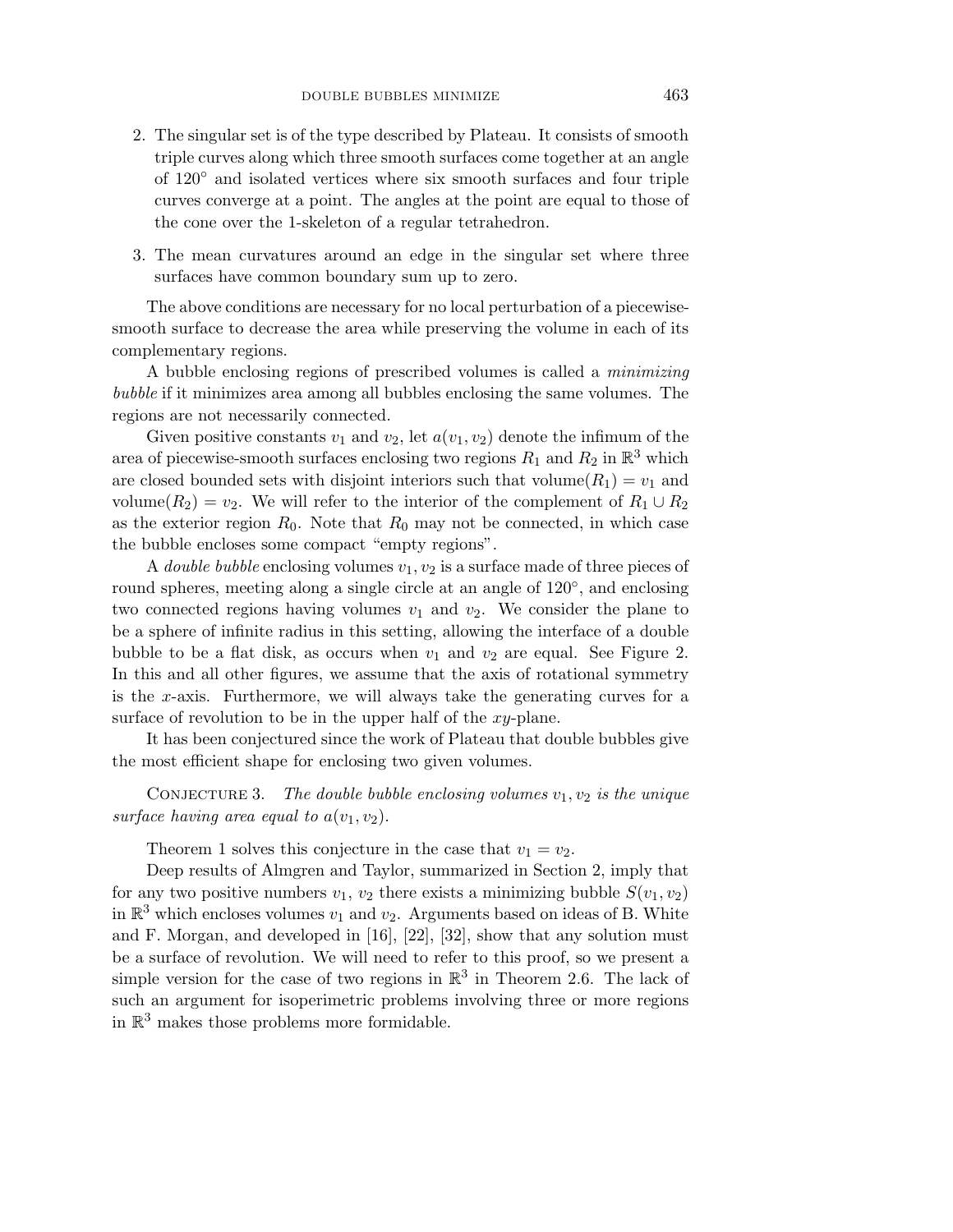While the reduction to a surface of revolution gives an enormous simplification in the scale of the problem, F. Morgan has pointed out several major topological obstacles to solving the double bubble conjecture. The first is that the regions  $R_1$  and  $R_2$  bounded by the minimizing bubble  $S(v_1, v_2)$  may not be connected, as illustrated in Figure 3.

A second problem is that  $S(v_1, v_2)$  may enclose bounded regions in  $\mathbb{R}^3$ which do not form part of either  $R_1$  or  $R_2$ , as in Figure 4. These regions are called empty regions by Morgan.



Figure 2. Equal and unequal volume double bubbles in cross-section. The axis of revolution is the *x*-axis.



Figure 3. Cross-section of a bubble with a nonconnected region. The nonconnected region is shaded.



Figure 4. Cross-section of a bubble with an empty torus region. The shaded region generates a solid torus when revolved around the *x*-axis.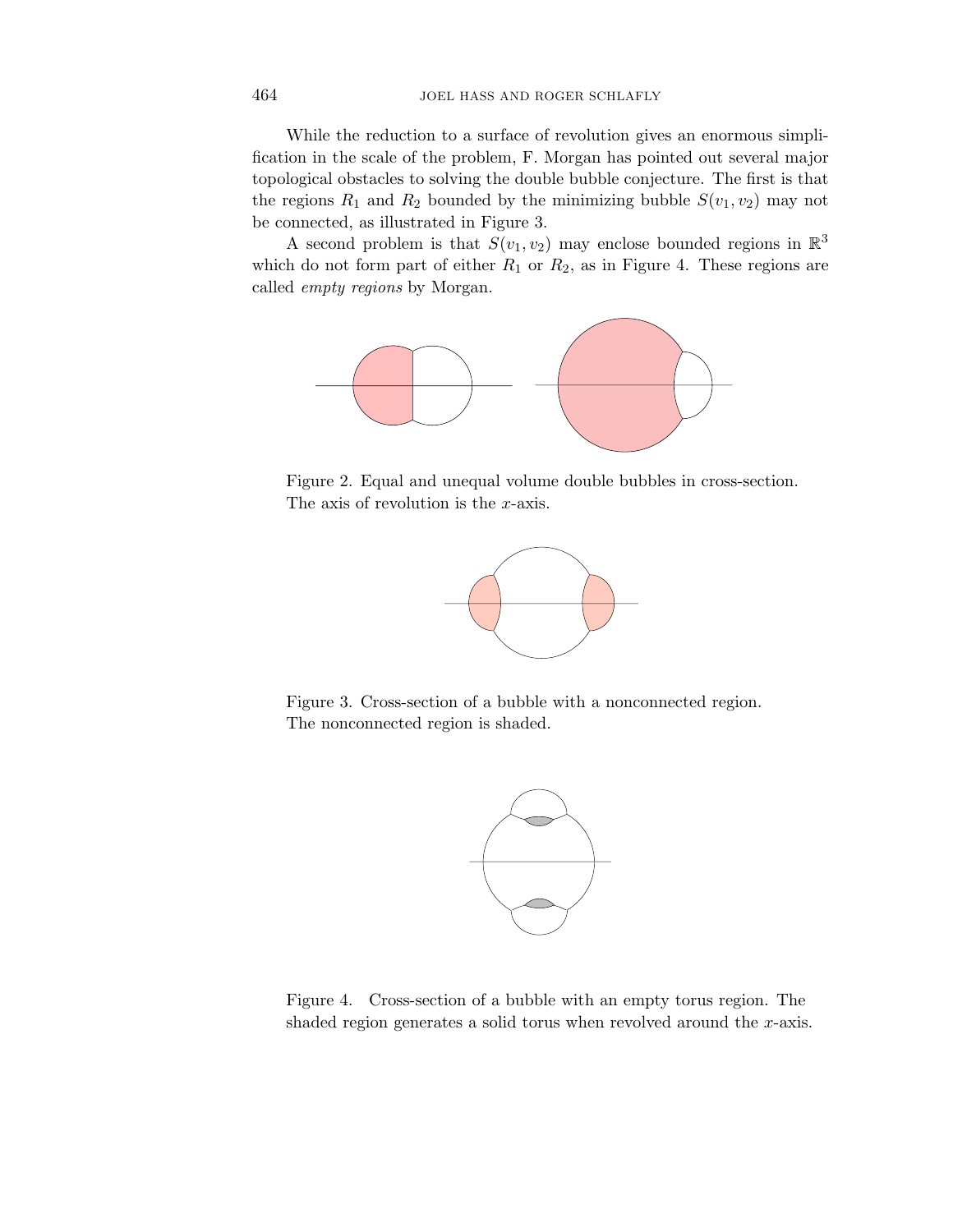A third problem is that  $S(v_1, v_2)$  may enclose nonsimply connected regions. Since the surface is a surface of revolution, these regions are homeomorphic to solid tori, and we call them torus components.

There are therefore numerous possible configurations which a minimizing bubble might take. A recent breakthrough due to Hutchings [22] has given restrictions on the type of surfaces that can arise in the double bubble problem, eliminating many possibilities. Some remaining possibilities are depicted in Figure 5. For the case of equal volumes, Hutchings showed that there were further constraints. Each region must be connected, leaving only two possible configurations, the double bubble and an additional class of possibilities, called torus bubbles, whose properties will be discussed in Section 4.



Figure 5. Cross-sections of some possible bubble configurations.

In Section 5 we describe the algorithm used in a series of computations which show that torus bubbles are not minimizers for the two equal volume isoperimetric problem in  $\mathbb{R}^3$ .

Techniques extending those developed in this paper also prove Conjecture 3 for other volume ratios, but at this time do not seem to suffice to cover all cases.

#### **2. Existence and regularity**

Almgren showed in [3] that there exists an area minimizing surface  $S(v_1, v_2)$ in  $\mathbb{R}^3$  among the set of surfaces enclosing volumes  $v_1, v_2$ . Here *surface* refers to a generalized notion defined using the methods of geometric measure theory, specifically what Almgren calls  $(F, \varepsilon, \delta)$  sets. For our purposes it suffices that this class includes the piecewise-smooth surfaces.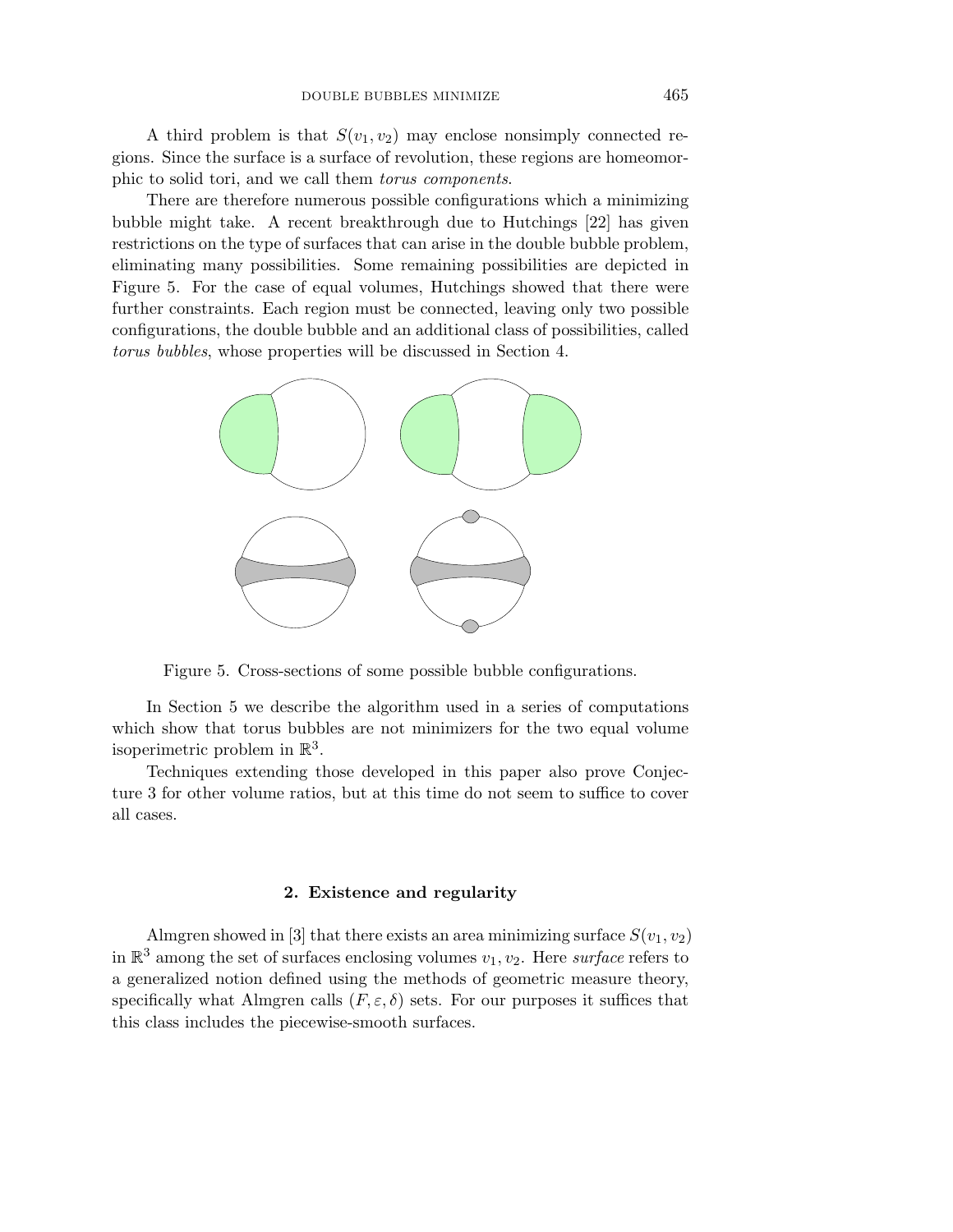THEOREM 2.1 ([3]). An area minimizing surface  $S(v_1, v_2)$  exists and is a smooth surface almost everywhere.

The nature of the singularities of  $S(v_1, v_2)$  was established by Taylor.

THEOREM 2.2 ([39]).  $S(v_1, v_2)$  is a piecewise-smooth surface. Its singularities consist of smooth triple curves along which three smooth surfaces come together at an angle of  $120°$  and isolated points where four triple curves and six pieces of surface converge. At these isolated points the asymptotic cone is the cone over the 1-skeleton of a regular tetrahedron.

Thus Taylor's work established that  $S(v_1, v_2)$ , which Almgren's theorem established as a minimizer among a generalized class of surfaces called  $(F, \varepsilon, \delta)$ surfaces, is a bubble, in our terminology. It follows that if we can establish the minimality of the double bubble among our class of bubbles then we will also show it minimizes among the more general class of surfaces considered by Almgren. We now establish some properties of minimizing bubbles. Lemma 2.3, Corollary 2.4 and Lemma 2.5, are standard results in variational geometry. We include brief proofs for completeness. Lemma 2.3 states that the sum of the (oriented) mean curvatures of all points crossed by a path starting and ending in the same region is zero. It implies that the sum of the (oriented) mean curvatures of all points crossed by any path depend only on its starting and ending points. These results hold even if the path crosses through many surfaces, and if it starts and ends in different components of the same region.

LEMMA 2.3. Let  $\gamma$  be an oriented curve in  $\mathbb{R}^3$  intersecting a minimizing bubble *B* transversely at regular points such that the initial and final points of *γ* lie in the interior of the same region. Then the sum of the mean curvatures of all the points of  $\gamma \cap B$ , oriented by  $\gamma$ , is zero.

Proof. Perturb the curve slightly so that each of its intersections with *B* becomes perpendicular. Consider a deformation of *B* which pushes points in  $\mathbb{R}^3$  near  $\gamma$  a uniform distance along the curve. To first order this preserves the volume of each region. The derivative of the area, to first order, is given by the sum of the mean curvatures over the points of  $\gamma \cap B$ . If this sum is nonzero, a deformation can be defined which decreases area while preserving the volume of each region.  $\Box$ 

A special case of the above lemma occurs when  $\gamma$  is a simple closed curve encircling a triple curve of the bubble. The lemma then implies that the sum of the mean curvatures around the triple curve adds up to zero. This local minimization condition is built into our definition of a bubble. More generally, the lemma implies that any two surfaces separating the same pair of regions have the same mean curvature.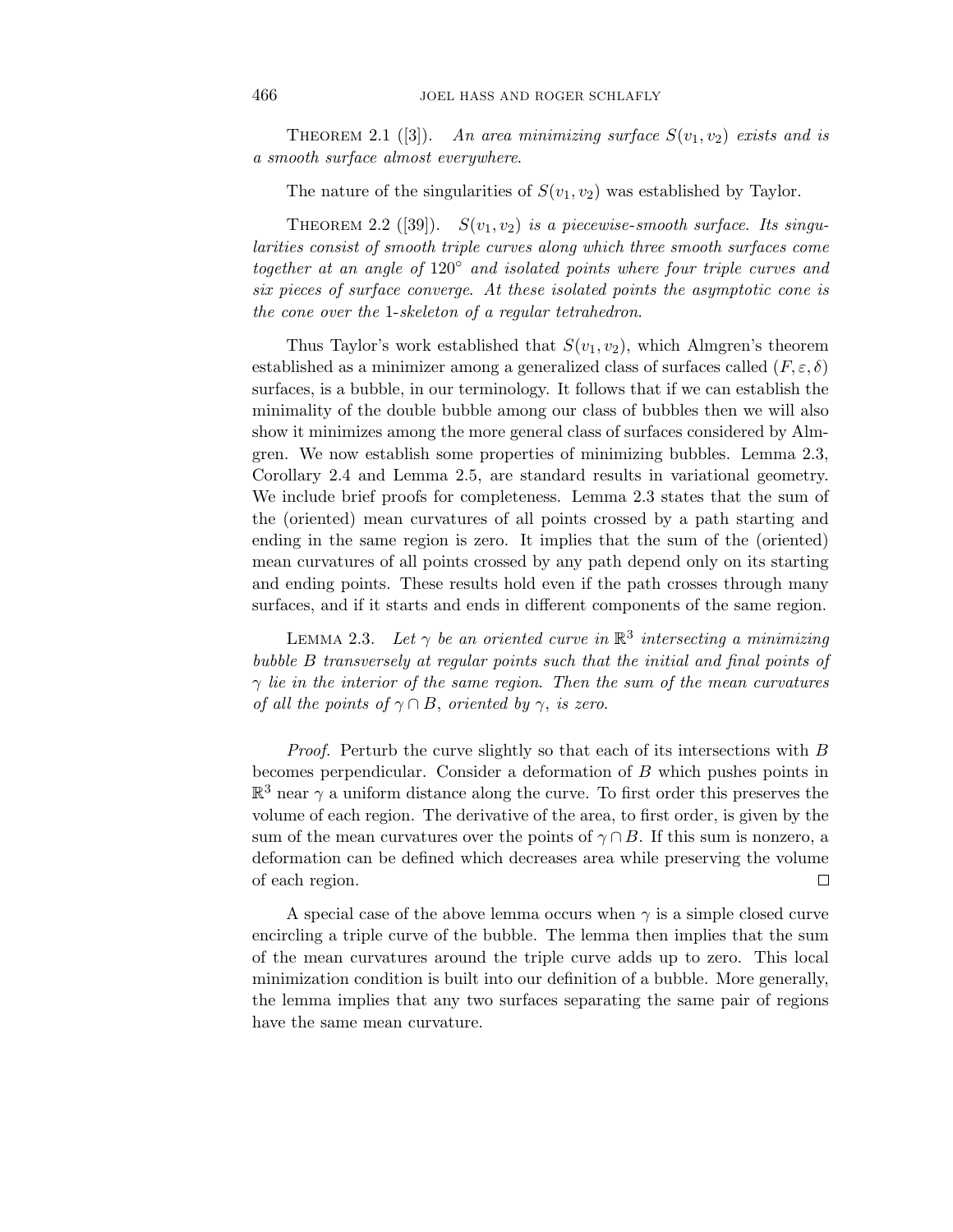COROLLARY 2.4. If  $S_1$  and  $S_2$  are surfaces in a bubble, each of which separate regions  $R_1$  and  $R_2$ , then their mean curvatures are equal.

*Proof.* Consider an arc  $\alpha$  which starts in  $R_1$  passes through  $S_1$  into  $R_2$ , then transversely through the bubble and on through  $S_2$  back into  $R_1$ . A subarc  $\beta$  of  $\alpha$  starts and ends in  $R_2$ . Applying Lemma 2.3 to both  $\alpha$  and  $\beta$ implies the corollary.  $\Box$ 

# Lemma 2.5. A minimizing bubble *B* is connected.

*Proof.* If not, we can move a component by an isometry of  $\mathbb{R}^3$  until it touches a distinct component. The resulting singularity violates those allowed in Theorem 2.2.  $\Box$ 

The following result was first observed by B. White and F. Morgan, and first written down by Foisy in [16]. Since we will need to refer to the proof, we present an argument for the case of two regions in  $\mathbb{R}^3$ . More detailed and general arguments can be found in the work of Hutchings [22] and Morgan [32].

THEOREM 2.6.  $S(v_1, v_2)$  is a surface of revolution.

*Proof.* Since  $S(v_1, v_2)$  is a minimizing bubble, each of its faces separates a pair of distinct regions - either separating *R*<sup>1</sup> from *R*<sup>2</sup> or one of them from *R*<sup>0</sup> (which is not connected if there are empty regions.)

Given any unit vector  $Z$  in  $\mathbb{R}^3$ , there is a plane  $P_Z$  in  $\mathbb{R}^3$  perpendicular to  $Z$ which bisects the total volume  $v_1 + v_2$  enclosed by  $S(v_1, v_2)$ . If  $Q_Z$  is a parallel plane which also bisects the total volume, then *P<sup>Z</sup>* and *Q<sup>Z</sup>* split the regions *R*<sup>1</sup> and  $R_2$  in the same proportions. (In fact  $P_Z$  must coincide with  $Q_Z$ , but we do not need to show this. It is also irrelevant to this argument whether  $S(v_1, v_2)$ contains empty regions.) Let  $f(Z)$  denote the proportion of the volume of  $R_1$  on the side of  $P_Z$  to which *Z* points. The function  $f(Z)$  is well defined, continuous on the unit 2-sphere,  $0 \le f(Z) \le 1$  and  $f(-Z) = 1 - f(Z)$ . Along any great circle of directions on the unit 2-sphere, the Intermediate Value Theorem implies that there are at least two points where  $f(Z)=1/2$  and the plane *P<sup>Z</sup>* bisects the volume of both regions. We fix *Z* to be such a vector.

Consider the intersection of  $S(v_1, v_2)$  with each of the two half-spaces determined by  $P_Z$ . The intersection of a face of  $S(v_1, v_2)$  with the plane  $P_Z$ is given by a graph in *P<sup>Z</sup>* with smooth edges and isolated vertices, or else the face is completely contained in  $P_Z$ , since the face is a smooth constant mean curvature surface [18]. Reflection of the smaller area piece of  $S(v_1, v_2)$  lying in one of these half-spaces gives a new surface  $S_1(v_1, v_2)$  which encloses regions of the same volumes. Since  $S_1(v_1, v_2)$  cannot have less area, it must have the same area as  $S(v_1, v_2)$ .  $S_1(v_1, v_2)$  has the property that reflection through  $P_Z$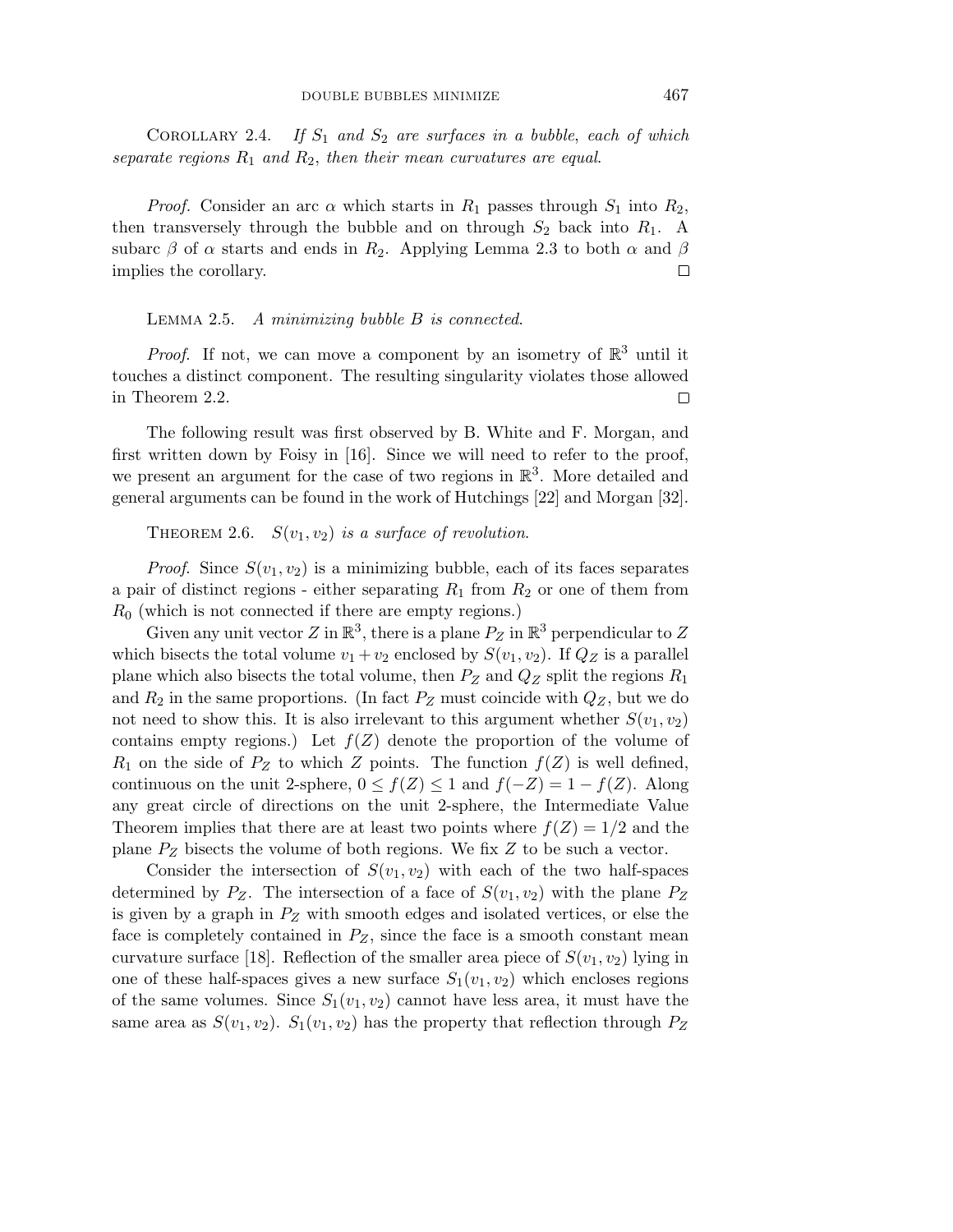preserves the new regions, which we continue to call  $R_0$ ,  $R_1$  and  $R_2$ . If the plane  $P_Z$  contained a face of  $S(v_1, v_2)$  then this face would now separate two components of the same region in  $S_1(v_1, v_2)$ , and area could be reduced by removing that face from  $S_1(v_1, v_2)$ , preserving the volume of each region. So  $P_Z$  cannot contain a face of  $S(v_1, v_2)$ .

We repeat the above argument along a great circle of the unit 2-sphere consisting of the unit vectors which are perpendicular to *Z*, to find a plane  $P_W$  perpendicular to  $P_Z$  which bisects the volume of the regions  $R_1$  and  $R_2$ in  $S_1(v_1, v_2)$ . This process constructs a surface  $S_2(v_1, v_2)$ , still having the same area as  $S(v_1, v_2)$ , enclosing regions of the same volumes, and for which reflection through each of  $P_Z$  and  $P_W$  preserves  $R_1$  and  $R_2$ .

Since composing reflections through two perpendicular planes gives a rotation of angle 180<sup>°</sup>, it follows that rotation of angle 180<sup>°</sup> about  $L = P_Z \cap P_W$ preserves the regions *R*<sup>1</sup> and *R*2. Now consider any plane *Q* containing *L*. Note that half of the volume of *R*<sup>1</sup> and *R*<sup>2</sup> lies on each side of *Q*. As before the plane *Q* cannot contain a face of  $S_2(v_1, v_2)$ . If the intersection of *Q* with  $S_2(v_1, v_2)$  is not perpendicular to *Q*, then replacing half of  $S_2(v_1, v_2)$  with its reflected image through *Q* gives a new minimizing surface which is not smooth, and has singularities not allowed by Theorem 2.2. Thus  $S_2(v_1, v_2)$  is perpendicular to each plane through *L* and is therefore a surface of revolution around *L.*  $S_1(v_1, v_2)$  and  $S_2(v_1, v_2)$  may not a priori be identical, but they coincide on a half-space of  $\mathbb{R}^3$ . Moreover this half-space was chosen arbitrarily, so that  $S_1(v_1, v_2)$  is cut by  $P_W$  into two pieces, each half of some surface of revolution. The axis of each of these surfaces of revolution is  $L = P_Z \cap P_W$ , so they coincide and  $S_1(v_1, v_2)$  itself is a surface of revolution. Similar reasoning shows that  $S(v_1, v_2)$  is a surface of revolution, and coincides with  $S_2(v_1, v_2)$  everywhere. If we make  $S_1$  by reflecting the other half of  $S$  across  $P_Z$ , then the same argument shows that the other half of *S* is also a surface of revolution about a line  $L'$  in  $P_Z$ . The Almgren and Taylor regularity results, and in particular the unique continuation property of constant mean curvature surfaces, imply that  $L' = L$ , so *S* itself is a surface of revolution about *L*.  $\Box$ 

We next summarize some key results obtained by Hutchings in [22]. Recall that  $S(v_1, v_2)$  is a minimizing bubble that separates  $\mathbb{R}^3$  into regions  $R_1$  of volume  $v_1$  and  $R_2$  of volume  $v_2$  and that  $a(v_1, v_2)$  is the area of  $S(v_1, v_2)$ .

THEOREM 2.7. The function  $a(v_1, v_2)$  is strictly concave on  $[0, +\infty) \times$  $[0, +\infty).$ 

COROLLARY 2.8. If  $v'_1 > v_1$  then  $a(v'_1, v_2) > a(v_1, v_2)$ .

*Proof.* As  $v_1 \rightarrow +\infty$ ,  $a(v_1, v_2) \ge a(v_1) \rightarrow +\infty$ . Concavity of the function *a* implies the corollary. $\Box$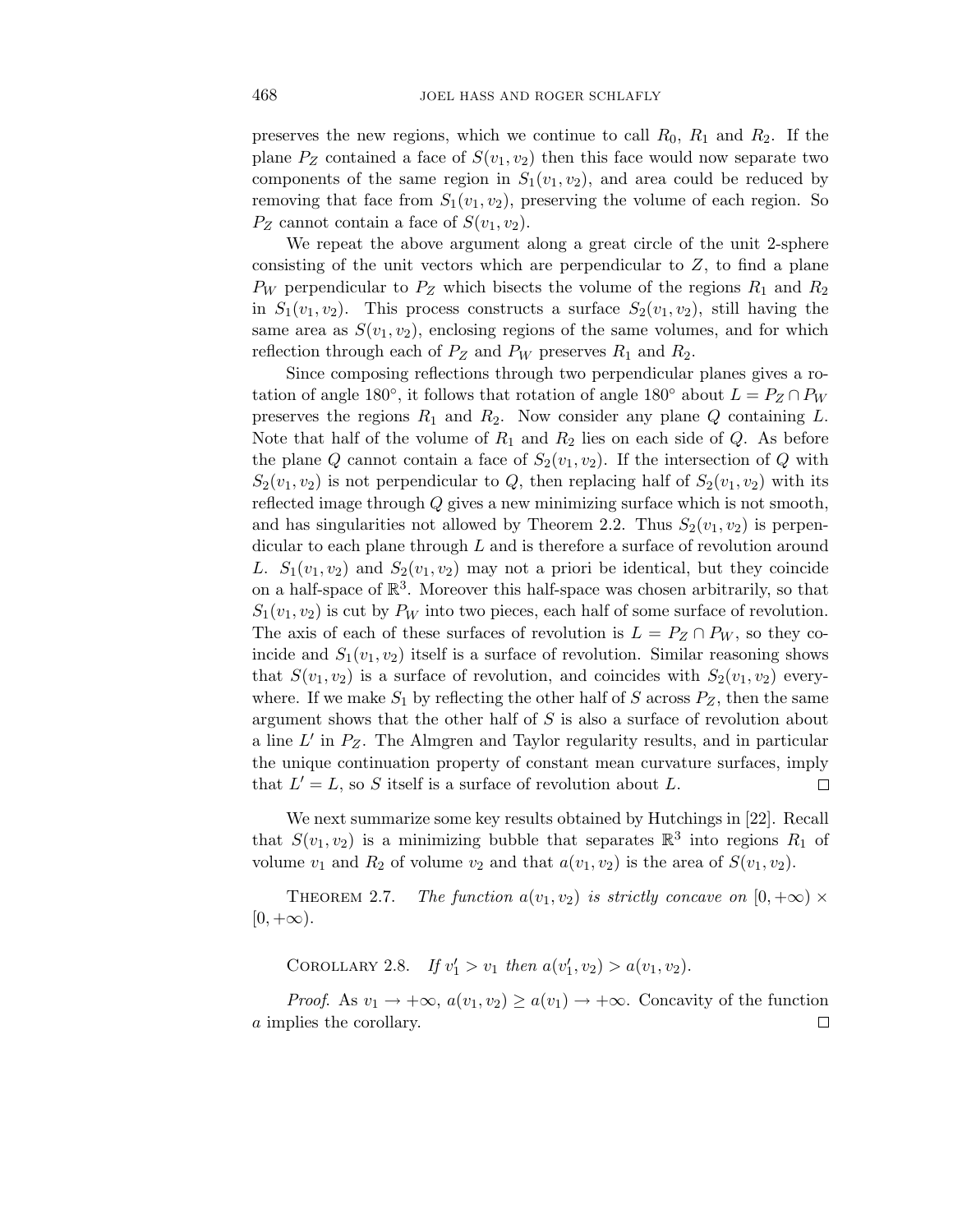COROLLARY 2.9.  $S(v_1, v_2)$  has no empty regions.

Proof. If there is an empty region, join it it to one of the other regions by removing a face on its boundary and apply the previous corollary.  $\Box$ 

Deeper connectedness results also follow from concavity. In particular, Hutchings deduced that each of *R*<sup>1</sup> and *R*<sup>2</sup> is connected if the volumes are equal.

THEOREM 2.10.  $S(v_1, v_1)$  encloses exactly two connected components.

Proof. See Hutchings [22, Th. 4.2].

#### $\Box$

# **3. Delaunay surfaces**

In this section, we summarize the classification theory of constant mean curvature surfaces of revolution, the Delaunay surfaces, and present some properties of these surfaces that will be used in our study of bubbles.

The mean curvature of a surface in  $\mathbb{R}^3$  is the trace of the second fundamental form of the surface. Computing this requires choosing a unit normal vector field to the surface. The mean curvature vector field, formed by scaling a unit normal vector field by the mean curvature, gives the direction of a variation which decreases the area of a surface as quickly as possible [38].

For a surface of revolution we have simple formulas for the mean curvature. Consider a surface of revolution about the *x*-axis in  $\mathbb{R}^3$ , with generating curve contained in the upper half-plane. If the generating curve is a graph,  $y = y(x)$ , then the mean curvature  $h$ , equal to the sum of the principal curvatures, is given by the formulas:

$$
k_m = \frac{-\ddot{y}}{(1+\dot{y}^2)^{3/2}},
$$
  

$$
k_p = \frac{1}{y\sqrt{1+\dot{y}^2}},
$$
  

$$
h = k_m + k_p,
$$

where  $k_m$  is the curvature at  $(x, y)$  of the generating curve in the *xy*-plane (sometimes called the meridian, or profile curve) and  $k_p$  is the normal curvature of the parallel curve. The value of  $k_p$  is equal to the reciprocal of the distance to the *x*-axis along the perpendicular to the generating curve [38]. Note that the mean curvature of a unit sphere equals two. For surfaces of revolution generated by curves which are not graphs, we need to specify an orientation on the generating curve to fix the sign of the mean curvature. We use the convention that the sign of the mean curvature is given by the formulas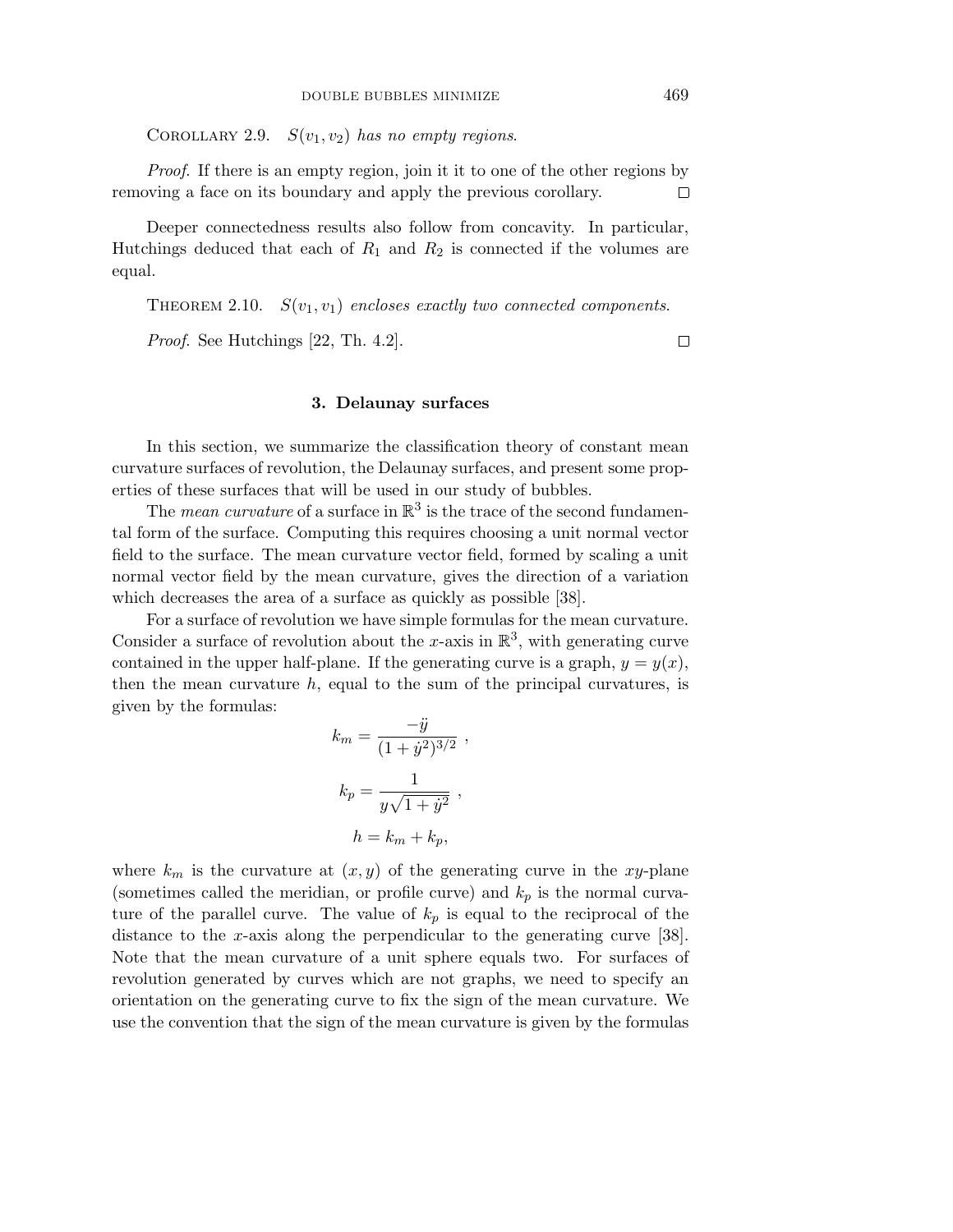above if the curve is oriented left-to-right, or equivalently if the graph's tangent vector has a positive *x*-component. If its tangent vector has a negative *x*-component, the signs in the formulas for  $k_m$  and  $k_p$  should be reversed in the above formulas. For curves with vertical tangent vectors the above formulas do not apply directly, but in our applications vertical tangents are isolated points, and the limits of the above formulas will give  $k_m$  and  $k_p$  at vertical tangencies.

Surfaces of revolution having constant mean curvature were first studied by Euler, and classified by Delaunay [13]. The term Delaunay surface is used to refer to these surfaces.

THEOREM 3.1. The surfaces of revolution of constant mean curvature are the plane, sphere, catenoid, cylinder, unduloid, and nodoid. The generating curves of a nodoid and an unduloid, called the nodary and the undulary, are periodic along the *x*-axis, and have exactly one local minimum and one local maximum in each period. The undulary is a graph over the *x*-axis. The nodary has one local maximum, one local minimum and two vertical tangencies in each period.

Proof. Expositions of the classification of Delaunay surfaces can be found in [14] and [23].  $\Box$ 

The nodoid and unduloid are not as well known as the other surfaces. An undulary can be obtained by rolling an ellipse along the *x*-axis and tracing the path taken by one of the foci. A nodary can be obtained by rolling a hyperbola [14]. See Figure 6.



Figure 6. Portions of a nodary and an undulary, generating curves of a nodoid and an unduloid.

With their generating curves oriented left to right, the mean curvature of each of the Delaunay surfaces is nonnegative, with the exception of the nodoid. The sign of the mean curvature of a nodoid depends upon the choice of orientation for its generating nodary, and can be positive or negative.

If a surface of revolution minimizes area among all surfaces of revolution surrounding a given volume, then its generating curve satisfies an associated Euler-Lagrange equation. This second order ODE implies that the mean curvature is constant [14].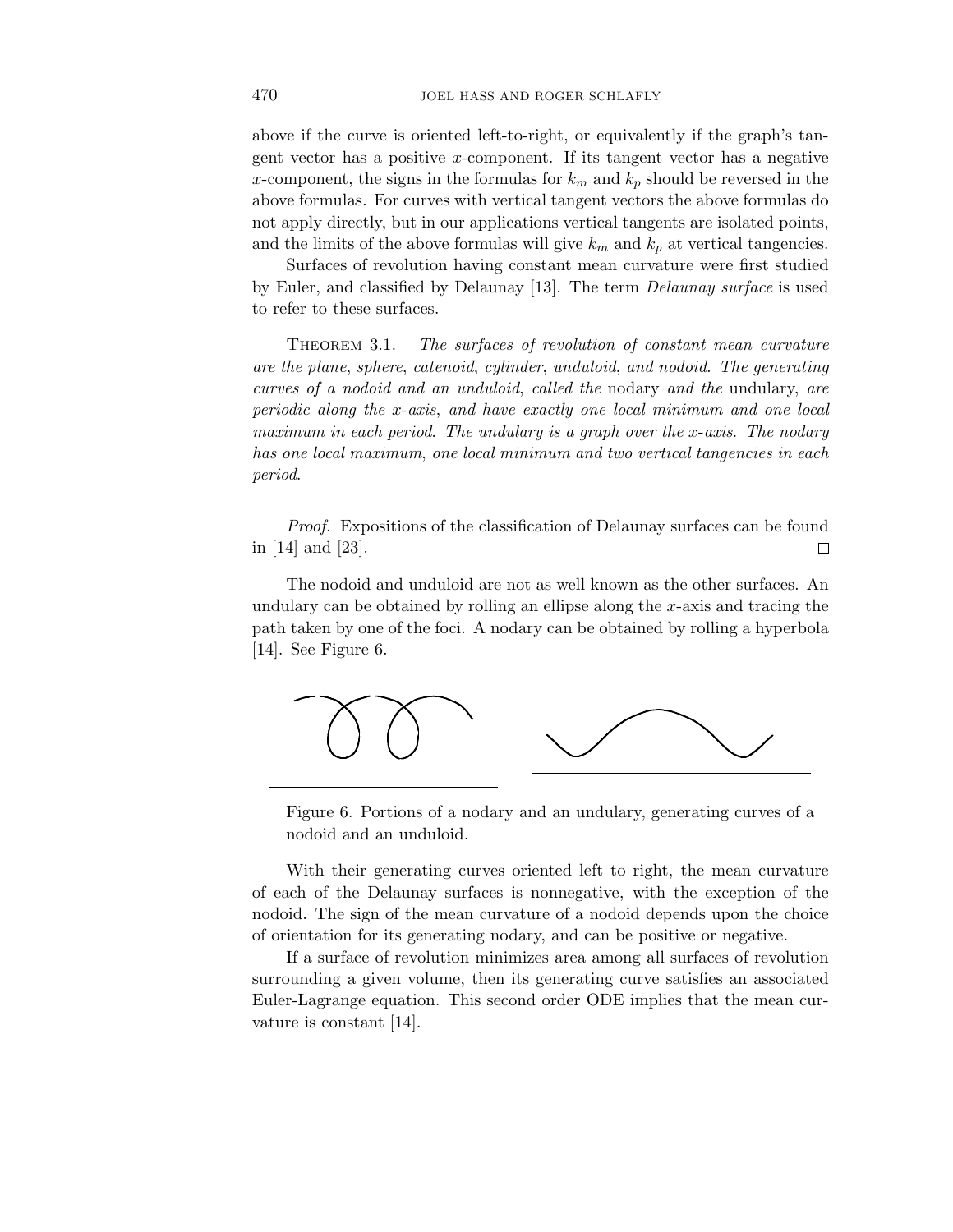The mean curvature of the surface of revolution generated by a  $C<sup>2</sup>$  graph  $y(x)$  is given by:

(1) 
$$
h = k_m + k_p = \frac{-\ddot{y}}{(1 + \dot{y}^2)^{3/2}} + \frac{1}{y\sqrt{1 + \dot{y}^2}}.
$$

We can integrate this ODE once, after multiplying through by  $2y\dot{y}$ .

$$
0 = h + \frac{\ddot{y}}{(1 + \dot{y}^2)^{3/2}} - \frac{1}{y\sqrt{1 + \dot{y}^2}}
$$
  
=  $2hy\dot{y} + \frac{2y\dot{y}\ddot{y}}{(1 + \dot{y}^2)^{3/2}} - \frac{2\dot{y}}{\sqrt{1 + \dot{y}^2}}$   
=  $\frac{df(x)}{dx}$ 

where  $f(x)$  is the function

(2) 
$$
f(x) = hy^2 - \frac{2y}{\sqrt{1+y^2}}.
$$

Therefore *f* is constant along the graph. The fact that the equation for constant mean curvature surfaces of revolution has a first integral was known to Plateau [35, pp. 138–139], who in turn references work of Beer. Korevaar, Kusner and Solomon called *f* the force of a constant mean curvature surface, and pointed out that it has a physical interpretation as the net force exerted by a soap film on a plane cutting off an end of the surface. They also showed that it could be defined for more general constant mean curvature surfaces [25], where it serves as a useful analytical tool.

A convenient way of expressing the force of a constant mean curvature surface of revolution which holds even when the generating curve is not a graph is given by the formula

(3) 
$$
f = hy^2 - 2y\cos\alpha.
$$

Here  $\alpha$  denotes the angle between the positive *x*-axis and the generating curve of the surface of revolution, which is an oriented curve. This makes sense for all values of  $\alpha$ . In our applications, we alway orient the generating curve of a Delaunay surface, and thus fix an unambiguous sign for the mean curvature.

LEMMA 3.2. Given  $h, x_0, y_0 > 0$  and  $y_0$ , there exists a unique Delaunay curve  $\delta$  through the point  $(x_0, y_0)$  having slope  $\dot{y_0}$  and generating a Delaunay  $surface D$  having mean curvature  $h$ . The slope  $y<sub>0</sub>$  can be infinite. The Delaunay surface is a sphere *S* if and only if

(4) 
$$
h = h_S = \frac{2}{y_0 \sqrt{1 + y_0^2}}.
$$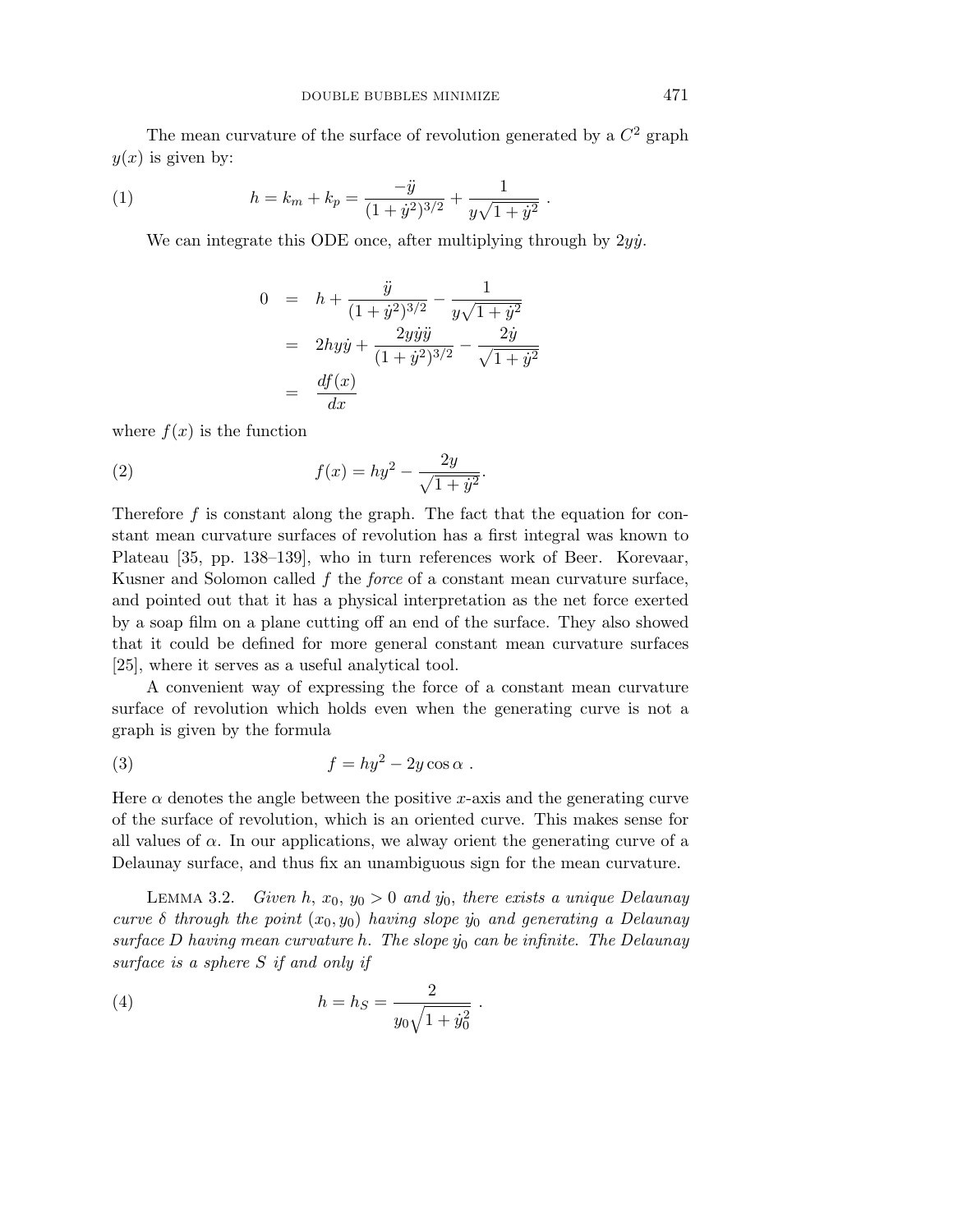If  $h > h<sub>S</sub>$ , then *D* is a nodoid and *δ* lies strictly below the circle  $\sigma$  generating *S* in a neighborhood of  $(x_0, y_0)$ . An arc of  $\delta$  which is decreasing as it leaves  $(x_0, y_0)$  remains beneath  $\sigma$  as long as it remains a graph over the *x*-axis.

If  $h < h<sub>S</sub>$ ,  $\delta$  lies strictly above  $\sigma$  in a neighborhood of  $(x<sub>0</sub>, y<sub>0</sub>)$ . If  $0 < h <$ *h<sub>S</sub>* then *D* is an unduloid or cylinder, if  $h < 0$  then *D* is a nodoid, and if  $h = 0$ then *D* is a catenoid.

*Proof.* Solving equation 1 for  $\ddot{y}$  gives a second order ODE satisfied by the generating curves of Delaunay surfaces at points where  $\dot{y}$  is finite:

(5) 
$$
\ddot{y} = -h(1 + \dot{y}^2)^{3/2} + \frac{1 + \dot{y}^2}{y}.
$$

Given a constant  $h$  and a choice of initial conditions  $y$  and  $\dot{y}$  this equation has a unique solution from standard existence and uniqueness of solutions to ODEs. These solutions can also be obtained by rolling an appropriate ellipse, hyperbola or parabola [14]. The latter approach also shows that we can find a nodoid passing through *y* with any mean curvature  $h \neq 0$  in the case where  $\dot{y}$ is infinite.

The mean curvature of the unique sphere centered on the *x*-axis and having slope  $\dot{y}_0$  at  $(x_0, y_0)$  is given by  $h_S$ . Assume now that  $\sigma$  is centered at  $(0, 0)$  on the *xy*-plane.

If  $h > h<sub>S</sub>$  then Equation 5 implies that  $\delta$  lies strictly below  $\sigma$  in a neighborhood of  $(x_0, y_0)$ . If *D* is an unduloid then *δ* is an undulary whose graph crosses  $\sigma$  again in at least two more points  $(x_1, y_1)$  and  $(x_2, y_2)$ . We can assume, after performing a left/right reflection if necessary, that  $x_0 \geq 0$  and  $x_1 > x_0$ . Denote by  $\gamma$  the subcurve of  $\delta$  starting at  $(x_0, y_0)$  and running to  $(x_1, y_1)$ . Let  $\gamma_t = \gamma + (t, 0)$  be a horizontal translate of  $\gamma$  by a distance *t* and let  $T = \sup\{t : \gamma_t \cap S \neq \emptyset\}$ . Then  $\gamma_T$  is tangent to *S* at a point *P* and lies above  $\sigma$  in a neighborhood of *P*. This violates Equation 5, so *D* cannot be an unduloid. *D* cannot be a cylinder or a catenoid, so it can only be a nodoid. If a subarc  $\gamma$  of  $\delta$  which is decreasing as it leaves  $(x_0, y_0)$  intersects  $\sigma$  while  $\delta$  remains a graph then an identical argument shows that we can horizontally translate  $\gamma$  until it is tangent to  $\sigma$  while lying above it, which is impossible by equation 5. (In fact it will remain beneath  $\sigma$  for somewhat longer than this, but this will not be relevant for us.)

If  $0 < h < h<sub>S</sub>$  then equation 5 implies that  $\delta$  lies strictly above  $\sigma$  in a neighborhood of  $(x_0, y_0)$ . If *D* is a nodoid, consider the subarc  $\beta$  of  $\delta$  decreasing from  $(x_0, y_0)$  until it reaches a vertical tangency  $(x_v, y_v)$ . The arc  $\beta$  is a graph which may or may not cross  $\sigma$  at an additional point. In either case we can translate *β* horizontally to the left until the last time at which it intersects *σ*. The final intersection must be at an interior point of  $\beta$ , so after translation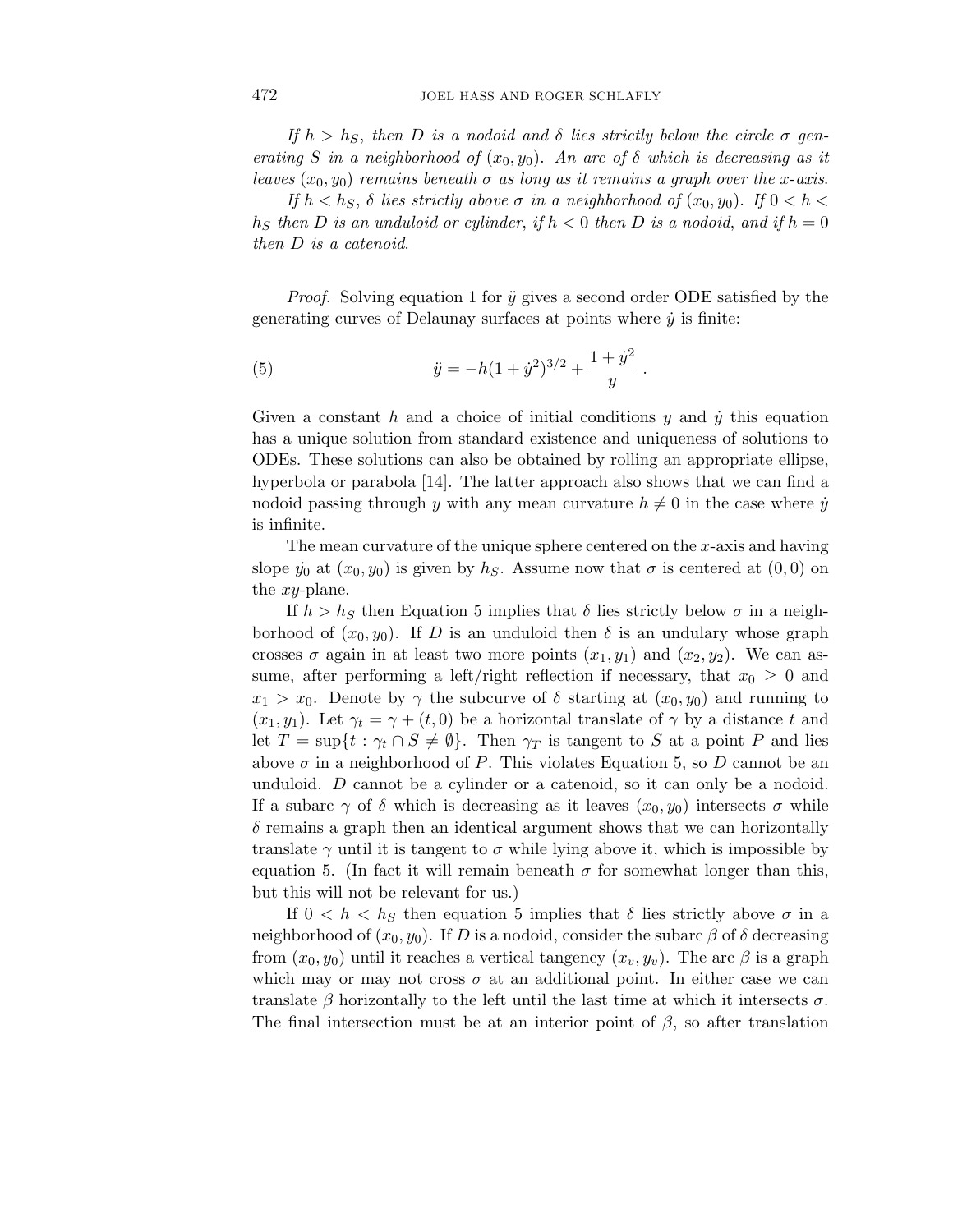*β* becomes tangent to *σ* at an interior point while lying underneath *σ*, again impossible by equation 5. Thus the surface must be an unduloid or cylinder.

If  $h < 0$  then the surface must be a nodoid.

Nodoids and unduloids can be distinguished by the sign of the product *fh*.

COROLLARY 3.3. For a nodoid,  $fh > 0$ . For an unduloid and a cylinder  $fh < 0$ . For a sphere, a catenoid and a plane,  $fh = 0$ .

Proof. For a sphere of radius *r*, we can compute *f* at a maximum point where

$$
f = hr^2 - 2r.
$$

Since  $h = 2/r$ , we have  $f = 0$ . We also compute fh for an unduloid or cylinder at a local maximum. By Lemma 3.2 we know that  $0 < h < h<sub>S</sub> = 2/r$ . Then

$$
f = hr^2 - 2r < (2/r)r^2 - 2r = 0.
$$

So  $h > 0$  and  $f < 0$  implying that  $hf < 0$ .

We compute *fh* for a nodoid at a vertical tangency, where  $\dot{y} = +\infty$  and *f* =  $hy^2$ . Then  $fh = h^2y^2 > 0$ .  $\Box$ 

The next proposition deduces some useful properties of Delaunay surfaces.

PROPOSITION 3.4. Let  $D$  be a Delaunay surface with generating curve  $\delta$ , mean curvature *h*, maximum *y*-value  $y_M$  and minimum *y*-value  $y_m$ . Then

- 1. If  $\delta$  is a nodary or undulary, the arc-length of one period of  $\delta$  is  $2\pi/h$ .
- 2. If  $\delta$  is an undulary, the period  $P$  of  $\delta$  satisfies

$$
2(y_M + y_m) \le P \le \pi(y_M + y_m).
$$

3. If *δ* is a nodary,

$$
h = 2/(y_M - y_m).
$$

If  $\delta$  is an undulary,

$$
h = 2/(y_M + y_m).
$$

4. If *δ* is a nodary, *δ* has nonzero curvature.

#### Proof.

1. In [23] the equation for the generating curve of a Delaunay surface is given in terms of arclength, and it is shown that nodaries and undularies are periodic, with the arc length of one period given by  $2\pi/h$ .

 $\Box$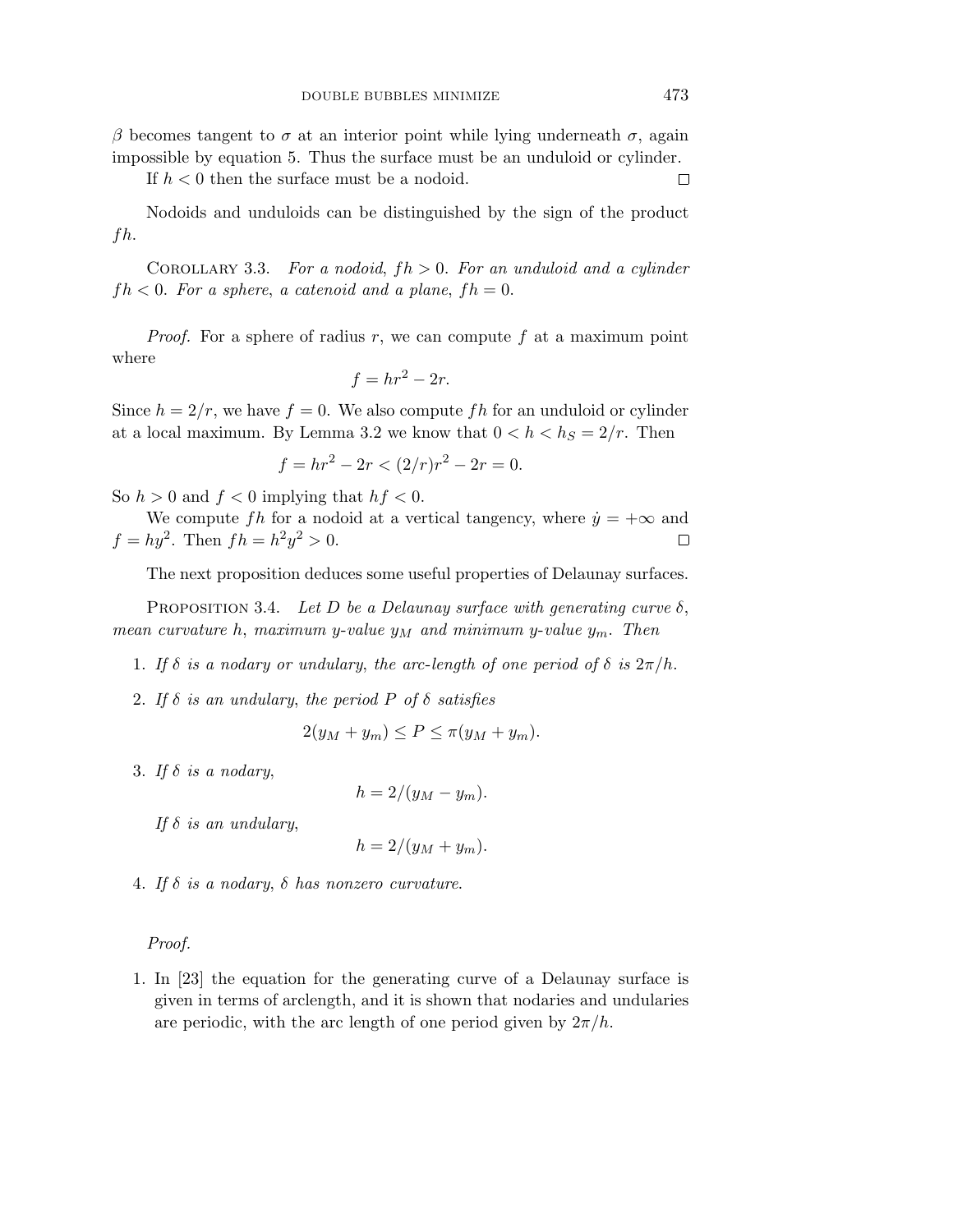- 2. The period of an undulary is equal to the perimeter of the ellipse that is rolled along the *x*-axis to generate it [14]. The inequalities follow by comparing twice the length of the major axis,  $2(y_M + y_m)$ , with the perimeter of an enclosing circle whose diameter is the length of the major axis,  $\pi(y_M + y_m)$ .
- 3. If  $\delta$  is a nodary, we calculate the force at  $y_M$  and  $y_m$ . At  $y_M$  we get

$$
f = hy_M^2 - 2y_M.
$$

At *y<sup>m</sup>* we get

$$
f = hy_m^2 + 2y_m,
$$

where the sign of the second term changes since the orientation has reversed. Setting these equal we get

$$
h = \frac{2}{y_M - y_m}
$$

*.*

For an unduloid, the proof is identical except for one sign change.

4. At a point where  $\delta$  has zero curvature,  $k_m = 0$  so

$$
h = k_p = \frac{1}{y\sqrt{1 + \dot{y}^2}}.
$$

Equation 4 gives the mean curvature of a sphere with slope  $\dot{y}$  at height *y* as:

$$
h_S = \frac{2}{y\sqrt{1 + \dot{y}^2}} > 0.
$$

Where  $\dot{y}$  is defined, this is exactly twice the value of  $h$  calculated above. For a nodary,  $h > h<sub>S</sub>$  or  $h < 0$  by Lemma 3.2, so we cannot have  $h<sub>S</sub> = 2h$ and there are no points of zero curvature on a nodary. At points where the nodary is vertical,  $h = k_m$  since  $k_p = 0$ . Thus the curvature is nonzero at vertical tangencies except possibly when  $h = 0$ , which would imply that the Delaunay surface is a plane or a catenoid, rather than a nodoid as assumed.

 $\Box$ 

Important stability formulas for constant mean curvature surfaces were developed by J. L. Barbosa and M. do Carmo [8]. Stability refers to the behavior of a surface when a compact subsurface is deformed by a variation, while holding its boundary fixed. A subsurface of a complete constant mean curvature surface is called stable if there is no compactly supported normal variation which decreases its area while preserving the volumes on each side, and unstable otherwise. Unstable constant mean curvature surfaces cannot form part of a minimizing bubble.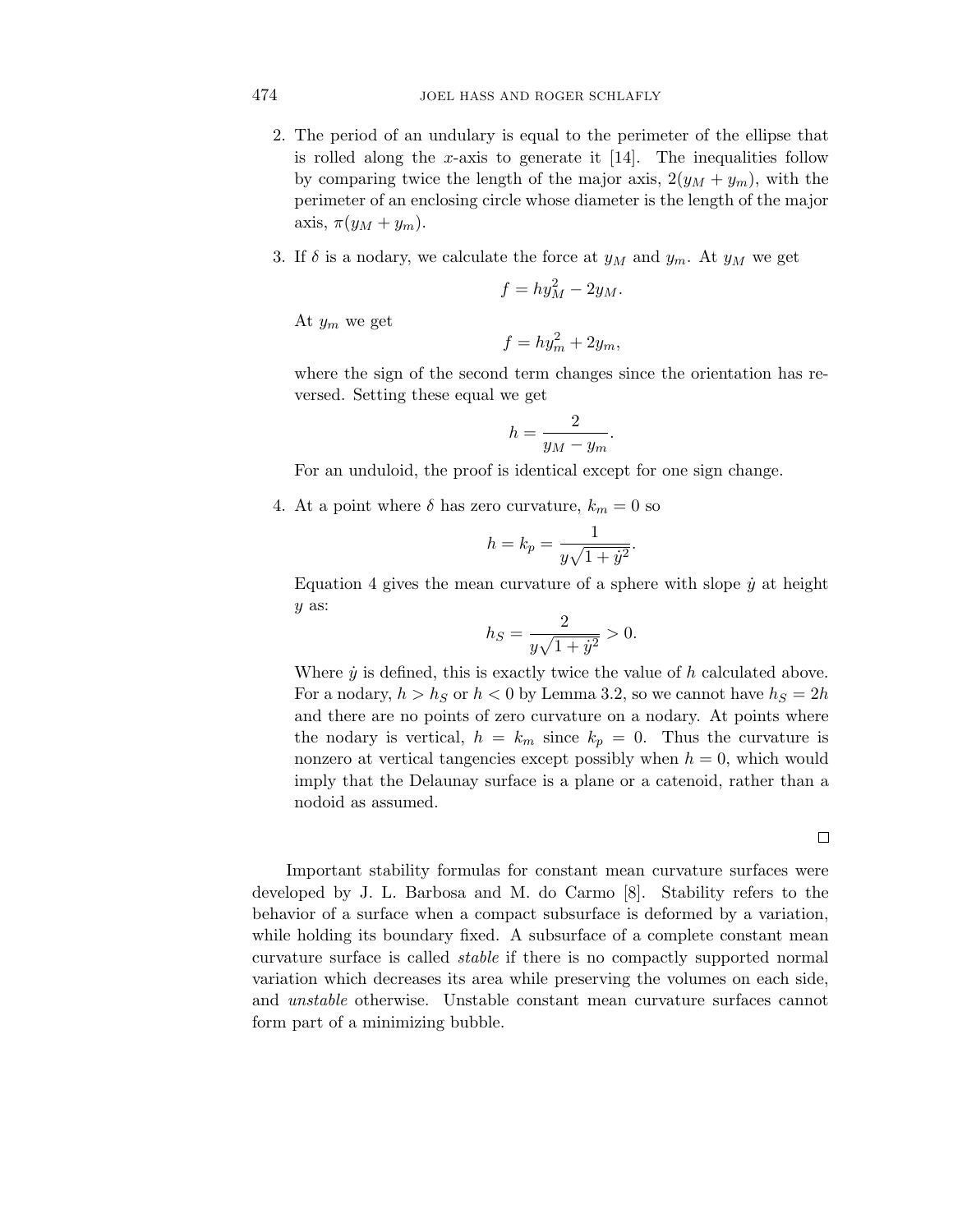Proposition 3.5. The smooth subsurfaces of a minimizing bubble  $S(v_1, v_2)$ are stable subsurfaces of Delaunay surfaces.

*Proof.*  $S(v_1, v_2)$  is a piecewise-smooth surface of revolution whose smooth subsurfaces have constant mean curvature by Theorems 2.6 and 2.2. Any constant mean curvature surface of revolution in  $\mathbb{R}^3$  is a Delaunay surface. If one of these subsurfaces is unstable, then there is a variation which maintains the volume of each region while decreasing the area. The surface then cannot be part of a minimizing bubble. П

We next deduce a formula for the horizontal distance between two points on a Delaunay curve whose *y*-coordinates are known. We require that the second point be above the first, but it can be either to the left or to the right. We also get a formula for the volume under a Delaunay surface.

PROPOSITION 3.6. Let  $(x_1, y_1)$  and  $(x_2, y_2)$  be two points on a Delaunay curve. Suppose that  $y_1 < y_2$  and that between the points,  $\frac{dy}{dx} \neq 0$ . Then

(6) 
$$
x_2 - x_1 = \int_{y_1}^{y_2} \frac{t}{\sqrt{(2y+t)(2y-t)}} dy
$$

where  $t = t(y) = hy^2 - f$ .

If  $x_1 < x_2$  and the curve also satisfies  $\frac{dx}{dy} > 0$  between the two points then the volume underneath the surface of revolution generated by the curve between  $x = x_1$  and  $x = x_2$  is given by:

(7) 
$$
V(x_1, x_2) = \int_{y_1}^{y_2} \frac{\pi y^2 t}{\sqrt{(2y+t)(2y-t)}} dy.
$$

If instead we have  $x_2 \leq x_1$  in the previous case then the formula gives the negative of the volume underneath the surface of revolution generated by the curve between  $x = x_1$  and  $x = x_2$ .

*Proof.* We solve equation 2 for  $dx/dy$ , using that  $dy/dx \neq 0$ , and then apply the change of variables formula.

$$
f = hy^2 - \frac{2y}{\sqrt{1+y^2}}
$$

$$
\sqrt{1+y^2} = \frac{2y}{t}
$$

$$
\frac{dx}{dy} = \frac{t}{\sqrt{(2y+t)(2y-t)}}
$$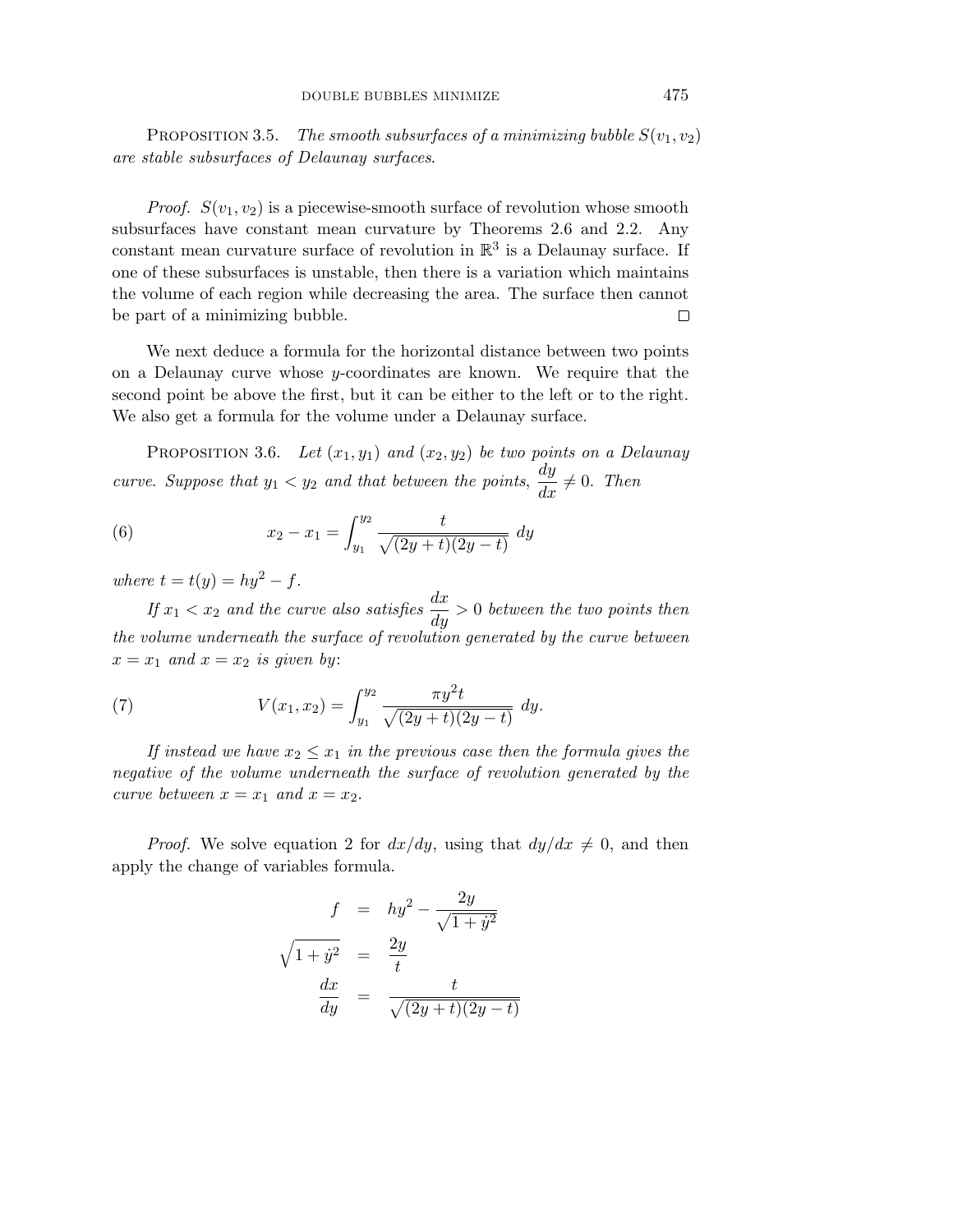Note that the sign of  $t = t(y) = 2y \cos \alpha$  is positive if and only if the curve is oriented to the right, i.e. if  $\cos \alpha > 0$  in equation 3. Hence the integrand gives the correctly signed measure of displacement in the *x* direction.

The volume of the region enclosed by a surface of revolution generated by a graph  $y(x)$  between  $x_1, x_2$  with  $x_1 \leq x_2$  is given by

$$
v = \int_{x_1}^{x_2} \pi y^2 dx .
$$

Since we have already deduced a formula for *dx*, the volume formulas follow immediately.  $\Box$ 

Note that if  $y_1 > y_2$  then the formulas in Proposition 3.6 would have the sign reversed. A choice in sign was made in taking the positive square root, and this choice is correct if the curve is oriented so that *y* is increasing. However we need to assume that  $x_2 > x_1$  only when calculating the volumes, and not in equation 6.

The integrals of Proposition 3.6 are singular at a local minimum or maximum, where  $dy/dx = 0$ , and we need to apply a change of variables to obtain a formula which holds near such points. Note that the formulas below do not require that  $y_2 > y_1$ , but do require that the Delaunay curve is a graph over the *x*-axis, with  $x_2 > x_1$ .

PROPOSITION 3.7. Let  $(x_1, y_1)$  and  $(x_2, y_2)$  be two points on a Delaunay curve which is a graph over the *x*-axis with  $x_2 > x_1$  and suppose there is exactly one critical point between the two points, with *y*-value labeled *y*min or *y*max depending on whether it is a local minimum or maximum. Let *h, f* be the mean curvature and force associated to the Delaunay surface generated by the curve. Set  $t = t(y(z)) = h(y(z))^2 - f$ .

If *y*<sub>min</sub> is a local minimum, let  $y = y(z) = y_{\min} + z^2$ ,  $z_1 = -\sqrt{y_1 - y_{\min}}$ and  $z_3 = \sqrt{y_2 - y_{\text{min}}}.$  Then

(8) 
$$
x_2 - x_1 = \int_{z_1}^{z_3} \frac{2t}{\sqrt{(2y+t)(2-hy_{\min}-hy)}} dz
$$

and

(9) 
$$
V(x_1, x_2) = \int_{z_1}^{z_3} \frac{2\pi y^2 t}{\sqrt{(2y+t)(2-hy_{\min}-hy)}} dz.
$$

If  $y_{\text{max}}$  is a local maximum, let  $y(z) = y_{\text{max}} - z^2$ ,  $z_2 = \sqrt{y_{\text{max}} - y_2}$  and  $z_4 = -\sqrt{y_{\text{max}} - y_1}$ . Then

(10) 
$$
x_2 - x_1 = \int_{z_4}^{z_2} \frac{2t}{\sqrt{(2y+t)(hy-2+hy_{\max})}} dz
$$

and

(11) 
$$
V(x_1, x_2) = \int_{z_4}^{z_2} \frac{2\pi y^2 t}{\sqrt{(2y+t)(hy-2+hy_{\text{max}})}} dz.
$$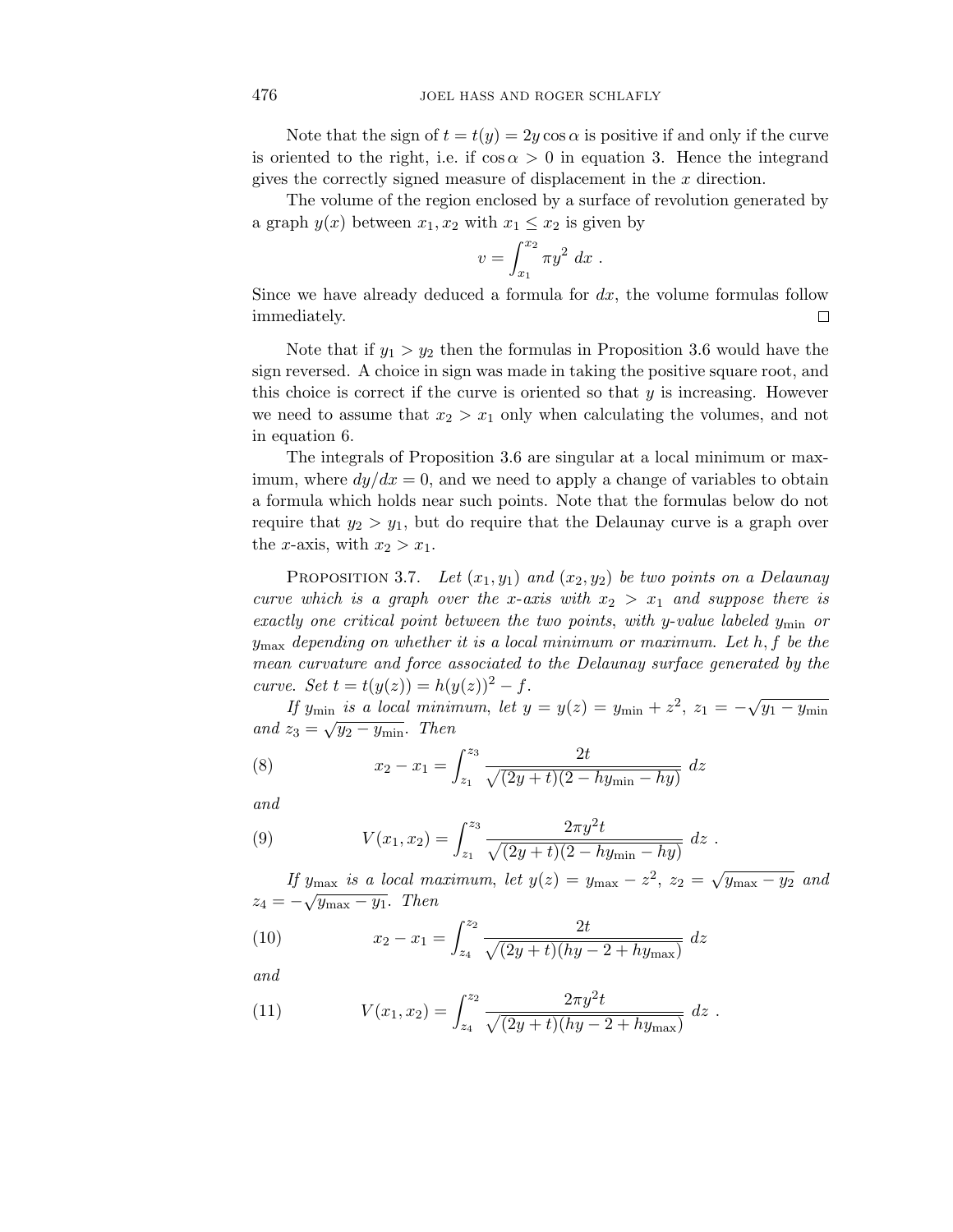Finally, if the curve is an increasing graph over the *x*-axis between  $x_1$  and  $x_2$ then equation 8 continues to hold if the sign of  $z_1$  is changed.

Proof. These formulas follow from applying a change of variables to *y* in equations 6 and 7. Suppose *y*min is a local minimum. Divide the Delaunay curve into the two pieces on each side of the minimum, and apply Proposition 3.6 and the substitution  $y = y_{\text{min}} + z^2$  to each piece.

One of the terms in the square root in the denominator in equation 6 factors as

 $2y - t = 2y - hy^2 + f = (y - y_{\text{min}})(2 - hy_{\text{min}} - hy) = z^2(2 - hy_{\text{min}} - hy)$ since  $f = hy_{\text{min}}^2 - 2y_{\text{min}}$ . A resulting factor of *z* in the denominator, which causes the singularity, cancels with a *z* in the numerator from the change of variables. The integrands are even functions of *z*, and  $y = y_{\text{min}}$  corresponds to  $z = 0$ , so the curve portions on opposite sides of the minimum can be mapped to positive and negative *z* values, and combined into one integral.

The maximum case is similar. Near a maximum the substitution  $y =$  $y_{\text{max}} - z^2$  is used. Several minus signs appear in the derivation, resulting in the given expression.

The final statement in the proposition is a direct application of the change of variables formula to equation 6.  $\Box$ 

#### **4. Torus bubbles**

We established in Lemma 3.5 that a minimizing bubble must be obtained by revolving a union of Delaunay curves contained in the upper half plane. A key case of such a bubble is the torus bubble, constructed as follows. Take two circular arcs of the same radius, facing each other, each with one endpoint and center on the *x*-axis, and connect the other endpoints with two different Delaunay curves meeting at 120 degrees. Rotating around the *x*-axis, we get a piecewise-smooth surface surrounding two components, one homeomorphic to a torus, which we call the torus component *T*, and one homeomorphic to a ball, which we call the ball component *B*. It is not immediately clear whether it is possible to make such a construction so that the curves meet at  $120^{\circ}$ angles and the mean curvatures sum to zero around each triple curve. Such torus bubbles do indeed exist, and we will need to show that none of them are minimizers. Figure 7, due to J. Sullivan, shows a torus bubble.

The reason that torus bubbles play so central a role in our argument is due to another key result of Hutchings:

THEOREM 4.1. A minimizing bubble enclosing two equal volumes must be either a double bubble or a torus bubble.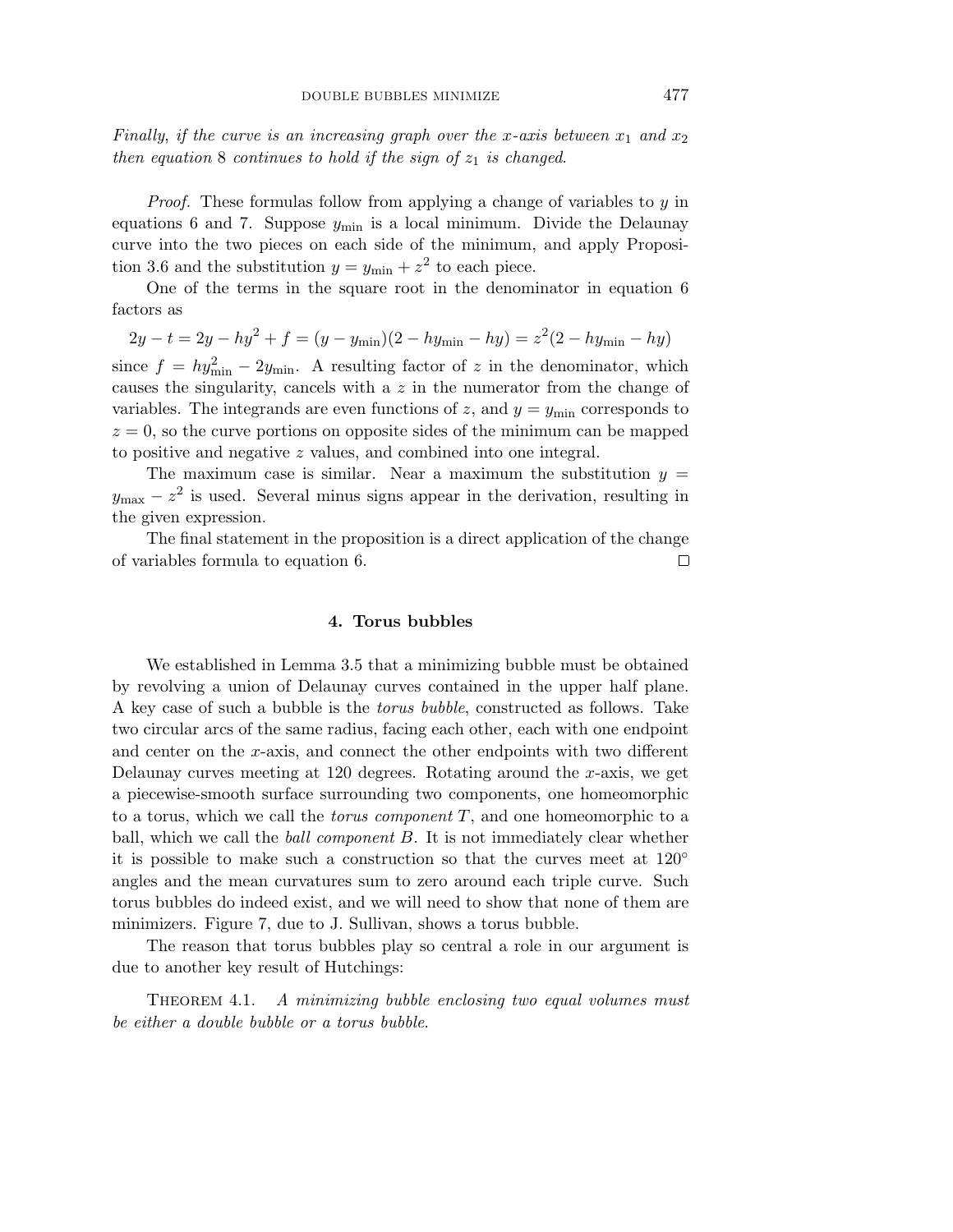

Figure 7. A torus bubble in  $\mathbb{R}^3$ .

*Proof.* Theorem 2.10 states that  $S(v, v)$  contains two connected components. The two possible configurations are then a consequence of Hutchings' structure theorem for minimizing bubbles [22, Th. 5.1].  $\Box$ 

We label the surfaces of a minimizing torus bubble as indicated in Figure 8. The component homeomorphic to a solid torus is denoted *T* and the component homeomorphic to a ball is denoted *B*. The volumes of the inner ball component and outer torus component are denoted by  $v_i$  and  $v_o$  respectively. The inner Delaunay surface on the boundary of  $T$  is denoted  $T_i$  and the outer Delaunay surface is denoted  $T_o$ . The generating curve of  $T_o$  is denoted by  $\tau_o$  and that of  $T_i$  by  $\tau_i$ . The angles subtended by the generating curves for  $S_1$  and  $S_2$  are denoted by  $\theta_1$  and  $\theta_2$ . The mean curvatures of  $T_i$  and  $T_o$  are  $h_i$  and  $h_o$ , with signs chosen so that so that  $h_i$  is positive if the mean curvature vector points into *B* and negative if it points into *T*, and  $h<sub>o</sub>$  is positive if the mean curvature vector points into *T* and negative if it points towards outside the bubble.

Denote by  $(x_1, y_1)$  the initial point where the two Delaunay surfaces start, and  $(x_2, y_2)$  the point where they rejoin. To specify a sign for the mean curvature, we orient the generating curves  $\tau_i$  and  $\tau_o$  of  $T_i$  and  $T_o$  so that they run from  $(x_1, y_1)$  to  $(x_2, y_2)$ .



Figure 8. Parameters of a torus bubble.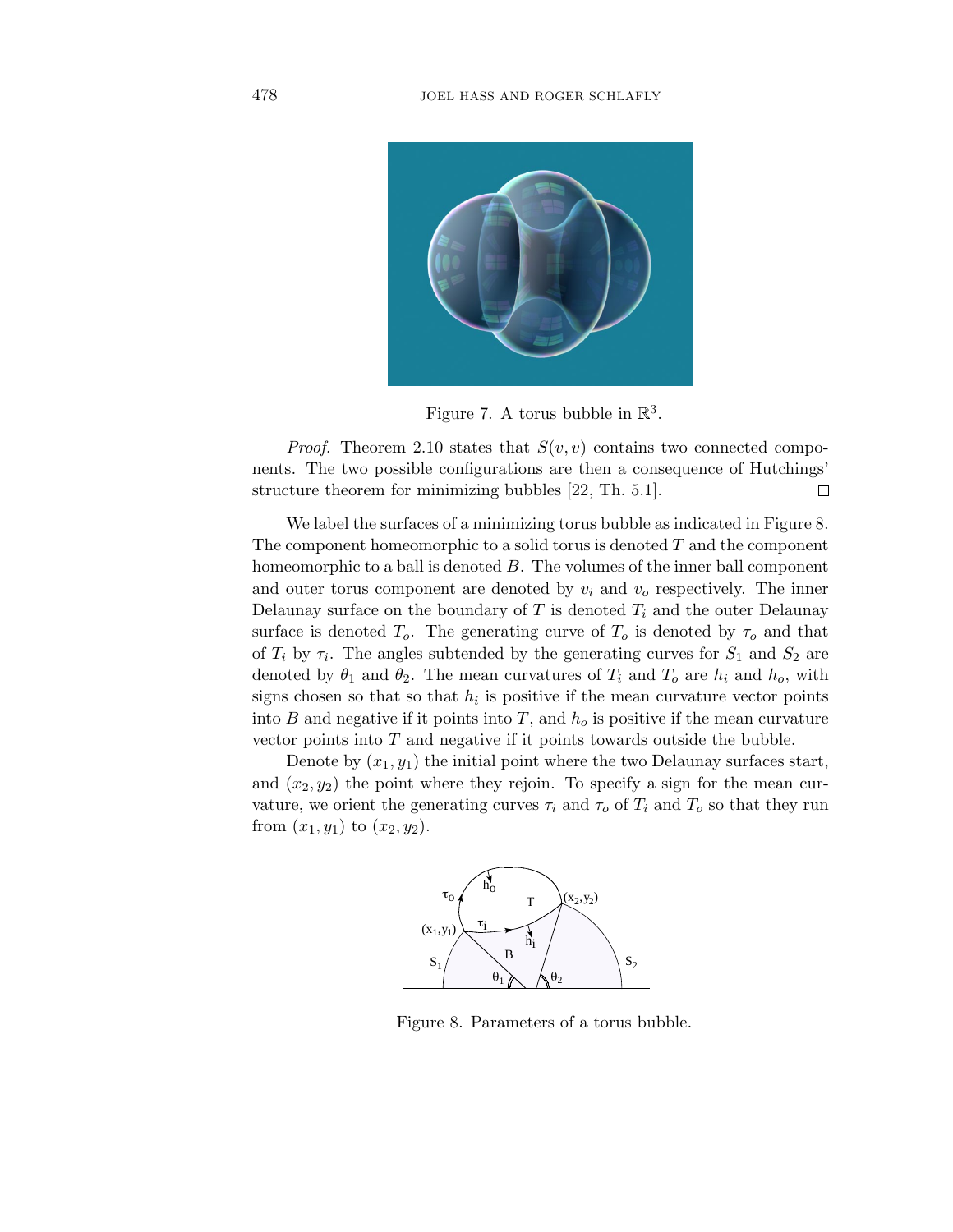Torus bubbles for various ranges of  $\theta_1$  are indicated in Figures 18, 19 and 20. We will show that  $\theta_1$  and  $h_o$  parameterize the space of torus bubbles and that no choice of  $\theta_1$  and  $h_o$  gives a minimizing bubble. To do so, we first present some properties of minimizing torus bubbles, mainly derived from the work of Hutchings.

LEMMA 4.2. In a minimizing torus bubble,  $S_1$  and  $S_2$  have the same mean curvature.

LEMMA 4.3. *In a minimizing torus bubble,*  $h_o \geq 0$  *and*  $h_i = 2 - h_o$ .

*Proof.* The three mean curvatures around a triple curve sum to zero by Lemma 2.3 implying that  $h_o = 2 - h_i$ . If  $h_o < 0$  then there is a deformation which pushes  $T<sub>o</sub>$  outward, increasing the volume of the torus component and decreasing its area. Corollary 2.8 then gives a contradiction.  $\Box$ 

PROPOSITION 4.4. The regions bounded by a minimizing torus bubble are not all preserved by reflection through some plane *P* perpendicular to the *x*-axis.

Proof. If there is such a symmetry, then the bubble is invariant by reflection through the *xy*-plane and by reflection through a perpendicular plane *P*. The argument given in Theorem 2.6 shows that the bubble is a surface of revolution around the line of intersection of these two planes. But it is also a surface of revolution around the *x*-axis, and therefore a surface of revolution around two perpendicular axis. It must then be a union of spheres, and not a torus bubble.  $\Box$ 

COROLLARY 4.5. Given a minimizing equal-volume torus bubble, we can rescale and reflect so that  $\theta_1 < \theta_2$  and each of the two circular arcs generating *S*<sup>1</sup> and *S*<sup>2</sup> has curvature one.

*Proof.* If  $\theta_1 = \theta_2$ , Lemma 4.4 gives a contradiction. If  $\theta_1 > \theta_2$ , a left/right reflection interchanges the two angles. Lemma 4.2 implies that the two circular arcs generating *S*<sup>1</sup> and *S*<sup>2</sup> have the same curvature, and thus the same radius. We can rescale and assume without loss of generality that each has radius one (and thus mean curvature two).  $\Box$ 

From now on we will restrict attention to torus bubbles with  $\theta_1 < \theta_2$  and with spherical caps of radius one.

PROPOSITION 4.6. If a torus bubble contains a surface  $T_1$  which is a subsurface of a nodoid and the nodary generating  $T_1$  contains two interior vertical tangencies, then  $T_1$  is unstable and not a part of a minimizing bubble.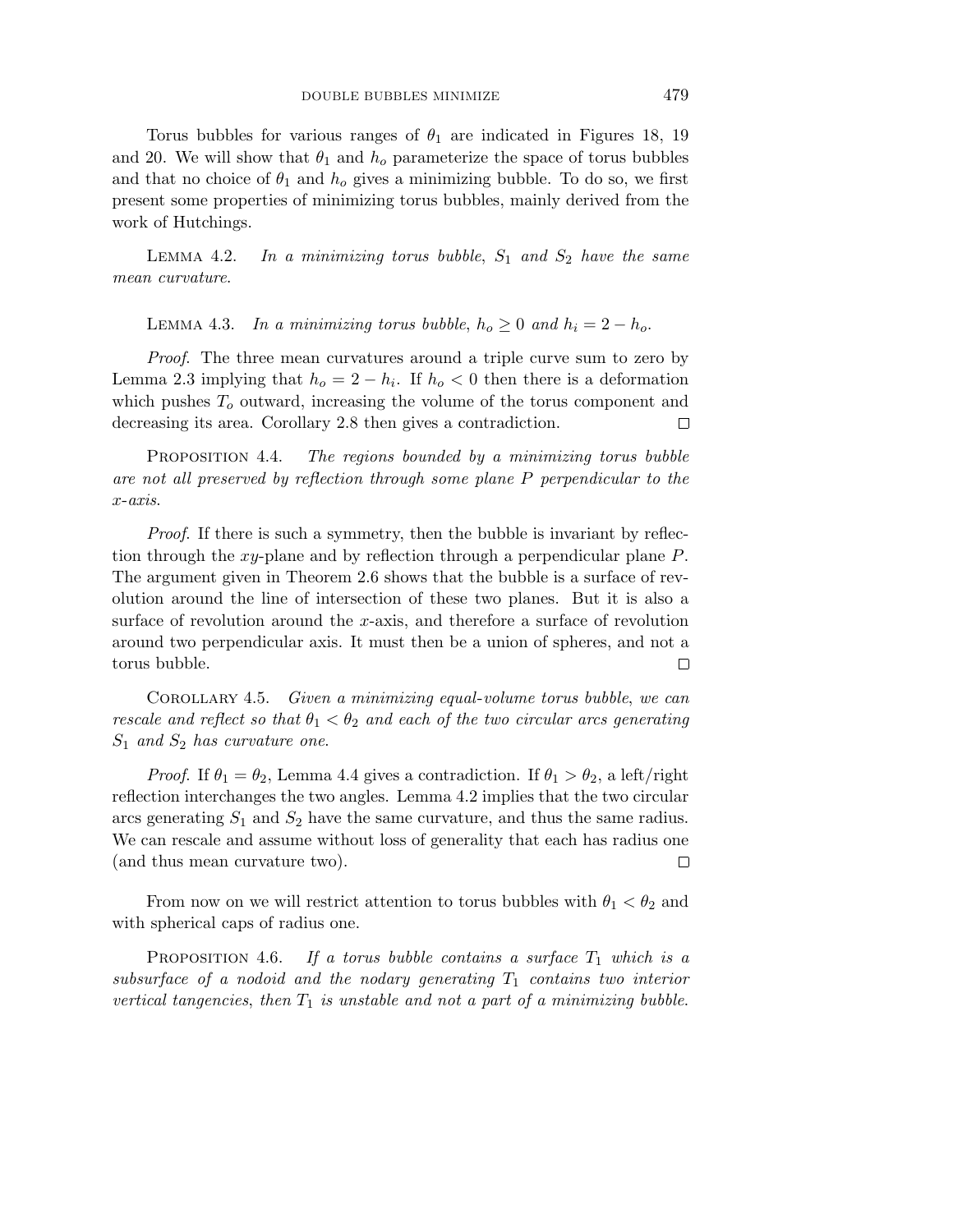Proof. We will construct a volume preserving Jacobi field supported on a proper subset of *T*1, establishing instability as in [8, Prop. 2.24].

We start with the constant unit vector field *v* pointing in the direction of the positive *y*-axis. The vector field *v* is tangent to  $T_1$  along two circles which are generated by rotating the interior vertical tangencies of the nodary. Let  $T_1'$ denote the compact portion of *T*<sup>1</sup> between these two circles. Define the vector field  $W = \langle v, N \rangle N$ . where *N* is the normal vector field along  $T_1'$ , and extend *W* to be the zero vector field elsewhere on  $T_1$ . The integral of the function  $f = \langle v, N \rangle$  along  $T_1$  is zero, since the involution  $(x, y) \rightarrow (-x, -y)$  of  $T_1$  takes *f* to −*f*. So the normal variation defined by *f* preserves volume in the sense of [8, Prop. 2.24]. Moreover [8, Prop. 2.24] shows that *fN* is a Jacobi field, since it is constructed by taking the normal part of a constant vector field, and since the nodary extends beyond the two vertical tangencies, the corresponding Jacobi field is supported on a proper subset of *T*1. The Morse Index Theorem implies that the surface  $T_1$  is unstable and that there is a smaller area surface separating the same volumes.  $\Box$ 

The next proposition establishes that minimizing torus bubbles do not contain Delaunay curves which are longer than a full period.

PROPOSITION 4.7. If  $\tau_i$  or  $\tau_o$  contains a full period, then the torus bubble is not a minimizer.

Proof. Suppose to the contrary that a minimizing torus bubble contains a subsurface generated by a curve which contains a full period. If a boundary surface of the torus component is a subsurface of a nodoid with width more than a period, then the associated nodary contains two vertical tangencies, which implies instability by Proposition 4.6. Similarly, if a boundary surface of the torus component is a subsurface of a cylinder of radius *r* and its width is greater than  $2\pi r$ , the period of a cylinder, than the surface is shown to be unstable in [8].

If a boundary surface of the torus component is a subsurface *U* of an unduloid then the lemma is less obvious. Note that we cannot necessarily construct a volume preserving Jacobi field from the vector field *∂/∂x*, since the Delaunay curve may not contain two maxima or two minima. We establish the lemma with a reflection argument. Assume first that the unduloid containing a full period is the inner surface *Ti*.

An arc *u* of an undulary which is longer than a period contains three distinct points with the same *y* value,  $(x_1, y_1), (x_2, y_1), (x_3, y_1)$ , with  $x_1$  $x_2 < x_3$ , and with the slopes at  $(x_1, y_1), (x_3, y_1)$  each being nonzero and equal to the negative of the slope at  $(x_2, y_1)$ . Reflect the part of *u* between the planes  $x = x_1$  and  $x = x_3$  through the plane  $x = (x_1 + x_3)/2$  to get a new surface of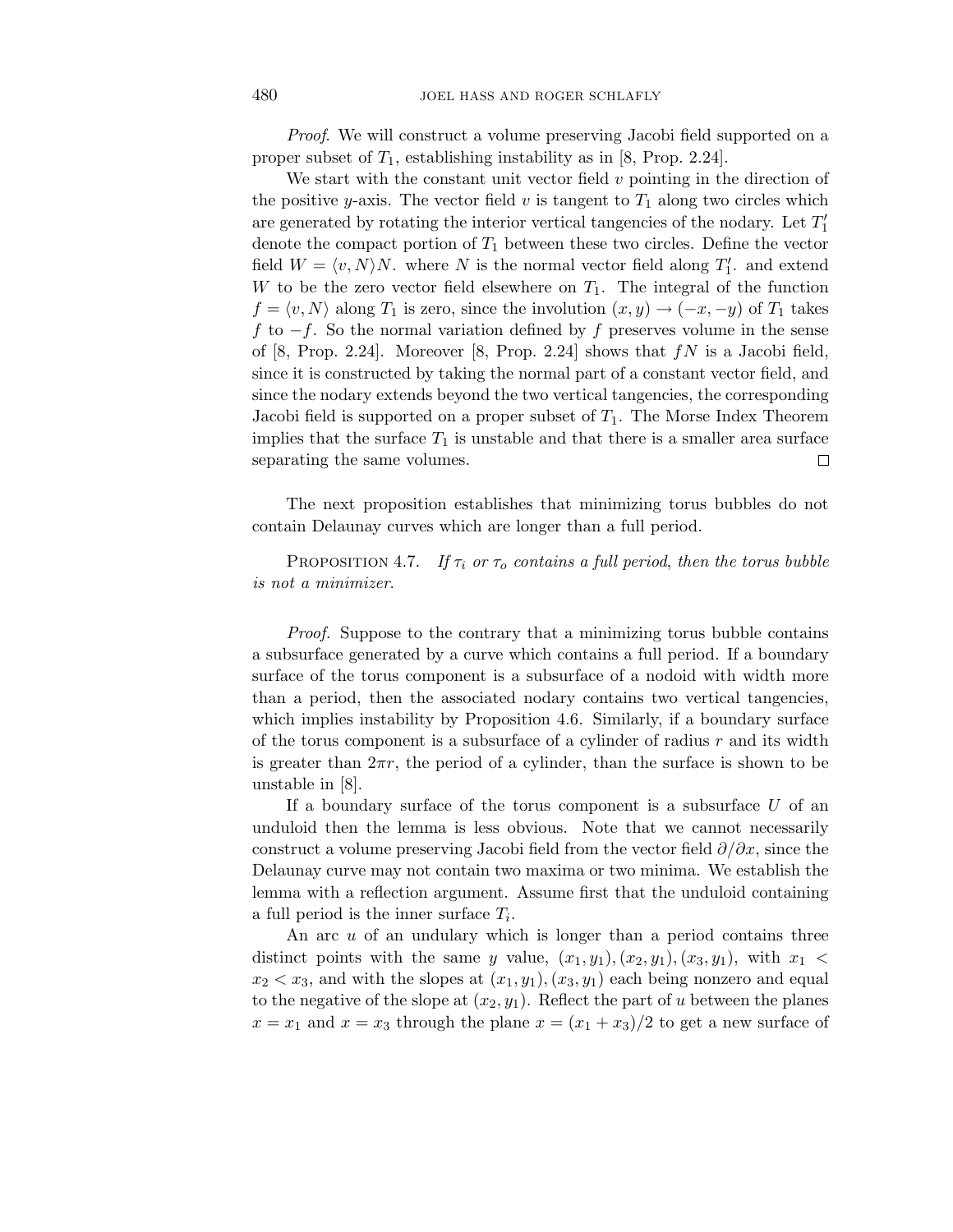revolution  $U'$  generated by  $u'$ , the reflection of  $u$ . Reflection preserves both the area and the volume under *U* between the planes  $x = x_1$  and  $x = x_3$ . Suppose first that  $u'$  does not intersect  $\tau_o$ . Then the volume of the torus bubble is also preserved. The reflection creates a surface which is not smooth along the planes  $x = x_1$  and  $x = x_3$  since reflection changes the sign of the slope of the reflected surface along these planes, and this slope was not zero. Thus we have found a solution to the minimization problem which contains a surface which contradicts Theorem 2.2.

Possibly  $u'$  does intersect the outer curve  $\tau_o$ . See Figure 9. In that case the total volume enclosed by the union of *U*<sup> $\prime$ </sup> and *T*<sub>*o*</sub> between *x* = *x*<sub>1</sub> and *x* = *x*<sub>3</sub> is increased, or at least not decreased. We know that  $U'$  does not intersect the spherical caps of the torus bubble, since they do not meet the region between the planes  $x = x_1$  and  $x = x_3$ . Since the volume under U' is equal to the volume of the ball region of the torus bubble *B*, the volume in the remaining (disconnected) region must be larger than that in the original torus region *T*. There is no increase in area, contradicting Corollary 2.8.



Figure 9. Reflection of a piece of *T<sup>i</sup>* could lead to extra intersections.

Note that have used here the fact that two distinct Delaunay curves intersect locally at finitely many points.

Assume now that the unduloid is the outer surface *To*. We again reflect it to get a new boundary surface  $U'$ . The total volume underneath  $U'$  is the same as that underneath *U*. Possibly  $T_i$  intersects the reflected surface  $U'$ . In this case the total volume underneath the union of the two surfaces has increased. Divide the region underneath  $U'$  so that the region under  $T_i$  is allocated entirely to *B*, as before, and all other regions are allocated to *T*. Then the total volume of *B* is preserved, that of *T* is increased, and the area is unchanged, a contradiction as before. $\Box$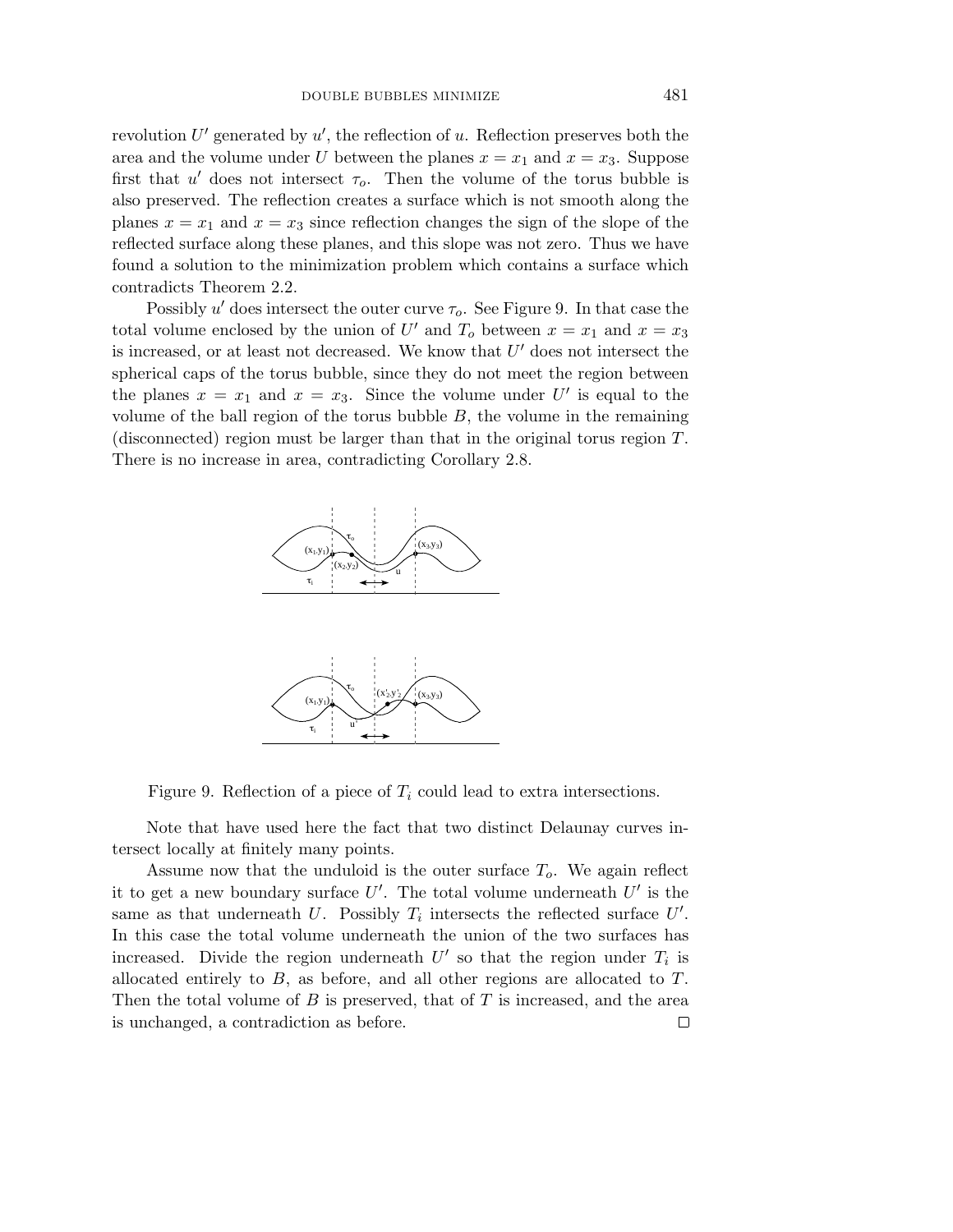We note that a somewhat similar argument was used by Athanassenas [7] in studying the stability of minimizing capillary surfaces. See also [41]. Our situation has some additional complications due to the possible intersections resulting from the reflection.

LEMMA 4.8. If a torus bubble has  $\theta_1 < 60^\circ$  and  $\theta_2 < 60^\circ$  then it is not minimizing. In particular,  $\theta_2 \geq 60^\circ$  in a minimizing torus bubble.

*Proof.* If both  $\theta_1$  and  $\theta_2$  are less than 60 $\degree$ , the outer bubble  $T_o$  is generated by a nodary that becomes vertical twice. Proposition 4.6 implies it is unstable. Since  $\theta_2$  is the larger angle,  $\theta_2 \geq 60^\circ$ . 口

LEMMA 4.9. Suppose that *T* is a torus bubble with  $\theta_2 \geq 120^\circ$ . The the torus component is completely contained inside the smaller region of the double bubble whose larger outer sphere subtends an angle equal to  $\theta_2$ . Similarly the ball component contains in its interior the larger region of this double bubble.

Proof. Consider a double bubble which is symmetric around the *x*-axis and whose larger spherical cap *S*<sup>2</sup> is on the right and subtends an angle of *θ*<sup>2</sup> with the *x*-axis. Denote the smaller (leftmost) spherical cap by *S<sup>o</sup>* and the spherical cap forming the interface by  $S_i$ . Then  $S_o$  is tangent to  $\tau_o$  at  $(x_1, y_1)$ . We will show that a torus region must be contained inside the smaller component  $B_1$  of this double bubble, the component bounded by  $S_2$  and  $S_i$ . Otherwise, we will show that  $\tau_i$  and  $\tau_o$  cannot rejoin after leaving  $(x_1, y_1)$ , and thus cannot generate a torus region. See Figures 10 and 8.

Given a vector in the upper half-plane, there is a unique circle perpendicular to the *x*-axis which is tangent to that vector. A Delaunay curve tangent to the same vector and generating a Delaunay surface with greater mean curvature than the corresponding sphere is a nodary, by Lemma 3.2. A Delaunay curve tangent to the same vector and generating a Delaunay surface with smaller, but still positive, mean curvature is an undulary or horizontal line.

If the mean curvature of  $T<sub>o</sub>$  is equal to that of  $S<sub>o</sub>$ , then the mean curvature of  $T_i$  is equal to that of  $S_i$  by Lemma 4.3. It follows from Lemma 3.2 that  $T_o, T_i$  and  $S_o, S_i$  coincide, and that there is no torus component.

Suppose now that the mean curvature of  $T<sub>o</sub>$  is smaller than that of  $S<sub>o</sub>$ . Then the mean curvature of  $T_i$  is smaller than that of  $S_i$  by Lemma 4.3. Since  $h_o \geq 0$ , also by Lemma 4.3, it follows that  $T_o$  cannot be a nodoid, and therefore  $\tau_o$  is a graph over the *x*-axis. In particular,  $\tau_o$  does not recross the spherical cap  $S_o$ . The generating curve  $\tau_i$  for  $T_i$  leaves the point  $(x_1, y_1)$  on the positive (right) side of  $S_i$ , and lies above  $S_i$ . Since  $S_2$  forms part of the torus bubble,  $\tau_i$  must remeet  $\tau_o$  without crossing  $S_2$  or itself if it is to generate a torus component with  $\tau_o$ . If it is a graph over the *x*-axis then it cannot remeet  $\tau_o$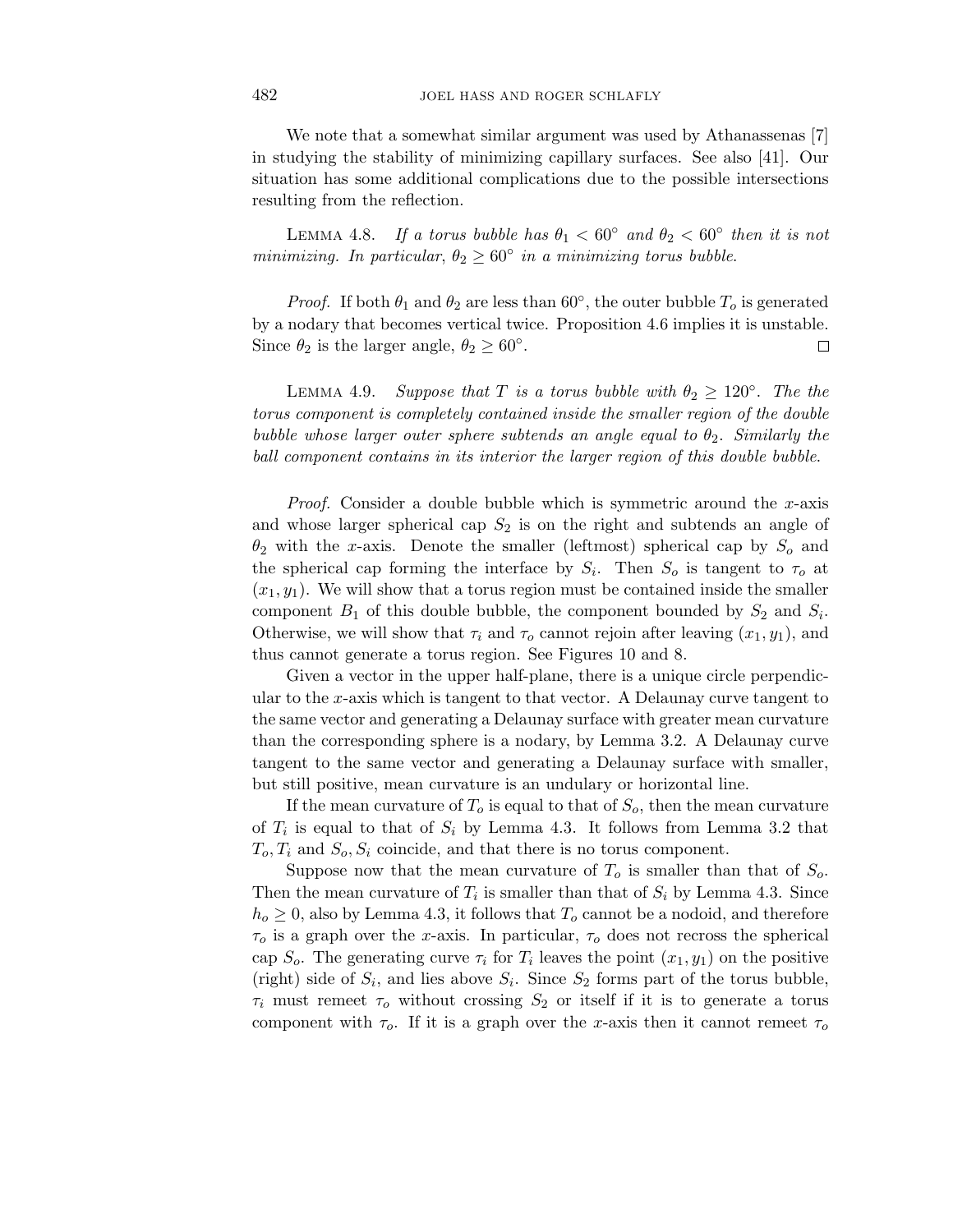at all. If it is not a graph, then it is a nodary which generates a nodoid with negative mean curvature. Such a curve crosses  $S_2$  before it can remeet  $\tau_o$ .

Finally, suppose that the mean curvature of *T<sup>o</sup>* is greater than that of *So*. Then Lemma 4.3 implies that the mean curvature of  $T_i$  is greater than that of  $S_i$ , and Lemma 3.2 implies that both  $T_o$  and  $T_i$  are subsurfaces of nodoids and that near  $(x_1, y_1)$ ,  $T_o$  lies below  $S_o$  and  $T_i$  lies below  $S_i$ . See Figure 11. The nodary  $\tau_o$  generating  $T_o$  either crosses itself before leaving  $B_1$  or leaves  $B_1$ through  $S_i$ . Similarly, the nodary  $\tau_i$  generating  $T_i$  either crosses itself before leaving  $B_1$  or leaves  $B_1$  through  $S_o$ . The curves  $\tau_o$  and  $\tau_i$  cannot self-intersect before remeeting, since they generate a torus component. Therefore either *τ<sup>o</sup>* and  $\tau_i$  are contained in  $B_1$  or they remeet for the first time after  $\tau_o$  leaves  $B_1$ through  $S_i$  and  $\tau_i$  leaves  $B_1$  through  $S_o$ . The latter case is impossible, since  $\tau_i$  must cross  $\tau_o$  before it can leave  $B_1$  through  $S_i$ . It follows that the torus component is contained inside *B*1.

The spherical caps  $S_i$  in the double bubble and  $S_1$  in the torus bubble are disjoint, since  $S_1$  has boundary circle lying to the left of  $S_i$ , and each is convex in opposite directions. So no part of the torus bubble intersects the interior of the larger, rightmost component of the corresponding double bubble, which must then be contained in the ball component of the torus bubble. This proves the last assertion of the lemma.  $\Box$ 

COROLLARY 4.10. In a minimizing equal-volume torus bubble,  $\theta_2 < 120^\circ$ .



Figure 10. If *h<sup>o</sup>* is too small, a torus component cannot exist.



Figure 11. The torus component is trapped inside a component of an associated double bubble if  $\theta_2 > 120^\circ$ .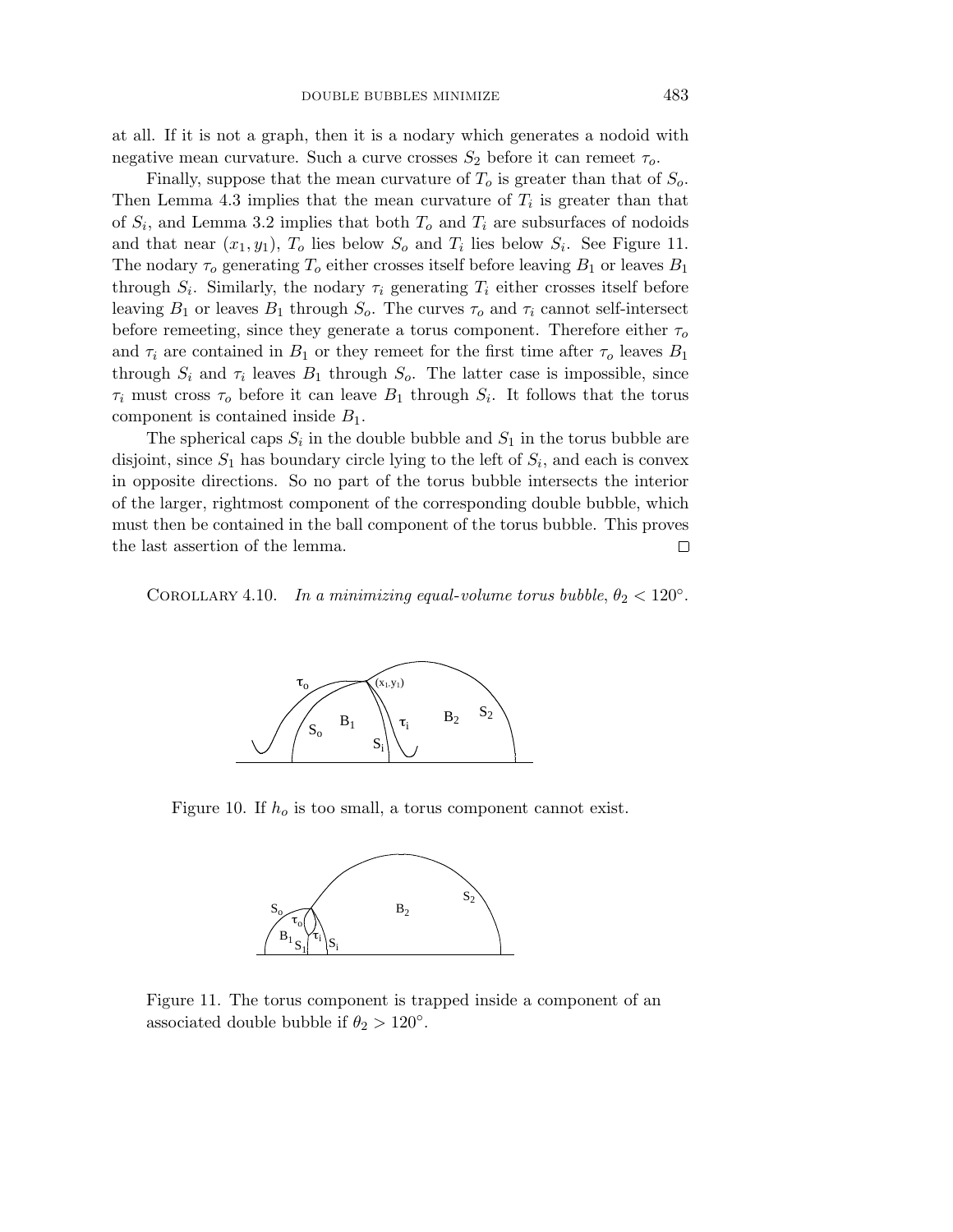*Proof.* If  $\theta_2 > 120^\circ$  then Lemma 4.9 implies that the volume of the torus component is strictly less than the volume of the smaller component of the double bubble whose spherical caps subtend angles  $\theta_2$  and  $(240 - \theta_2)$ <sup>°</sup>. The other component of the torus bubble contains in its interior the larger component of this double bubble, which in turn contains more than half the total volume of the double bubble. It follows that the torus component has strictly less volume than the ball component of the torus bubble, contradicting the assumption of equal volume. □

Recall that  $\theta_2$  is the larger of the two angles subtended by the spherical caps, so the Corollary implies that both of  $\theta_1$  and  $\theta_2$  are less than 120°.

LEMMA 4.11. In a minimizing equal-volume torus bubble,  $h_o > 0$ .

*Proof.* We know from Lemma 4.3 that  $h_o \geq 0$ . If  $h_o = 0$  then  $\tau_o$  is a catenary. Since  $y_2 \geq y_1$  the catenary is given by a strictly increasing graph for  ${x \geq x_2}$ , implying in particular that  $\theta_2 > 120^\circ$  which violates Lemma 4.9.  $\Box$ 

Knowledge of  $h_0, \theta_1, \theta_2$  can be used to give a fairly accurate qualitative picture of the torus bubble.

PROPOSITION 4.12. 4.12. A minimizing equal-volume torus bubble has the following properties:

- 1. *τ*<sub>*i*</sub> has negative slope at  $(x_1, y_1)$  if and only if  $\theta_1 > 30^\circ$ . Its angle with the positive *x*-axis is  $30^\circ - \theta_1$ .
- 2. *τ*<sub>*i*</sub> has positive slope at  $(x_2, y_2)$  if and only if  $\theta_2 > 30^\circ$ . Its angle with the *positive x-axis is*  $\theta_2 - 30^\circ$ .
- 3. *τ*<sub>o</sub> has positive slope at  $(x_1, y_1)$  if and only if  $\theta_1 > 60^\circ$ . Its angle with the *positive x-axis is*  $150^\circ - \theta_1$ .
- 4.  $\tau_o$  has angle at  $(x_2, y_2)$  with the positive *x*-axis equal to  $\theta_2 150^\circ$ .
- 5.  $\tau_i$  is a graph. It has a unique local minimum if and only if  $\theta_1 \geq 30^\circ$ . It never has a local maximum. If  $T_i$  is a nodoid then  $h_i < 0$ .
- 6. *τ<sup>o</sup>* always has a unique local maximum. It has a vertical tangent on the left if and only if  $\theta_1 \leq 60^\circ$ . It never has a vertical tangent on the right. It never has a local minimum.
- 7. If  $\theta_1 \geq 30^\circ$  the local minimum  $y_{\text{min}}$  of  $\tau_i$  has value

$$
y_{\min} = \frac{-f_i}{1 + \sqrt{1 + f_i h_i}},
$$

where  $f_i$  is the force associated to  $T_i$ .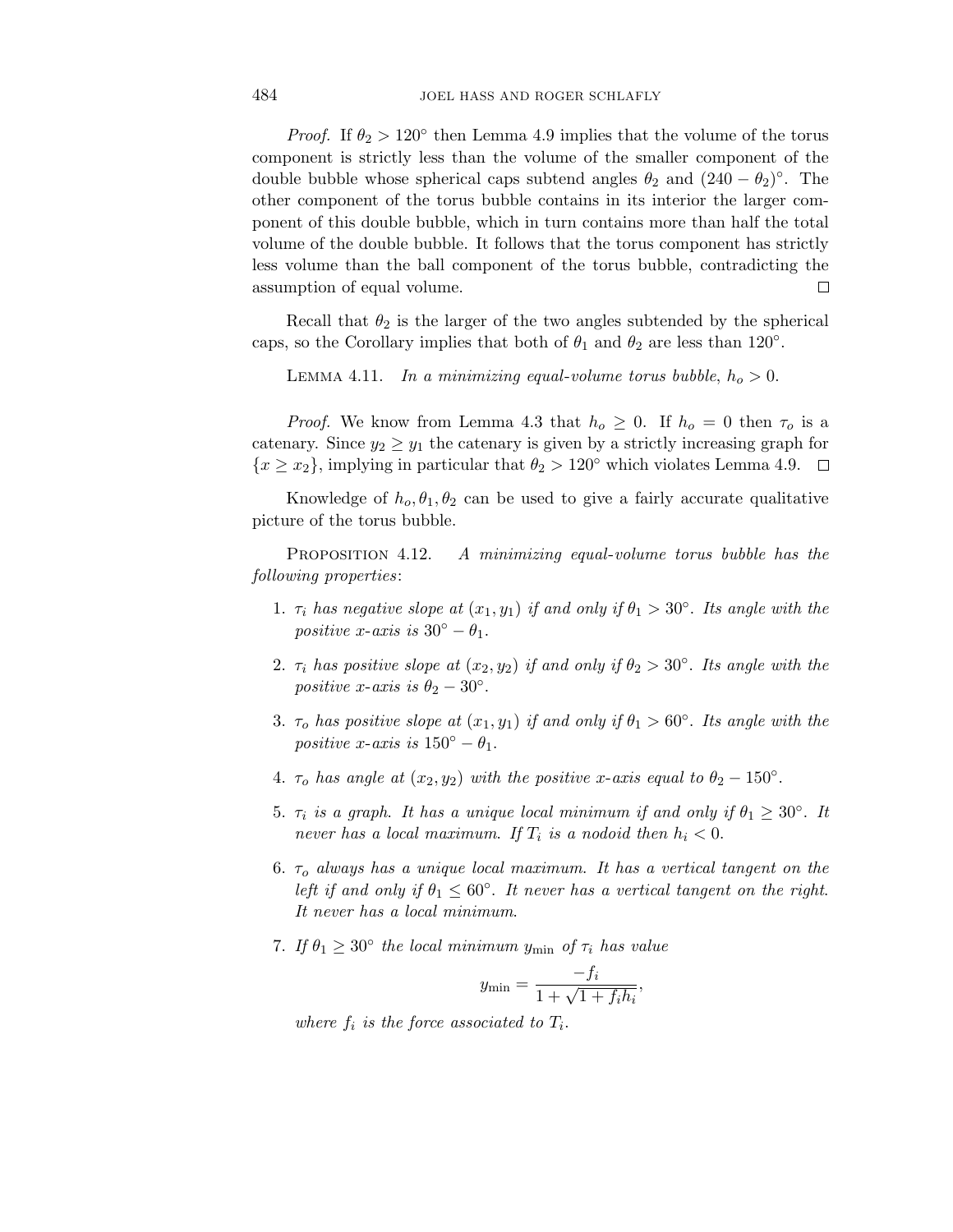8. The local maximum *y*max of *τ<sup>o</sup>* has value

$$
y_{\text{max}} = \frac{1 + \sqrt{1 + f_o h_o}}{h_o},
$$

where  $f_o$  is the force associated to  $T_o$ .

Proof. The first four assertions follow from the fact that the surfaces forming a torus bubble meet at 120◦ angles along a triple curve.

If  $\tau_i$  is not a graph then  $\theta_2 > 120^\circ$ , violating Corollary 4.10. If  $\theta_1 \geq 30^\circ$ then  $\tau_i$  has nonpositive slope at  $(x_1, y_1)$ . Since  $\theta_2 > \theta_1$  the curve must have a local minimum in this case.

Suppose  $\tau_i$  has a local maximum. Since  $\theta_2 > 60^\circ$ ,  $\tau_i$  has positive slope at  $(x_2, y_2)$  and must have a local minimum as well. However  $\theta_2 > \theta_1$  so  $\tau_i$ must be longer than a period, contradicting Proposition 4.7. So it has no local maximum.

If  $h_i \geq 0$  and  $T_i$  is a nodoid, then we can compare  $T_i$  and  $T_o$  to a double bubble whose spherical interface  $S_i$  coincides with  $S_1$ , and apply Lemma 3.2 as in Lemma 4.9.  $T_i$  is trapped inside the component  $B_2$  to the right of the interface and  $T<sub>o</sub>$  is trapped inside the component  $B<sub>1</sub>$  to the left of the interface, as in Figure 12. In particular,  $h<sub>o</sub> < 0$  in this case, a contradiction. So if  $T<sub>i</sub>$  is a nodoid then  $h_i < 0$ .



Figure 12. A double bubble traps  $T_i$  and  $T_o$  if  $T_i$  is a nodoid with  $h_i > 0$ .

If  $\theta_1 < 30^\circ$  then  $\tau_i$  has positive slope at  $(x_1, y_1)$ . If it has a minimum then it must pass through a maximum first, so it has no minimum.

 $\tau_o$  is always oriented upwards at  $(x_1, y_1)$  and downwards at  $(x_2, y_2)$ , so it always has a local maximum. If it has a local minimum then it would contain two local maxima, violating Proposition 4.7. If  $\theta_1 < 60^\circ$  then the curve starts out to the left, therefore it has a vertical tangent at which it changes direction from left to right. Proposition 4.6 implies that there cannot be a second vertical tangent, so it has no vertical tangent on the right, as claimed. If  $\theta_1 \geq 60^\circ$  then *τ<sup>o</sup>* initially is going right. If it has a vertical tangent on the right then the angle  $\theta_2$  must be less than 60<sup>°</sup>, contradicting the assumption that  $\theta_1 \leq \theta_2$ . This proves the assertion concerning vertical tangents of *τo*.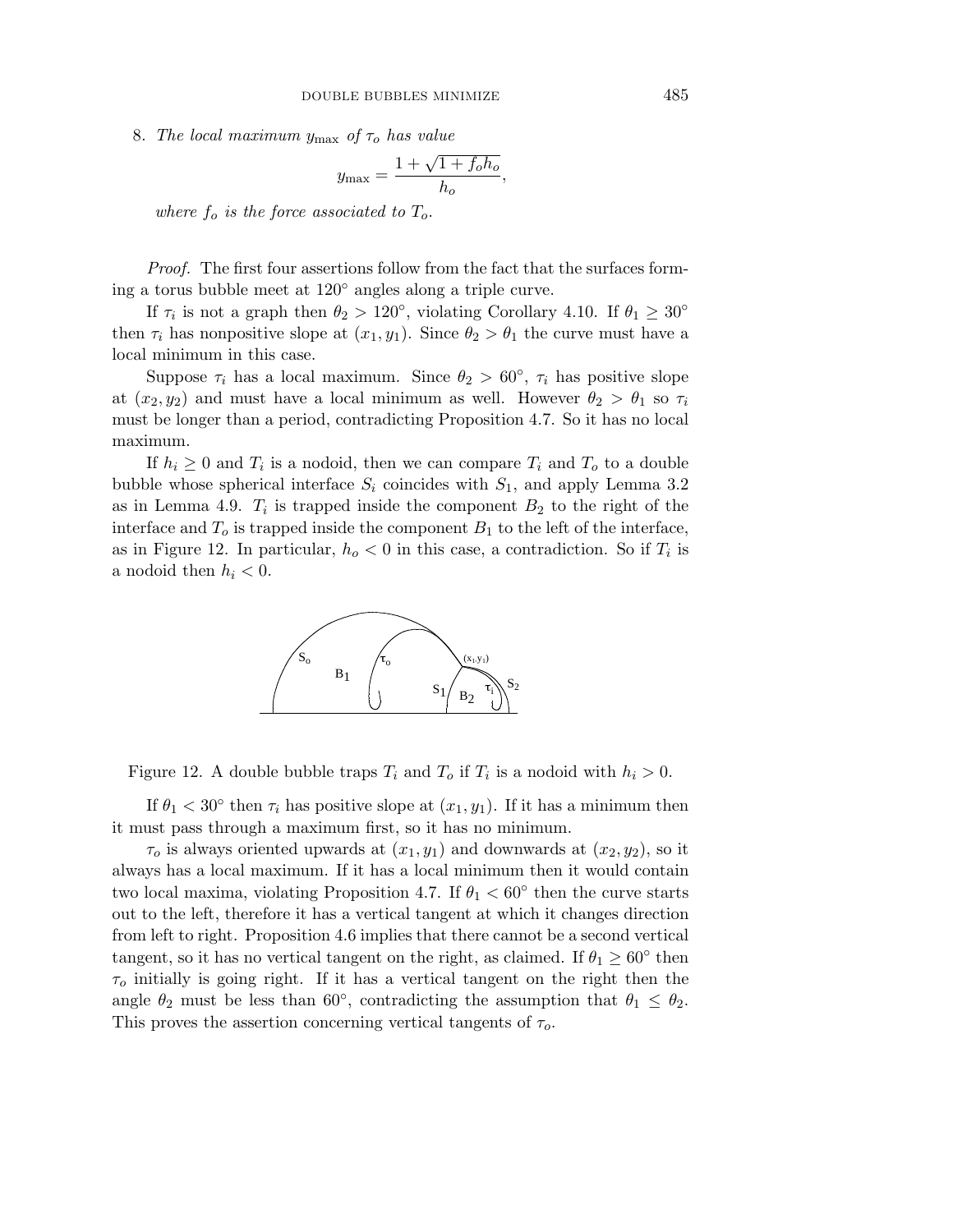To calculate the local minimum  $y_{\text{min}}$  of  $\tau_i$ , we use equation 2 of Section 3 for the force of *Ti*,

$$
f_i = h_i y^2 - 2y \cos \alpha .
$$

At a minimum,  $\alpha = 0$  and  $\cos \alpha = 1$ , so

$$
f_i = h_i y^2 - 2y.
$$

If  $h \neq 0$  this quadratic expression gives two roots for *y*:

$$
y = \frac{1 \pm \sqrt{1 + h_i f_i}}{h_i} .
$$

The value of the minimum is given by

$$
\frac{1 - \sqrt{1 + h_i f_i}}{h_i},
$$

whatever the sign of  $h_i$ . If  $h_i f_i > 0$ , as Corollary 3.3 implies happens at a local minimum for a nodoid, then the other root is negative and meaningless. If  $h_i f_i < 0$ , as Corollary 3.3 implies happens at a local minimum for an unduloid, then the other root corresponds to the local maximum of the unduloid. A double root occurs only in the case of a cylinder. equation 12 becomes linear when  $h_i = 0$ . An equivalent expression for the minimum, which holds also when  $h_i = 0$ , is

(13) 
$$
y_{\min} = \frac{-f_i}{1 + \sqrt{1 + f_i h_i}}.
$$

For a local maximum, a similar analysis gives that  $y_{\text{max}}$  is one of the two roots

(14) 
$$
y_{\max} = \frac{1 \pm \sqrt{1 + f_o h_o}}{h_o}.
$$

Since by Corollary 4.19  $T_o$  is always a nodoid,  $h_o > 0$  and  $f_o > 0$ , there is a unique positive root, and

$$
y_{\text{max}} = \frac{1 + \sqrt{1 + f_o h_o}}{h_o}.
$$

PROPOSITION 4.13. Given  $\theta_1$  and  $h_o$ , there is at most one corresponding minimizing equal-volume torus bubble.

*Proof.* Given  $\theta_1$  and  $h_o$ ,  $h_i = 2 - h_i$  is also determined. Thus  $S_1, T_o$  and  $T_i$  are uniquely determined. The spherical cap  $S_2$  is uniquely determined by the second intersection point  $(x_2, y_2)$  of  $\tau_o$  and  $\tau_i$ , assuming that this second point exists. If  $\tau_o$  and  $\tau_i$  do not meet in a second point then there is no torus bubble corresponding to  $\theta_1$  and  $h_o$ . In general,  $\tau_o$  and  $\tau_i$  may intersect in many points, and it is necessary to show that only one of these can possibly lead to a torus bubble.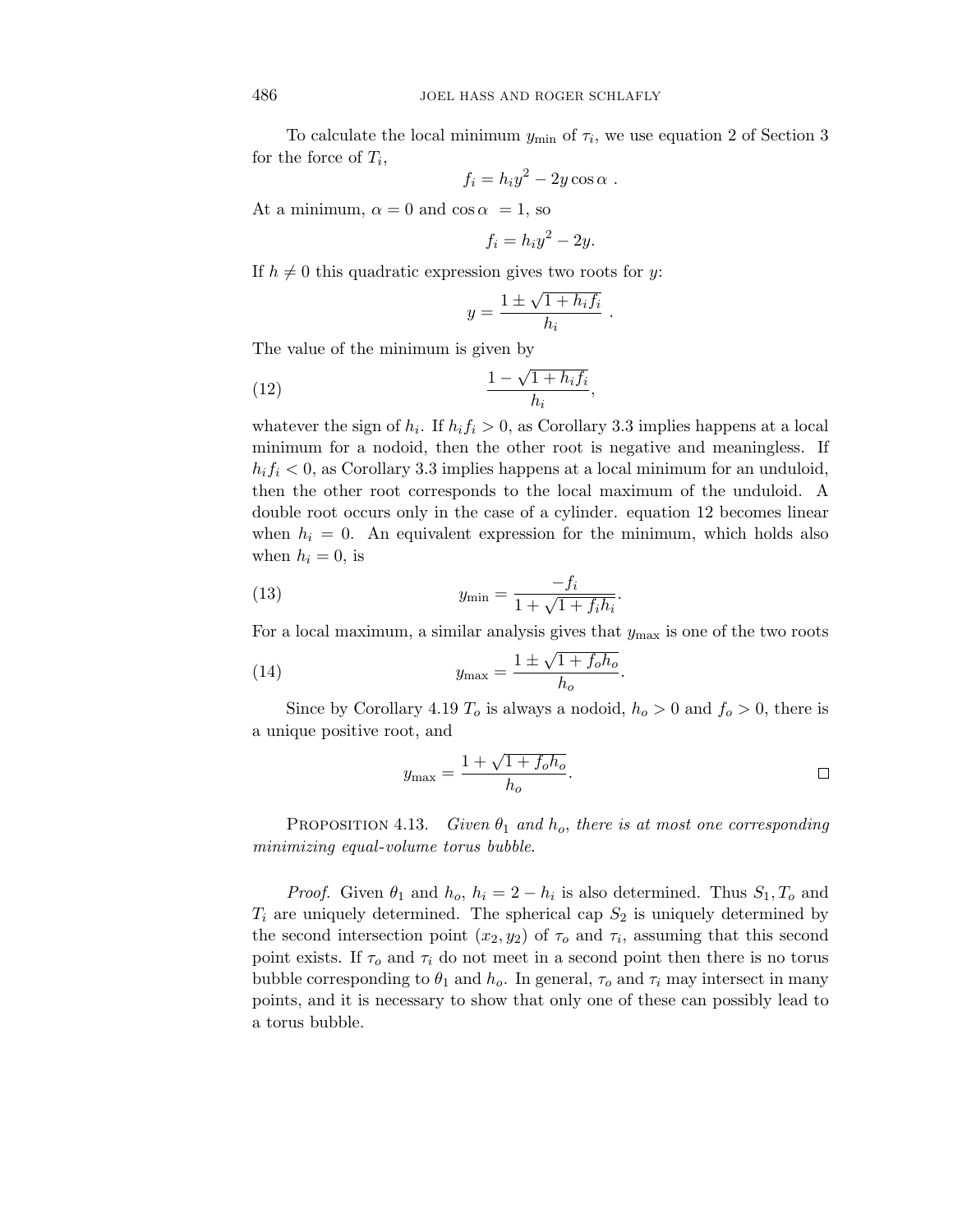If  $\tau_o$  and  $\tau_i$  are graphs, then it is clear that their first intersection point with  $x$  coordinate larger than  $x_1$  is the unique intersection point which can give a torus bubble. In general,  $\tau_i$  is a graph, but not  $\tau_o$ . However Proposition 4.12 shows that  $\tau_o$  has no vertical tangents for  $x > x_1$ , so that both curves are graphs in this region and the same argument applies.  $\Box$ 





PROPOSITION 4.14. If a torus bubble has  $\theta_1 + \theta_2 > 180^\circ$ , then it is not a minimizer.

Proof. Under this assumption there is a value of *y* realized by three distinct points on the circular arcs generating the spherical caps. Since  $\theta_2 \geq \theta_1$  we have in particular that  $\theta_2 > 90^\circ$ . We know from Lemma 4.9 that  $\theta_2 < 120^\circ$ . So  $90° < \theta_2 < 120°$ ,  $60° < \theta_1 \le 120°$ . Then Lemma 4.12 implies that the curves *τ*<sup>*i*</sup> and *τ*<sup>*o*</sup> are both graphs. If  $θ$ <sub>1</sub> +  $θ$ <sub>2</sub> > 180<sup>°</sup> then there are three points on *S*<sub>1</sub> ∪ *S*<sub>2</sub> with *y*-value equal to *y*<sub>2</sub>*,* (*a*<sub>1</sub>*, y*<sub>2</sub>*),*(*a*<sub>3</sub>*, y*<sub>2</sub>*),* with *a*<sub>1</sub> < *a*<sub>2</sub> < *a*<sub>3</sub> and  $a_2 = x_2$ . Reflect the part of the bubble between the planes  $x = a_1$  and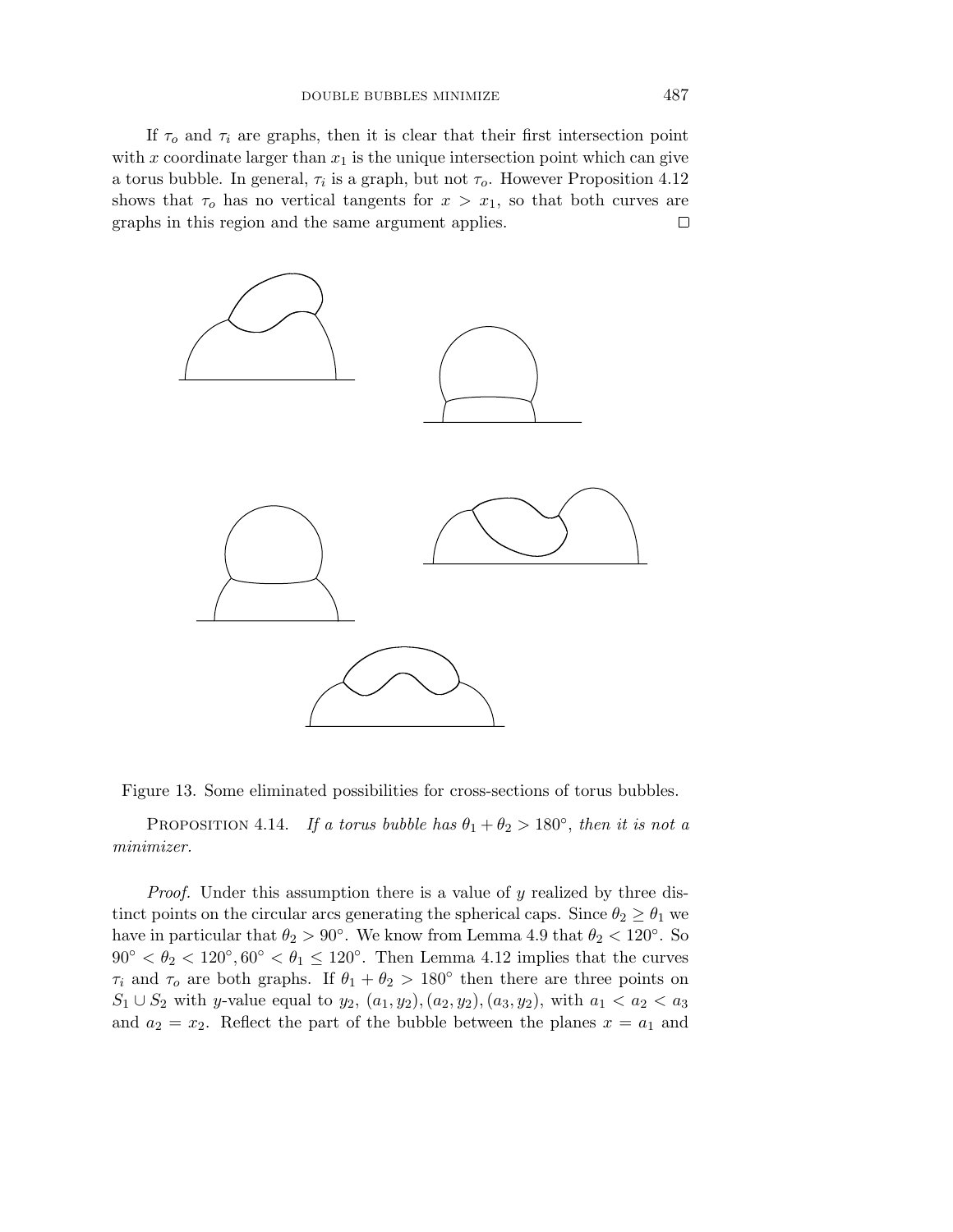$x = a_2$  through the plane  $x = (x_1+x_2)/2$  to get a new piecewise-smooth surface with the same area enclosing the same volumes, as in the proof of Lemma 4.7, but without needing to worry here about introducing self-intersections. The new piecewise-smooth surface has three surfaces meeting at an angle not equal to 120◦ and so is not minimizing, a contradiction.  $\Box$ 

Propositions 4.6, 4.7, 4.14, 4.12, Lemma 4.8 and Corollary 4.10 combine to rule out many possibilities for the shapes of minimizing torus bubbles. See Figure 13 for cross-sections of some of these eliminated possibilities.

LEMMA 4.15. For any constant *b*, the function  $f(c) = b(1 - c^2) +$  $c\sqrt{3(1-c^2)}$  is at most two-to-one on  $(-1, 1)$ .

*Proof.* 
$$
f'(c) = -2bc - \sqrt{3}g(c)
$$
, where  

$$
g(c) = (2c^2 - 1)/\sqrt{1 - c^2}.
$$

Since  $g''(c) = 3(1 - c^2)^{-5/2} > 0$ , *g* is convex on  $(-1, 1)$ .

A line intersects a convex curve at most twice, so  $f'$  has at most two roots on (−1*,* 1). Thus *f* has at most one local maximum and one local minimum on  $(-1, 1)$ . Combined with  $f(0) = f(1) = 0$ , this completes the proof.  $\Box$ 

We calculate in the next proposition the value of the forces  $f<sub>o</sub>$  of  $T<sub>o</sub>$  and  $f_i$  of  $T_i$ .

PROPOSITION 4.16. For the torus bubble determined by  $\theta_1$  and  $h_o$ , the *forces*  $f_o$  *of*  $T_o$  *and*  $f_i$  *of*  $T_i$  *are given by:* 

$$
f_o = (h_o - 1)(1 - {c_1}^2) + c_1 \sqrt{3(1 - {c_1}^2)}
$$

and

$$
f_i = (h_i - 1)(1 - {c_1}^2) - c_1 \sqrt{3(1 - {c_1}^2)} = -f_o
$$

where  $c_1 = \cos \theta_1$ .

*Proof.* We first calculate the force  $f_o$  of  $T_o$ . At  $(x_1, y_1)$ ,  $y_1 = \sin \theta_1$  and  $\alpha = 5\pi/6 - \theta_1$  is the angle between the positive *x*-axis and the graph of  $\tau_o$ , therefore

$$
f_o = h_o y_1^2 - 2y_1 \cos \alpha
$$
  
=  $h_o \sin^2 \theta_1 - 2 \sin \theta_1 \cos(5\pi/6 - \theta_1)$   
=  $h_o (1 - \cos^2 \theta_1) - 2 \sin \theta_1 ((-\sqrt{3}/2) \cos \theta_1 - (1/2) \sin (-\theta_1)))$   
=  $h_o (1 - c_1^2) + c_1 \sqrt{3(1 - c_1^2)} - (1 - c_1^2)$   
=  $(h_o - 1)(1 - c_1^2) + c_1 \sqrt{3(1 - c_1^2)}$ .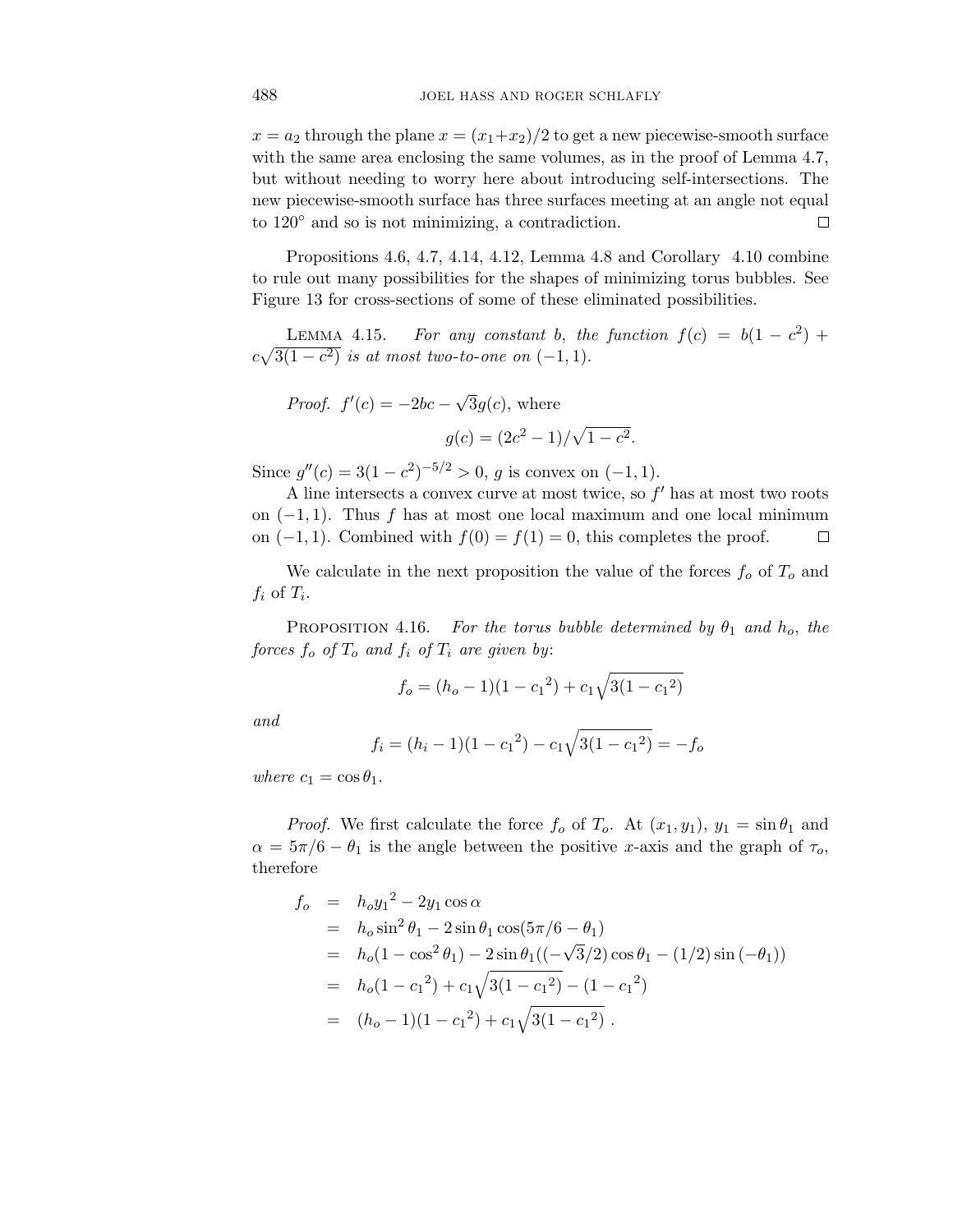Similarly,

Since  $h_o$  −

$$
f_i = h_i y_1^2 - 2y_1 \cos \alpha
$$
  
=  $(h_i - 1)(1 - c_1^2) - c_1 \sqrt{3(1 - c_1^2)}$ .  

$$
-1 = 1 - h_i = -(h_i - 1) \text{ by Lemma 4.3, } f_o = -f_i.
$$

*Note.* The fact that  $f_o = -f_i$  is an example of a general "balancing" principle" for constant mean curvature surfaces; see [25].

LEMMA 4.17. For the torus bubble determined by  $\theta_1$  and  $h_o$ , the angle  $\theta_2$ is one of the (at most) two solutions of the equation

$$
f(\cos \theta_1) = f(\cos \theta_2),
$$

where

$$
f(c) = (h_o - 1)(1 - c^2) + c\sqrt{3(1 - c^2)}.
$$

*Proof.* We calculate the force  $f_o$  of  $T_o$  at both  $(x_1, y_1)$  and  $(x_2, y_2)$ . At  $(x_1, y_1)$ ,

$$
f_o = (h_o - 1)(1 - c_1^2) + c_1 \sqrt{3(1 - c_1^2)},
$$

where  $y_1 = \sin \theta_1$  and  $c_1 = \cos \theta_1$ . A similar calculation at  $\theta_2$  shows

$$
f_o = (h_o - 1)(1 - c_2^2) + c_1 \sqrt{3(1 - c_2^2)}.
$$

Setting the two forces equal and applying Lemma 4.15 gives that there are at most two possible values for  $c_2 = \cos \theta_2$ . Since  $0 < \theta_2 < 180^\circ$ , where the cosine function is monotonically decreasing, this implies that there are at most two possible values for  $\theta_2$ .  $\Box$ 

One solution occurs when the angles are equal. An example of such a symmetric torus bubble, depicted in Figure 7, occurs with  $\theta_1 = \theta_2 = 90^\circ$ , and *h<sup>o</sup>* approximately 1*.*9848. However these symmetric solutions never lead to a minimizing torus bubble by Corollary 4.5.

Recall that we remarked after Corollary 4.5 that we can without loss of generality restrict attention to nonsymmetric torus bubbles. This means that we are working in the case where  $\theta_1 < \theta_2$ . For each  $\theta_1$ ,  $h_o$ , there is at most one value of  $\theta_2$  which can potentially lead to a stable torus bubble.

PROPOSITION 4.18. If a minimizing torus bubble has  $60^{\circ} \le \theta_1 \le 120^{\circ}$ then  $h_o > 1 - \sqrt{3} \cot \theta_1$  and  $h_i < 1 + \sqrt{3} \cot \theta_1$ . The same statement holds with *θ*<sup>2</sup> replacing *θ*1.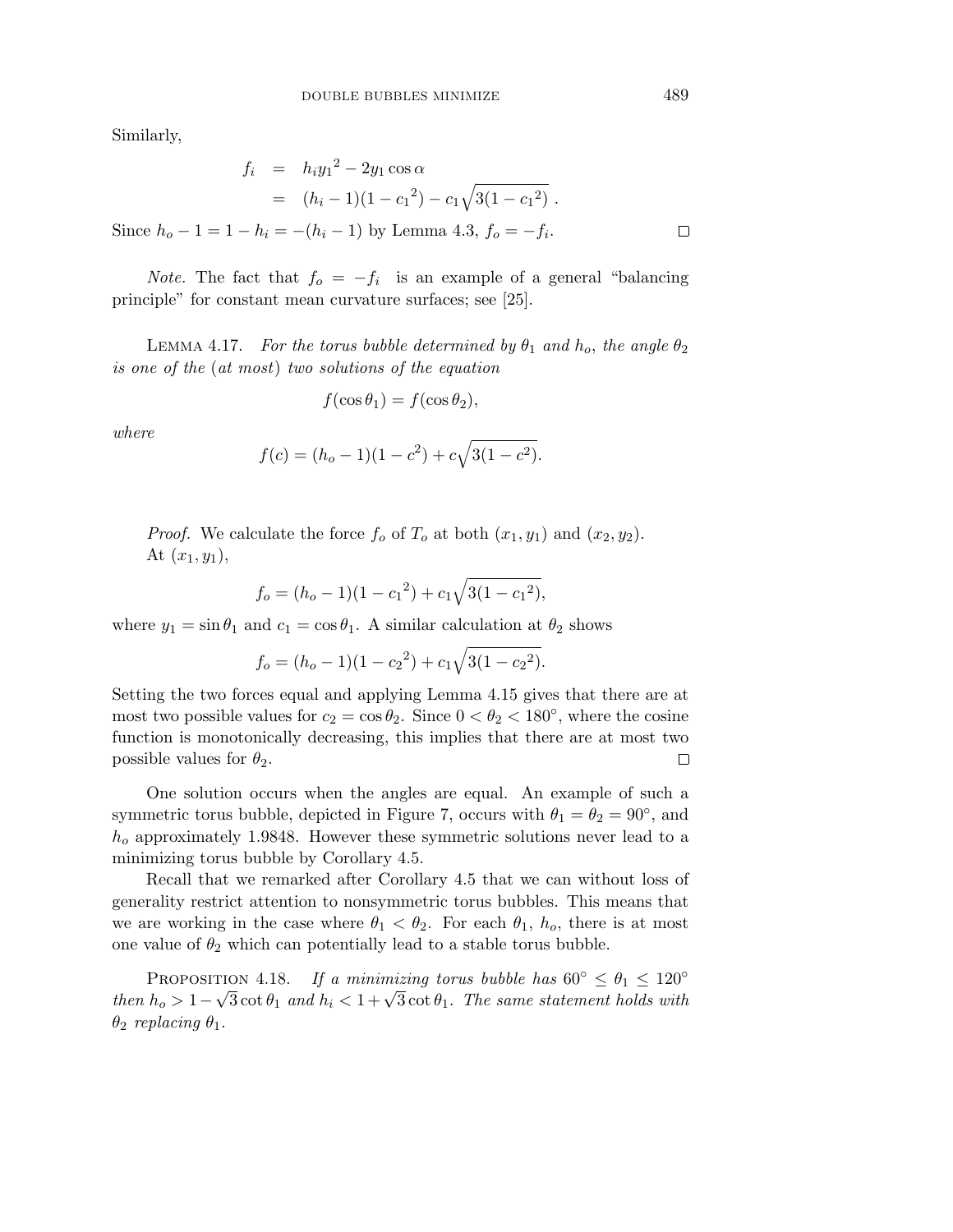Proof. We again apply Lemma 3.2 to compare the torus bubble with a double bubble whose smaller spherical cap  $S<sub>o</sub>$  subtends an angle of  $\theta<sub>1</sub>$ , as in the proof 1 Lemma 4.9. See Figure 14. If  $h_i$  is larger than the mean curvature of *Si*, then *T<sup>i</sup>* is a nodoid contained inside the smaller component of the double bubble, as shown in Lemma 3.2. See Figure 14. It follows that  $\tau_o$  cannot remeet  $\tau_i$  and the two curves cannot generate a torus component. П



Figure 14. The mean curvature of  $T<sub>o</sub>$  cannot be too small if  $\tau<sub>o</sub>$  and  $\tau<sub>i</sub>$ are to meet again.

COROLLARY 4.19.  $T_o$  is a nodoid.

*Proof.* If  $60^{\circ} \le \theta_1 \le 120^{\circ}$  then Proposition 4.18 shows that the mean curvature of *T<sup>o</sup>* is greater than that of the sphere which is tangent to it at  $(x_1, y_1)$ , so Lemma 3.2 implies that  $T_o$  is a nodoid. If  $\theta_1 < 60^\circ$  then  $\tau_o$  starts out heading to the left. It must become vertical, hence  $T<sub>o</sub>$  must be a nodoid. П

LEMMA  $4.20$ . Let *N* be a subcurve of a nodary generating a nodoid of mean curvature  $h > 0$ , running between a vertical tangency on the left at  $(x_v, y_v)$  and a vertical tangency on the right at  $(x'_v, y'_v)$ , with a unique local maximum at  $(x_M, y_M)$ . Then a circle C of curvature *h* which is tangent to *N* at  $(x_v, y_v)$  lies underneath *N*. Moreover  $x_v - x_m$  is greater than the radius 1*/h* of the circle.

*Proof.* In a deleted neighborhood of  $(x_v, y_v)$ , the curvature of N is less than that of *C*, so that *C* locally lies beneath *N*. If *C* crosses *N* between  $x_v$ and  $x'_{v}$ , let  $C'$  be the subcurve of  $C$  starting at  $(x_{v}, y_{v})$  and running to the first point of intersection of *C* with *N*. Let  $C'_{t} = C' + (0, t)$  be a vertical translate of *C'* by a distance *t* along the *y*-axis. Let  $T = \sup\{t : C'_t \cap N \neq \emptyset\}$ . Thus  $C'_T$ is tangent to *N* at a point *P* and lies above *N* near *P*. The curvature of *N* at *P* is given by  $k_m = h - k_p < h$ . Since the curvature of  $C'_T$  is greater than that of *N*, it cannot lie above it, and it follows that  $x_M - x_v$  is larger than the radius of *C*, i.e.,  $x_M - x_v > 1/h$ .  $\Box$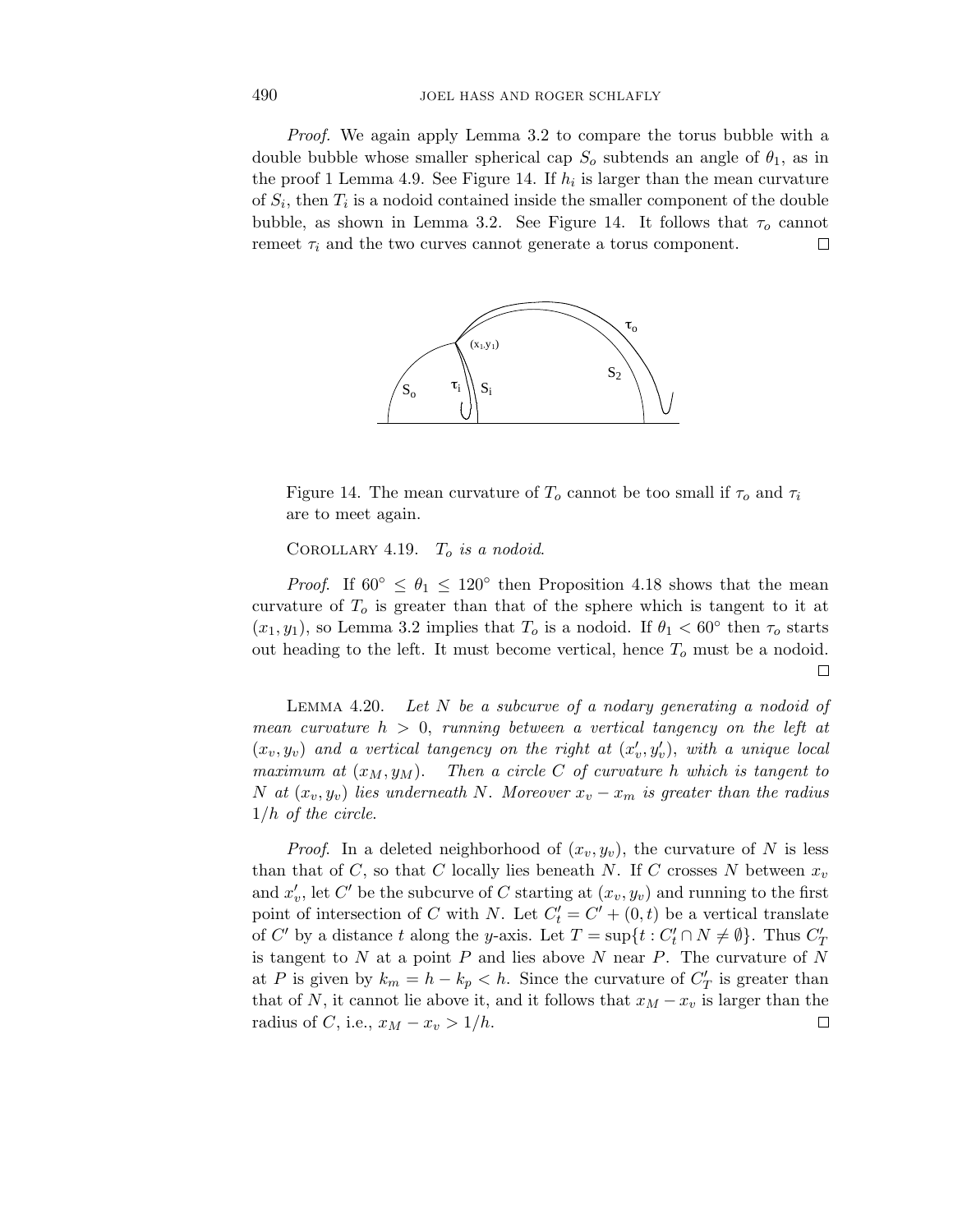The next proposition rules out the existence of minimizing torus bubbles with  $h_0$  and  $\theta_1$  both close to 0. The numerical calculations that we will apply are badly behaved in this region, so we use this geometric argument to exclude it.

PROPOSITION 4.21. If a torus bubble has  $h_o \leq 0.2$  and  $\theta_1 \leq 5.7^\circ$ , then it is not a minimizer.

*Proof.* We will show that before  $\tau_i$  and  $\tau_o$  rejoin at  $(x_2, y_2)$ , either  $\tau_o$  has two vertical tangencies, or  $\tau_i$  traverses more than a full period. Note that our assumption implies that  $h_i \geq 1.8$ 

Proposition 3.4 implies that  $\tau_i$  is a graph and its period is no longer than  $2\pi/h_i < 3.5$ . The bubble is not a minimizer if  $x_2 - x_1 > 3.5$  by Proposition 4.7. The initial angle of  $\tau_i$  from the positive *x*-axis is 30<sup>°</sup> −  $\theta_1$ , so it cannot turn (anti-clockwise) through an angle of more than  $60° + \theta_1$ . When they meet again *τ<sup>i</sup>* and *τ<sup>o</sup>* intersect at an angle of 120◦. It follows that *τ<sup>o</sup>* does not intersect *τ<sup>i</sup>* before it turns (clockwise) through an angle greater than  $180^\circ - \theta_1$ . Therefore the two curves cannot intersect before the nodary  $\tau_o$  reaches its maximum, which happens when  $\tau_o$  has turned through an angle of  $150°-\theta_1$ . Let  $(x_M, y_M)$ be the point where  $\tau_o$  reaches its maximum and  $(x_v, y_v)$  the point where  $\tau_o$  first goes vertical. Then  $x_2 - x_1 > x_M - x_1$ .

Now  $h_o = k_p + k_m$  where  $k_m$  is the curvature of the generating curve in the  $xy$  plane and  $k_p$  is the principal curvature due to rotation around the axis. At  $(x_v, y_v)$ ,  $k_p = 0$  and  $h_o = k_m \leq .2$  by hypothesis.

Lemma 4.20 implies that  $x_M - x_v > 1/h_o \geq 5$ .

The assumptions  $h_o \leq 0.2$  and  $\theta_1 \leq 5.7^\circ$  give an upper bound for the force *f*<sub>o</sub> of *T*<sub>*o*</sub>. Calculating at height  $y_1 = \sin \theta_1 < \theta_1 \leq 5.7\pi/180 < 0.1$  gives

$$
|f_o| = |y_1^2 h_o - y_1 \cos(30^\circ + \theta_1)|
$$
  
< 
$$
< |y_1^2 h_o - y_1 \sqrt{3}/2|
$$
  
< 
$$
< (.1)^2 h_o + .1 \sqrt{3}/2
$$
  
< 
$$
< .09.
$$

We bound the value of  $y_v$  from above by solving  $f_o = y_v^2 h_o$ .

$$
y_v^2 = f_o/h_o < .09/h_o,
$$

$$
y_v < \sqrt{.09/h_o}.
$$

We next bound  $x_1 - x_v$  from above by noting that  $\tau_o$  is convex between  $x_v$ and  $x_1$  by Lemma 3.4. This implies that  $(x_v, y_v)$  lies to the right of the point

so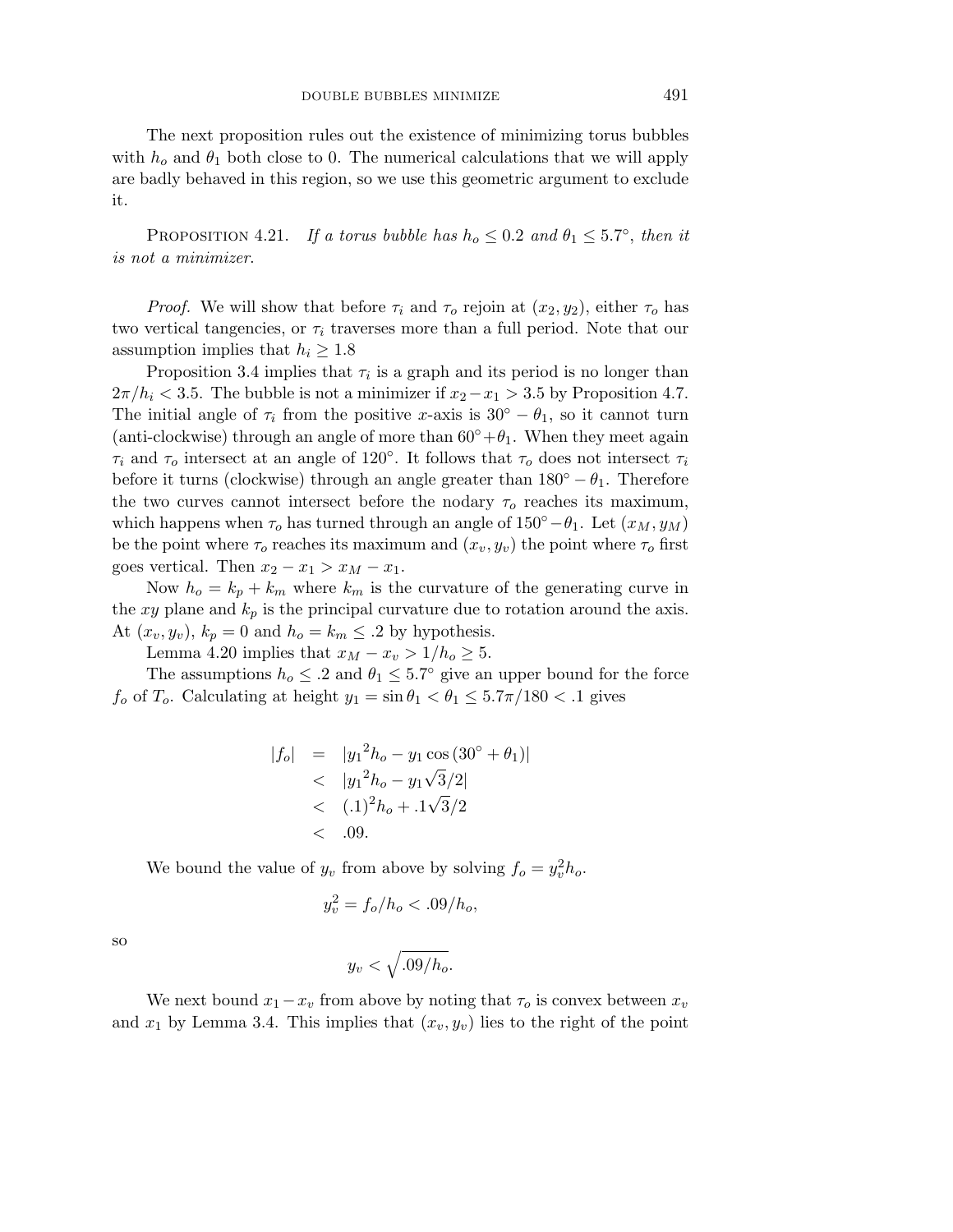$(x, y_v)$  at which the line of slope  $\dot{\tau}_o(x_1)$  has height  $y_v$ , so that

$$
|x_v - x_1| < |x - x_1| = |(y_v - y_1)/\dot{\tau}_o(x_1)| < \sqrt{3}(y_v - y_1)|
$$
\n
$$
< \sqrt{3}y_v < \sqrt{3}\sqrt{.09/h_o} = \sqrt{.27/h_o}.
$$

This implies that

$$
x_M - x_1 = (x_M - x_v) - (x_1 - x_v) > 1/h_o - \sqrt{.27/h_o}.
$$

For  $0 < h_o \leq .2$ , differentiation shows that the function  $1/h_o - \sqrt{.27/h_o}$ is decreasing and its minimum value occurs at  $h_o = .2$ , so that  $x_M - x_1 >$  $1/(0.2) - \sqrt{.27/(0.2)} > 3.8$ . Thus  $\tau_o$  travels a distance of at least 3.8 to the right before hitting  $\tau_i$ . But the period of  $\tau_i$  is less than 3.5. We have shown that either  $\tau_o$  changes direction and has two vertical tangencies or  $\tau_i$  contains a full period. In the first case it is not a minimizer by Lemma 4.8, and in the second case it is not a minimizer by Proposition 4.7. П

The next lemma will be used to give bounds on the size of a circle enclosing a loop of a nodary.

LEMMA 4.22. If an embedded curve  $\gamma$  in the positive quadrant of the plane is tangent to the *y*-axis at the origin and has curvature  $k > 1/r > 0$ , then it does not meet  $C(r)$ , the circle of radius r centered at  $(0, r)$ , at any point other than the origin.

*Proof.* If it does cross  $C(r)$ , denote by  $\gamma'$  the subcurve of  $\gamma$  starting at the origin and running to the first point of intersection with  $C(r)$ , as in Figure 15. The subcurve  $\gamma'$  is a graph over the *x*-axis since it is embedded. Let  $\gamma'_t = \gamma' + (0, t)$  be a vertical translate of  $\gamma'$  by a vertical distance of *t*. Let  $T = \sup\{t : \gamma'_t \cap C(r) \neq \emptyset\}$ . Then  $\gamma'_T$  meets  $C(r)$  at a point P in its interior, but not the interior of  $C(r)$ , and thus is tangent to  $C(r)$  at *P*. Since the curvature of  $\gamma'_T$  is greater than that of  $C(r)$ , this is a contradiction.  $\Box$ 



Figure 15. The curvature of the curve  $\gamma$  cannot be greater than  $1/r$ if it crosses  $C(r)$  twice.

LEMMA 4.23. If  $\tau_o$  has curvature greater than *k*, and  $\tau_i$  has curvature less than −*k*, then their union is contained in the intersection of two circles of radius  $r = 1/k$  meeting at 120°.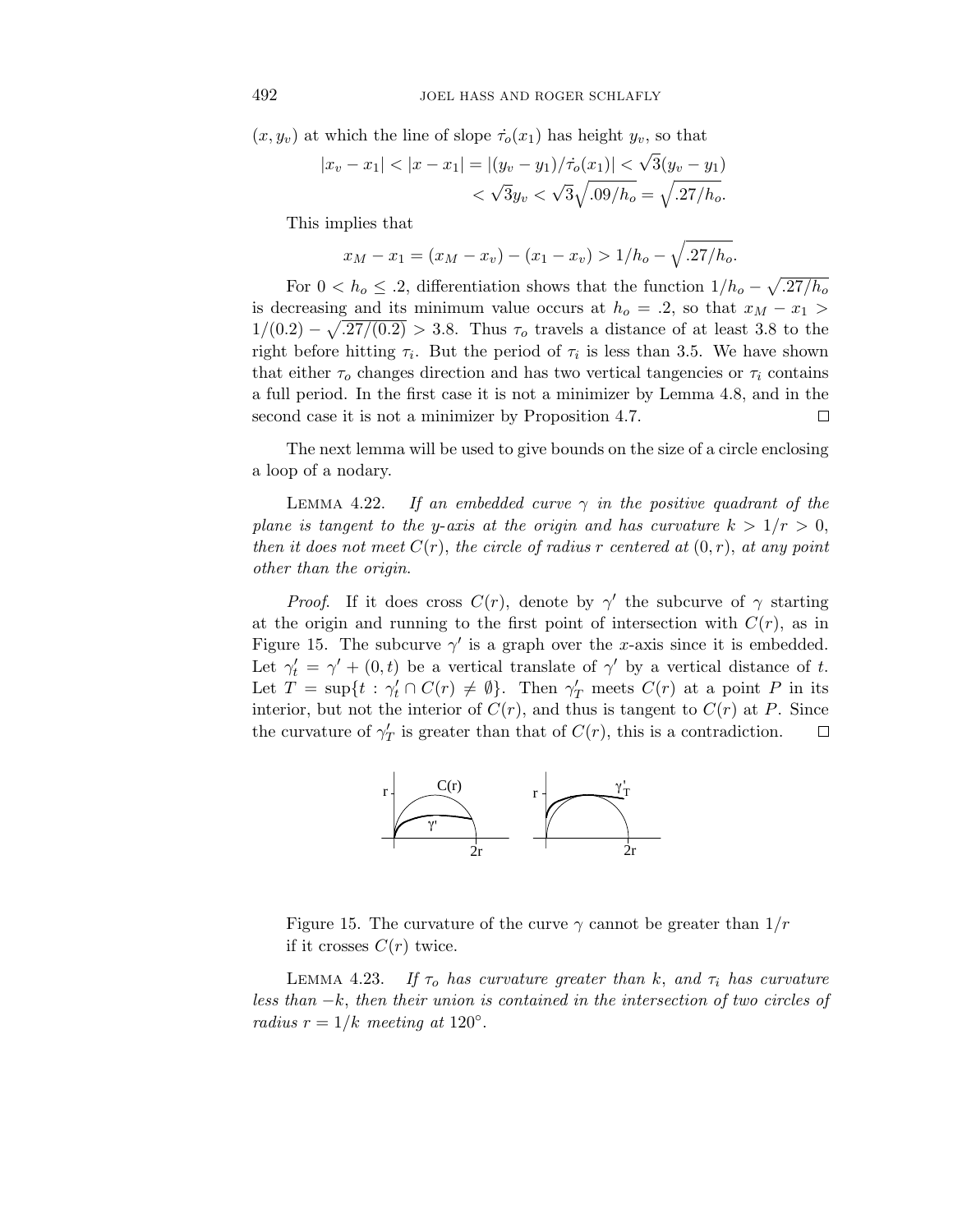*Proof.* Construct circles  $C_1$  and  $C_2$  of radius  $1/k$ , meeting at 120<sup>°</sup> at  $(x_1, y_1)$ , with  $C_1$  tangent to  $\tau_o$  and  $C_2$  tangent to  $\tau_i$  as in Figure 16. Let *D* denote the line segment joining the two intersection points of *C*<sup>1</sup> and *C*2. By Lemma 4.22 we know that each of  $\tau_o$  and  $\tau_i$  cannot leave the intersection of these two circles without first crossing *D*. Since each is convex in  $C_1 \cap C_2$  it follows that they remeet before either one leaves  $C_1 \cap C_2$ . It follows that the intersection of the torus component with the upper half-plane is contained in  $C_1 ∩ C_2$ .  $\Box$ 



Figure 16. The torus component generating curves  $\tau_i$  and  $\tau_o$  are trapped inside two circles meeting at 120◦.

LEMMA 4.24. If a torus bubble has  $h_i \leq -k < 0$  and the intersection of the torus component with the upper half -plane has minimum *y*-value equal to *y*<sub>0</sub> with  $y_0 > 1/k$ , then the torus component contains volume

$$
v \le 2.5\pi (y_0 + \frac{\sqrt{3}}{2} \frac{y_0}{ky_0 - 1}) (\frac{y_0}{ky_0 - 1})^2
$$
.

*Proof.* In a torus bubble with  $h_i \leq -k < 0$  we have that  $|h_o| = -h_i +$  $2 \geq k$ . For a Delaunay curve passing through a point  $(x, y)$  in the upper half-plane,

$$
|k_m| \ge |h| - |k_p|
$$
  
=  $|h| - \frac{1}{y\sqrt{1 + y^2}}$   

$$
\ge |h| - \frac{1}{y}.
$$

For the curves  $\tau_i$  and  $\tau_o$  we have  $y \geq y_0$ , so that

(15) 
$$
|k_m| \ge k - \frac{1}{y_0}.
$$

So the curves  $\tau_o$  and  $\tau_i$  each have curvature with absolute value greater than  $(ky_0-1)/y_0$ .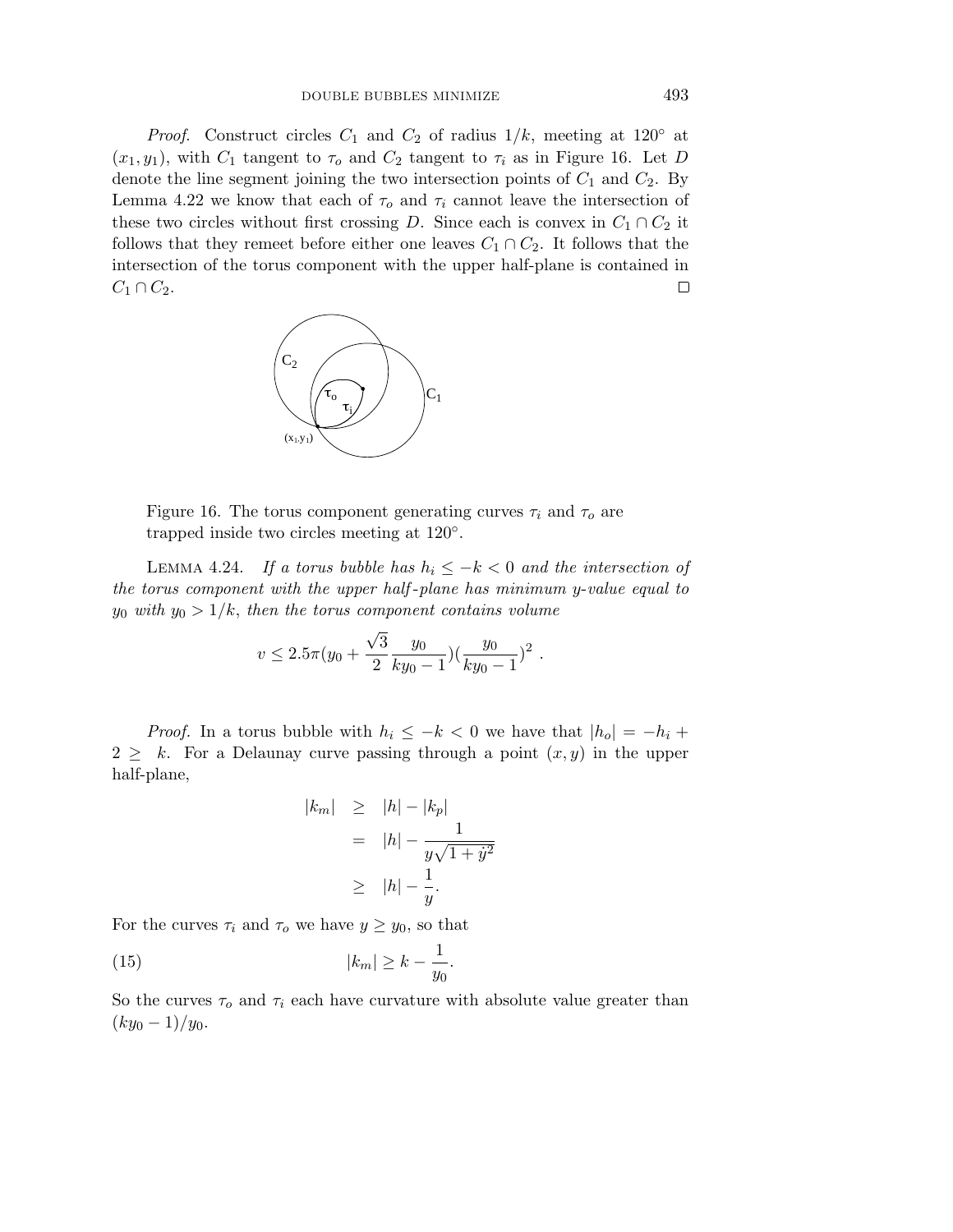By Lemma 4.23 the intersection of the torus component with the upper half-plane is contained in the intersection  $w$  of two circles of radius  $r =$  $y_0/(ky_0-1)$  meeting at an angle of 120°. The area of *w* is

$$
a = (2\pi/3 - \sqrt{3}/2)r^2 < 1.25\left(\frac{y_0}{ky_0 - 1}\right)^2.
$$

The diameter of *w* is

$$
d = \sqrt{3} \frac{y_0}{ky_0 - 1}
$$

Since *w* is centrally symmetric and has minimal *y*-value smaller than or equal to  $y_0$ , the center of mass of *w* has *y*-coordinate at most  $y_0 + d/2$ . Pappus' theorem for the volume of a solid of revolution obtained by rotating this area around the *x*-axis gives that

$$
v \leq 2\pi (y_0 + \frac{d}{2}) 1.25 \left(\frac{y_0}{ky_0 - 1}\right)^2,
$$
  
 
$$
\leq 2.5\pi (y_0 + \frac{\sqrt{3}}{2} \frac{y_0}{ky_0 - 1}) \left(\frac{y_0}{ky_0 - 1}\right)^2.
$$

*.*

We apply these volume estimates to reduce the range of possible mean curvatures in a minimizing equal-volume torus bubble.

PROPOSITION 4.25. In a minimizing equal-volume torus bubble,  $h_o \leq 10$ .

*Proof.* The hypothesis  $h_o \leq 10$  is equivalent to  $h_i \geq -8$ . Suppose to the contrary that  $h_i < -8$  in a minimizing equal-volume torus bubble.

Proposition 4.12 states that  $\tau_i$  is a graph, so that the volume  $v_i$  of the ball component  $B$  is strictly larger than the volume of the region under  $S_2$ . Lemmas 4.9 and 4.8 imply that  $60° < \theta_2 < 120°$ . It follows that  $v_i > 5\pi/24$ , the volume under a unit radius spherical cap subtending an angle of 60◦. We now estimate the volume  $v_o$  of the torus component. The curves  $\tau_i$  and  $\tau_o$ generating the torus component contain the point  $(x_2, y_2)$  where  $\sqrt{3}/2 \le y_2 \le$ 1. Their maximum and minimum *y*-values differ by less than  $2/|h_i| \leq 0.25$  by Proposition 3.4, and therefore both curves are contained in  $\{y \geq \sqrt{3}/2 - 0.25\}$ . The expression  $\frac{y_0}{ky_0 - 1}$  is decreasing with respect to  $y_0$  when  $y_0 > 1/k$ , and decreasing with respect to *k*, and also  $0.6 < \sqrt{3}/2 - 0.25$ . We apply Lemma 4.24 with  $k \geq 8$  and  $y_0 \geq 0.6$ , giving that

$$
v_o \quad < \quad 2.5\pi (y_0 + \frac{\sqrt{3}}{2} \frac{y_0}{ky_0 - 1}) (\frac{y_0}{ky_0 - 1})^2 \\
 < \quad 2.5\pi (1 + \frac{\sqrt{3}}{2} \frac{0.6}{4.8 - 1}) (\frac{0.6}{4.8 - 1})^2 \\
 < \quad 0.08\pi \, .
$$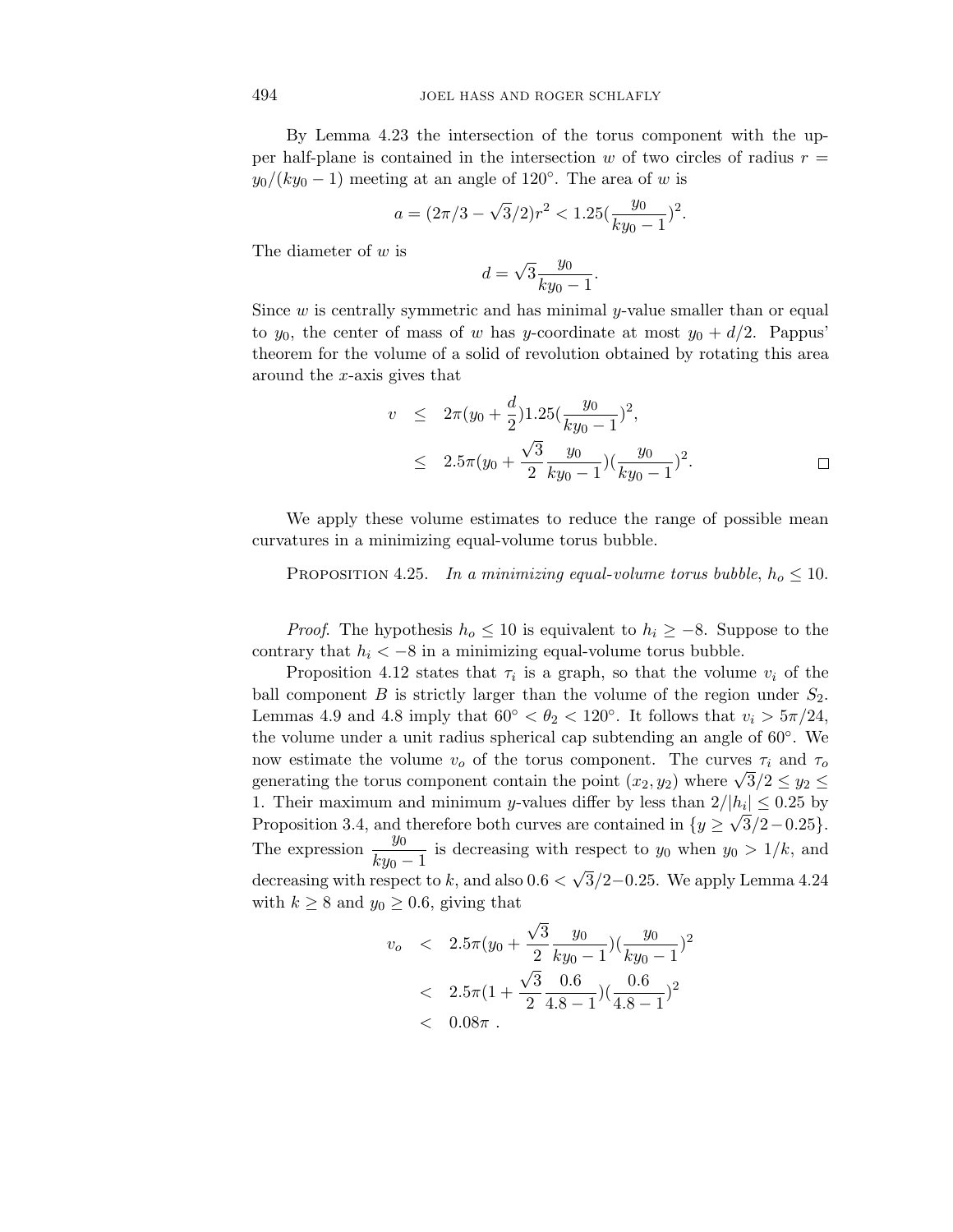Thus  $v_o < 0.08\pi < 5\pi/24 < v_i$ , contradicting the assumption that the torus bubble encloses equal volumes.  $\Box$ 

Our algorithm will need the following rather technical result about the slope of a generating curve.

LEMMA 4.26. Suppose that  $\tau_i$  satisfies  $h_i \leq 2$  and  $0 \leq \theta_1 \leq 4^\circ$ . Let *α* be the angle made by  $\tau_i$  with the positive *x*-axis and let  $\alpha_1$  be the value of this angle at  $(x_1, y_1)$ . Then  $\alpha \geq \alpha_1$  for as long as  $\tau_i$  remains below height  ${y = 1/2}$ . In particular,  $\alpha \geq 26^{\circ}$  below this height.

*Proof.* First note that if  $h_i \leq 0$  then  $\tau_i$  is a nodary or catenary, and the angle made by  $\tau_i$  with the positive *x*-axis is increasing as one moves along  $\tau_i$ , which implies the conclusion of the lemma. So we can assume that  $0 < h_i \leq 2$ .

Let *y* be any point on  $\tau_i$ . Then

$$
h_i y^2 - 2y \cos \alpha - f_i = 0.
$$

A given value of  $\cos \alpha$  is realized by at most two *y* values solving this quadratic equation. Suppose that as the  $\tau_i$  goes from a minimum to a maximum, the angle  $26° \leq \alpha_1 = 30° - \theta_1 \leq 30°$  occurs twice. The two *y*-values which share the same  $\alpha_1$  both solve the above equation. Thus they sum to  $2 \cos \alpha_1/h_i \geq$  $2(.8)/2 \geq .8$ . Since the smaller root has *y*-coordinate sin(4<sup>°</sup>) < .1 the larger root is greater than  $.7 > 1/2$ . The angle  $\alpha$  is increasing near the smaller root. Thus  $\tau_i$  subtends an angle of at least  $\alpha_1$  with the *x*-axis as long as  $\tau_i$  remains below height 1/2. Since  $\alpha_1 = 30^\circ - \theta_1 \geq 26^\circ$ , the final conclusion holds. □

# **5. Computation**

We have shown that to solve Conjecture 3 in the equal volume case it suffices to show that certain torus bubbles are less efficient at enclosing two equal volumes then a double bubble. In this section we will show how these torus bubbles are ruled out by a computation. The algorithm for this computation is given below.

The basic idea is to consider a domain of torus bubbles corresponding to a product of small intervals in each of  $\theta_1$  and  $h_o$ , and to calculate as much as possible about the geometry of the corresponding torus bubbles. Various calculations are then applied which rule these torus bubbles out as potential minimizers. The accuracy of these calculations depends on the size of the domain rectangle we start with. The computational scheme will succeed if these can be chosen small enough to get sufficient accuracy, yet large enough that a reasonable number of them cover all the possibilities.

The computation was performed using double precision floating point numbers. The fundamental data type used is the IEEE 754 32-bit real number,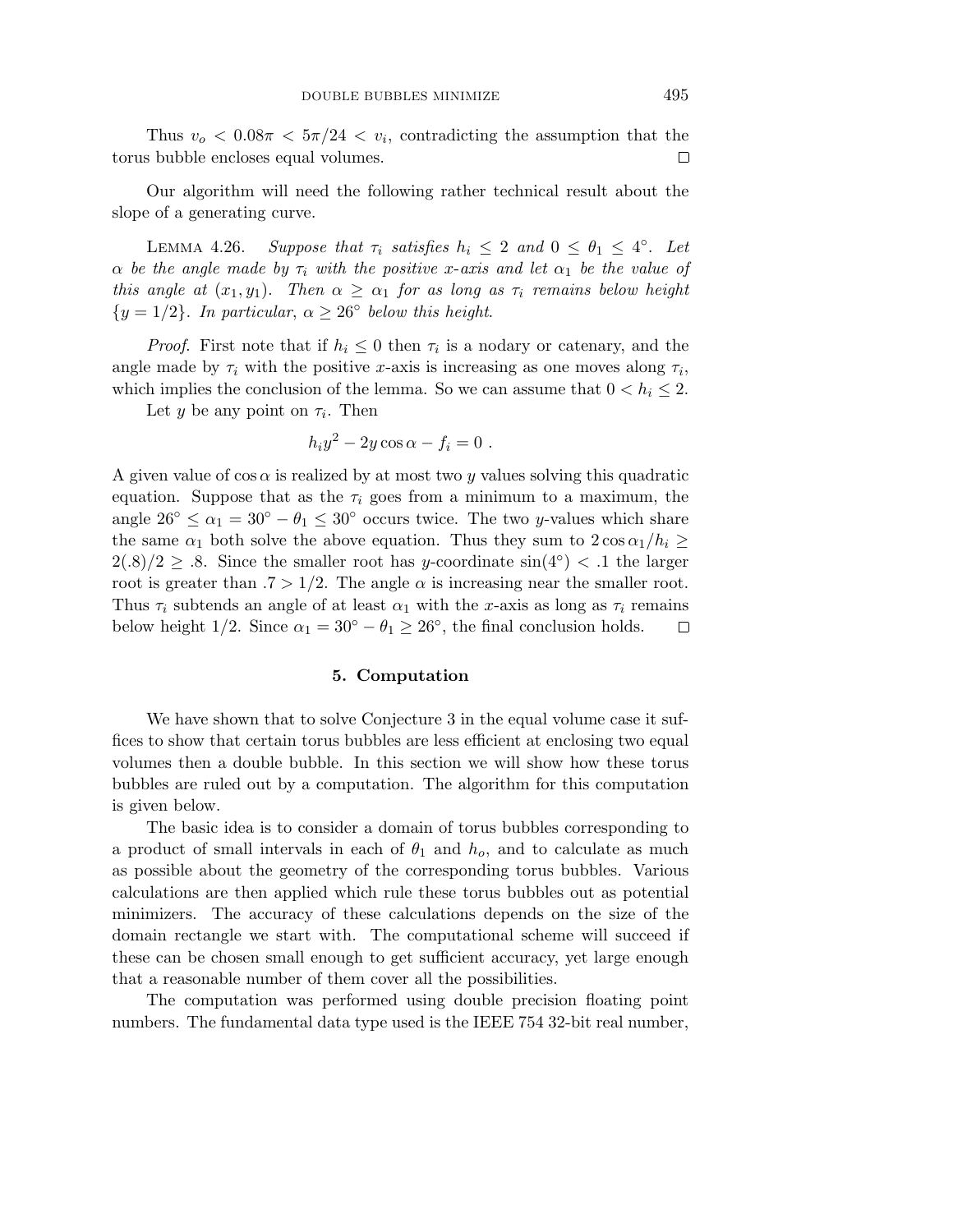see [5]. This is a binary representation with a 23-bit mantissa (plus an implied leading bit), an 8-bit binary exponent, and a sign bit. The (finitely many) real numbers that can be represented in this standard with no error are called representable. The IEEE standard specifies that the add, subtract, multiply, divide, and square root operations be performed as if done exactly and rounded to the nearby representable number according to the rounding mode in effect. There are three rounding modes that can be chosen: up, down, or nearest. The values  $+\infty$  and  $-\infty$  are representable and behave in a specified way. Floating point exceptions are masked, but flags are sticky and available for clearing and inspection. Most computers in use today implement the IEEE standard. We denote the result of rounding a real number *x* down to a representable number smaller or equal to x by x, and similarly denote by  $\overline{x}$  the result of rounding x up to a representable number greater or equal to *x*.

Combined with the methods of interval arithmetic, see Moore [29] and Alefeld-Herzberger [2], the IEEE standard allows numerical calculation with exact bounds on accuracy. Interval arithmetic is a method by which a realvalued function on the reals can be extended to an interval-valued function of intervals. An interval is formed from two representable reals. Mathematically, it represents the closed interval between the two reals. The add, subtract, multiply, divide, and square root functions are extended to intervals by the IEEE operations on reals along with directed rounding. We only use the round-tonearest mode in calculating averages, (see the procedure avgwt below), as these are only used to divide intervals and do not need to have bounds calculated.

Generally, we say that an interval *X* is an extension of a real number *x* if  $x \in X$  and an interval-valued function of intervals F is an extension of f if  $x \in X \Rightarrow f(x) \in F(X)$ .

In this section, real numbers are denoted by lower case, and intervals with representable real endpoints by upper case. The reals embed into the set of intervals by mapping a real to the smallest interval containing it. The lower and upper bounds to an interval are denoted with lower and upper bars, so  $X = [X, X]$ . Arithmetic operations on representable reals and intervals are interpreted according to IEEE and interval rules, not by the usual mathematical definitions.

As an example, the sum of two intervals  $A = [\underline{A}, \overline{A}]$  and  $B = [\underline{B}, \overline{B}]$  is given by

$$
A + B = [\underline{A + B}, \overline{A + B}],
$$

where the left endpoints are rounded down when added, and the right endpoints are rounded up when added.

Other operations on reals are extended to intervals as in [29] and [2]. Relations are interpreted positively, so for example when *X* and *Y* are intervals,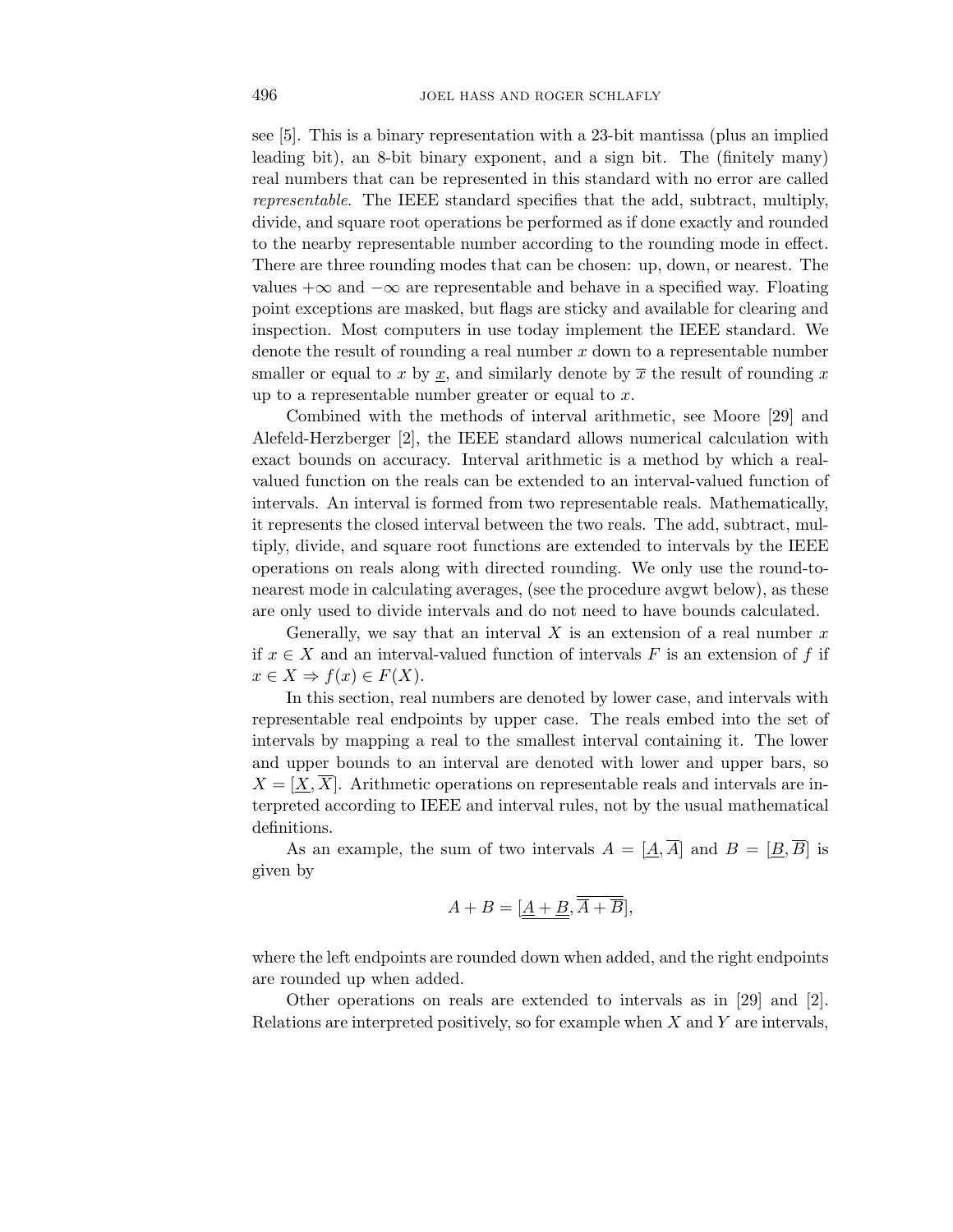*X* < *Y* means that for any *x* ∈ *X* and any *y* ∈ *Y*, *x* < *y*, and *X*  $\neq$  *Y* means that for any  $x \in X$  and any  $y \in Y$ ,  $x \neq y$ .

We have equivalent expressions  $X \leq Y \Leftrightarrow \overline{X} \leq \underline{Y}$ , and  $X \neq Y \Leftrightarrow$  $X \cap Y = \emptyset$ . The union of intervals *X* and *Y* is somewhat nonstandard; it is the smallest interval containing both sets, and is denoted *X*∪*Y* . The intervalvalued functions **Absolute Value** $(X)$ ,  $\text{Max}(X, Y)$ ,  $\text{Min}(X, Y)$ , and the intersection of two intervals  $X \cap Y$  are defined in the standard way, without rounding. There is no IEEE standard for transcendental functions, so we designed our program to avoid all calls to trigonometric functions.

The operations of the IEEE floating point standard can lead to undefined operations. For example the quotient  $0/0$  and the product  $0 \times +\infty$  result in an output of NAN (Not A Number), and are signaled by the presence of an exception flag. Operations of interval arithmetic can also lead to questionable operations, for example when the quotient of two intervals *A/B* is calculated and *B* contains 0. Our implementation of the division operator on intervals returns  $[-\infty, +\infty]$  if *B* contains 0. The algorithm draws no conclusions when such a division occurs, but rather calls for a subdivision of the input into intervals of smaller size, where the operations are repeated with greater accuracy. Exceptions such as overflow and underflow, sometimes an issue in computer assisted proofs, are not an issue in our algorithm. In any case they do not occur.

Bounds obtained from repeated applications of interval arithmetic are potentially far from sharp, especially when using wide input intervals. If just a single value needs to be computed rigorously, one can work with intervals whose width is comparable to the roundoff error of a single operation. For our purposes these types of intervals are far too thin, and would make the number of calculations we need impractical. Our intervals are "fat" in the terminology of Fefferman [15], meaning that they are sized by the scope of the problem we are solving rather than the size of the computational rounding. Often the intervals are wide enough to make a perfectly good formula look like nonsense. Sometimes it is possible to narrow the intervals under consideration because we have knowledge about what the possible legitimate values are that could arise during a computation. For example, consider a formula involving square roots. Assuming we're not using imaginary numbers, the validity of the formula presupposes that the argument to the square root is nonnegative. However, when we pass to an interval extension of the formula, the interval argument to the square root will often include negative values, even though these values cannot arise from the problem we are interested in. The square root of a negative number would normally trigger an exception, but the nature of the calculation allows us to define the interval square root function **Sqrt** to discard any negative portion of an interval argument. The justification for this apparent sleight-of-hand rests on the validity of the original formula over the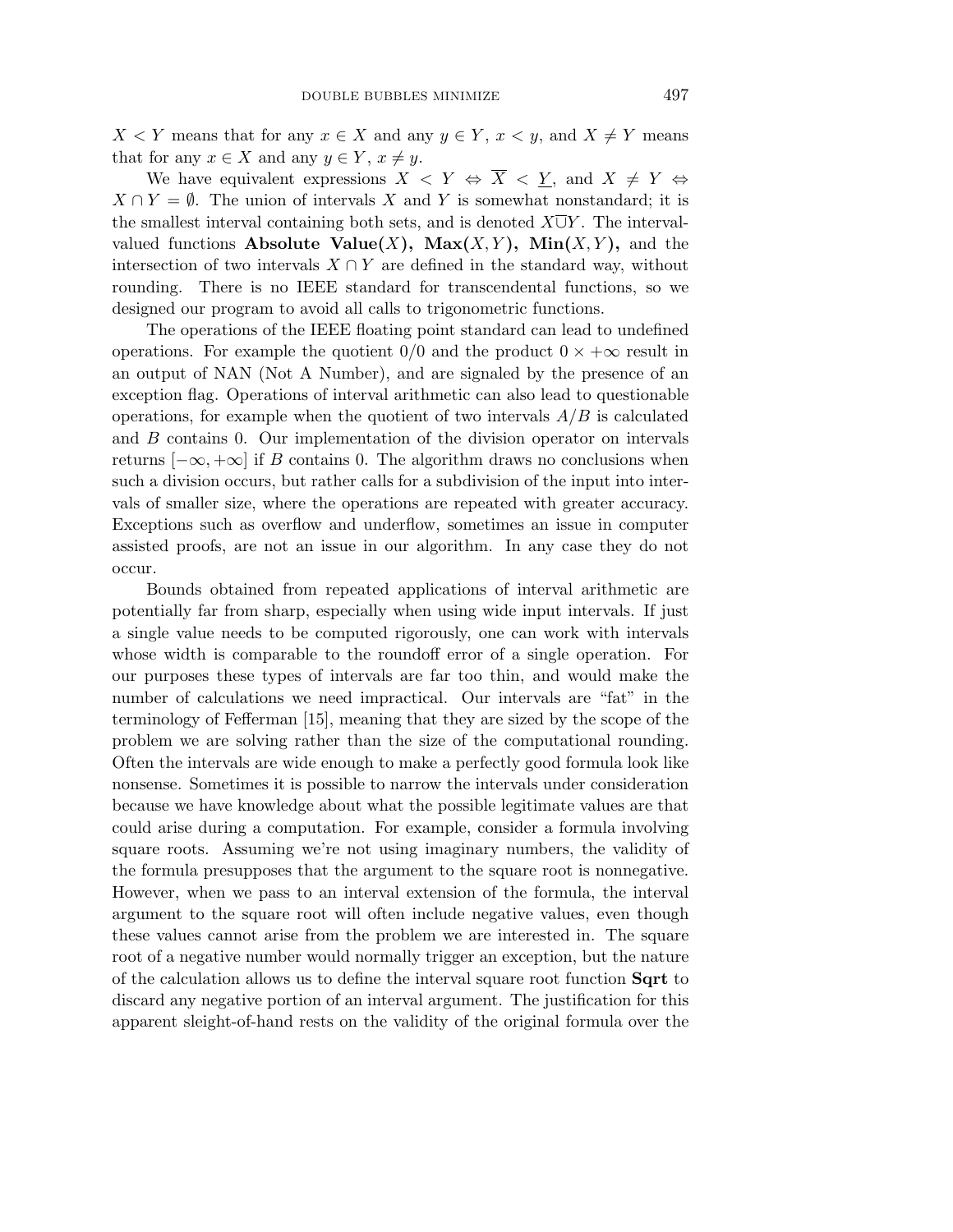reals. If our theorems tell us that the quantity whose square root we are taking is nonnegative, we are justified in truncating the interval to exclude negatives.

The interval function which always returns  $[-\infty, +\infty]$  can be used to represent any function, but not very usefully. We use this interval to return the value of a division by an interval containing zero. An interval  $[a, b]$  is empty if  $a > b$ . All of our functions take nonempty interval arguments and return nonempty interval results except for the intersection operation, which returns an interval which can be empty.

The value of the nonrepresentable constant  $\sqrt{3}$  in our algorithm is expanded to a narrow interval. Other constants used are representable. Thus we use the expression  $5H_o \leq 1$  rather than  $H_o \leq 0.2$ , which involves the nonrepresentable constant 0*.*2. Representable constants such as 5 behave identically in interval arithmetic to intervals where both endpoints have the same value, such as [5*,* 5], and operations involving both intervals and representable constants are treated as if the constant was first converted to a one-point interval.

The **verify** statement is used to assure that a particular condition holds. If the condition fails, then the entire program is stopped (aborted). If no such failure occurs, the presence of such a **verify** statement constitutes a proof that the condition holds for the given inputs. One use of the **verify** statement is in the procedure **avgwt** defined below, which gives a weighted average of two intervals. To apply this we want to be sure that, as we expect in the cases where it is applied, the first interval is strictly smaller than the second. We check that this is so with a **verify** statement. Running our program results in no violations of any statement which is tested with a **verify** statement.

The program examines the set of all torus bubbles to see if any can be a minimizer. A range of hypothetical torus bubbles is specified by intervals  $\Theta_1$ and *Ho*, according to Proposition 4.13. To avoid unnecessary use of trigonometric functions our algorithm uses an equivalent parameterization of the space of torus bubbles by intervals  $Y_1$  and  $H_o$ , where  $Y_1 = \sin \Theta_1$ . Rather than solve the mean curvature differential equation directly to find intervals  $(X_2, Y_2)$  containing the point  $(x_2, y_2)$  where  $\tau_i$  and  $\tau_o$  intersect, we assume existence of a torus bubble, derive  $Y_2$ , and then deduce  $X_2$  from numerical integrals. Volume calculations for *V<sup>i</sup>* and *V<sup>o</sup>* are obtained from additional numerical integrals. At each stage in the calculation, we check whether the torus bubbles can be rejected based on the instability results of Section 4. If not, we test whether the volumes are equal. As it turns out all torus bubbles are rejected for these reasons, so area calculations are not necessary and are not present in the algorithm we present. Most torus bubbles are rejected either because  $\Theta_2$  is out of range, or because the *x*-displacement of  $\tau_i$  and  $\tau_o$  differ, or because the volumes enclosed in the two regions differ.

The computation of  $\Theta_2$  and  $Y_2$  is based on an analysis of the force function. The integration process used to calculate the value of  $X_2$  is complicated by the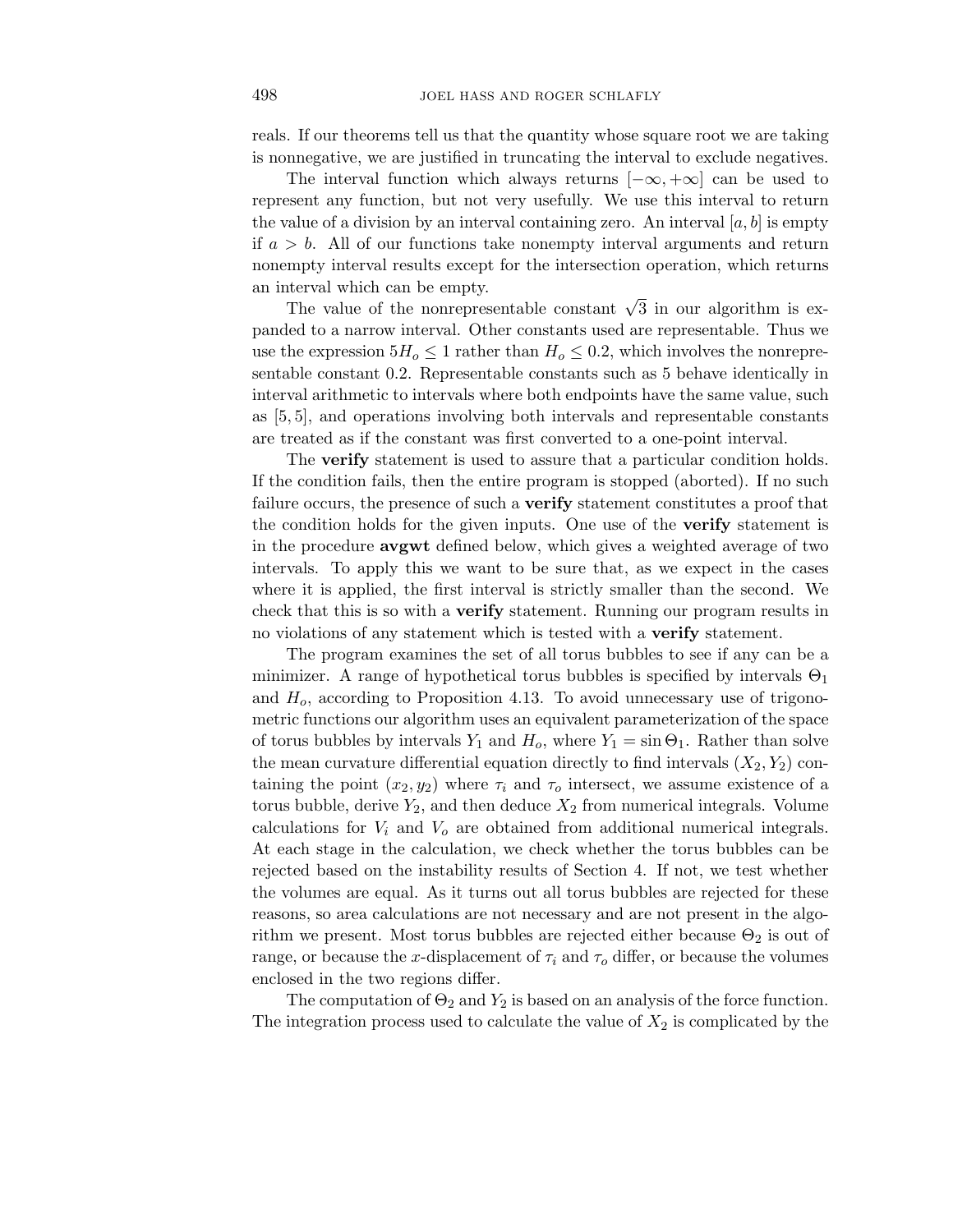fact that the curves may not be graphs, so we have to choose an appropriate parameterization. The most convenient parameterization is in terms of *y*, because the ODEs satisfied by Delaunay curves involve only *y*, and because the *y*-coordinates of the endpoints are specified by  $\Theta_1$  and  $\Theta_2$ . This allows *x*-displacement and volume to be expressed directly as integrals in terms of *y*, making it unnecessary to actually generate an ODE solution which produces *τ<sup>i</sup>* and *τo*.

The curves  $\tau_i$  and  $\tau_o$  are generally not graphs as functions of *y*, so the integrals we use have singularities at points where  $\dot{y} = 0$ . A change of variables resolves the singularity, as worked out in Proposition 3.7.

Another difficulty is that the geometry sometimes degenerates at the boundary of the regions we are examining. For example, we need to exclude torus bubbles with  $\theta_1$  arbitrarily close to 0, but some of our formulas become singular when  $\theta_1 = 0$ , and don't make sense there. If the interval  $\Theta_1$  contains 0, then various intervals representing *y*-coordinates along the Delaunay curves will also contain 0, and the integrals give results which will not allow torus bubbles to be eliminated. We get around this problem by using crude estimates which apply in a small zone near the *x*-axis. Near the *x*-axis we have some information about the initial angle and the concavity of the Delaunay curves, and this suffices to give crude bounds to their behavior near the axis. We compute integrals only when at an appropriate distance above the *x*-axis. This approach suffices for all cases except for when *h<sup>o</sup>* is also near 0. In that case we rely on Proposition 4.21.

We now describe in pseudo-code the main interval procedures used in our algorithm. As noted above, aside from the procedures described in this section our algorithm makes use only of standard arithmetic operations on intervals, namely addition, subtraction, multiplication, division, absolute value, maximum, minimum and square.

The procedure **avgwt** calculates a number in between two inputs, used later to subdivide intervals. It returns a representable real number which is a weighted average. For convenience, we set the rounding mode to round to nearest in this procedure. In some applications of this procedure, an interval is assigned the output of the avgwt procedure, eg in Step 7 of the procedure **DivideAndCheckRectangle**. The resulting interval then consists of a single point.

```
real procedure avgwt
input: X, Y, w
       verify X<Y
       z := (1 - w)\overline{X} + w\underline{Y}return z
```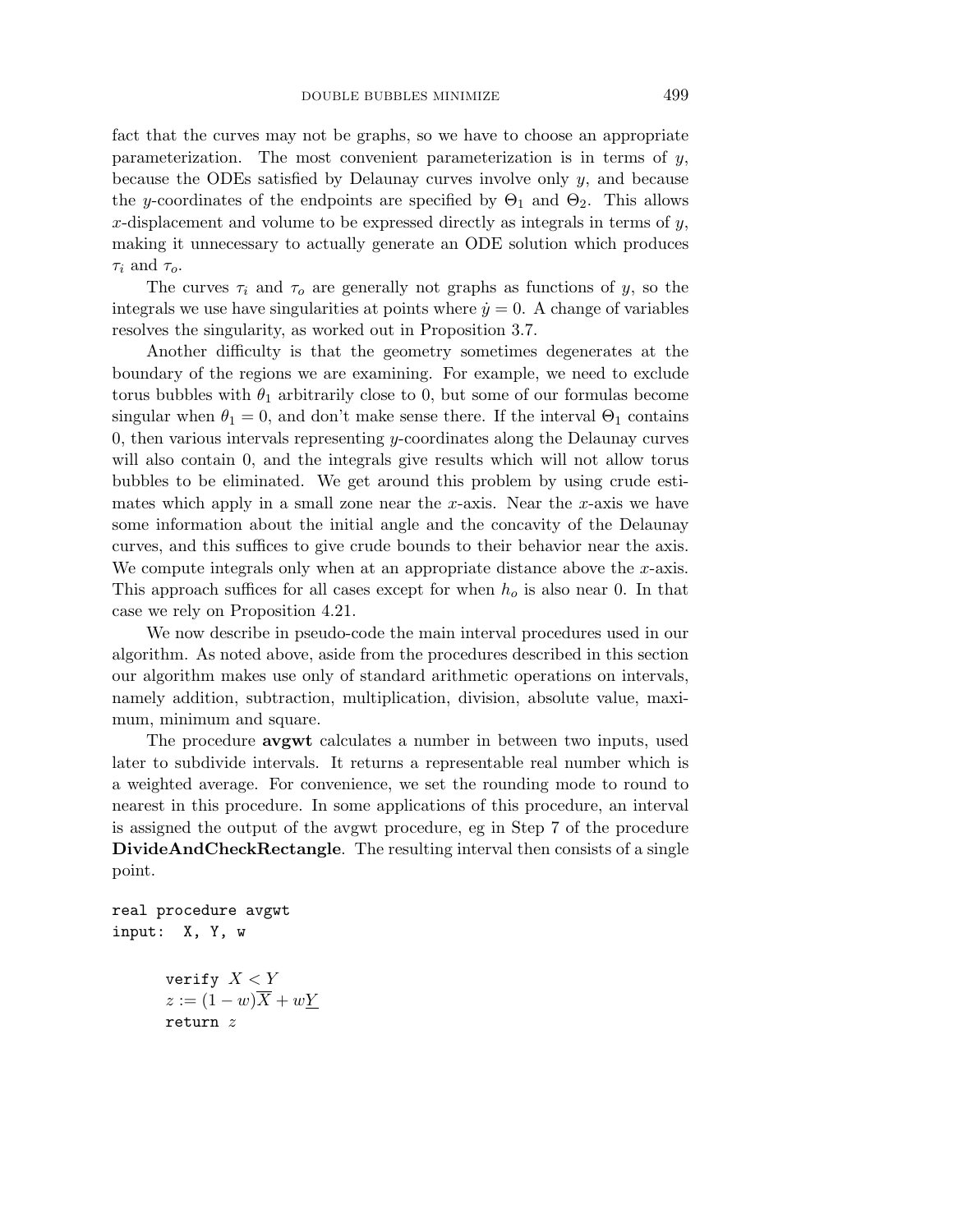The interval procedure  $\textbf{Sqrt(X)}$  returns an interval containing  $\{\sqrt{x} : x \in X\}$ and  $x \geq 0$ . The real procedure **width** calculates an upper bound for an interval's width.

The interval procedure **Compare** checks whether the interval *X* is to the left of the interval *Y* , returning *A* if yes, *B* if *X* is to the right of *Y* , and the union  $A\overline{\cup}B$  if the intervals overlap.

interval procedure Compare input: *X, Y, A, B*

> if *X<Y* then return *A* else if *X>Y* then return *B* else return *A*∪*B*

LEMMA 5.1. For any  $x, y, a, b$ , in any  $X, Y, A, B$ , respectively, if  $x \leq y$ then  $a \in \mathbf{Compare}(X, Y, A, B)$ , and if  $x \geq y$  then  $b \in \mathbf{Compare}(X, Y, A, B)$ .

*Proof.* The lemma follows from a straightforward case by case analysis.  $\Box$ 

**Integrate** is the basic method for numerical integrals. It gives relatively wide intervals, but is good enough for our purposes. Its input is an intervalvalued function of one interval variable, and two intervals which give the limits of integration.

interval procedure Integrate input: *F, A, B*

$$
R := 0
$$
  
\n
$$
H := (\underline{B} - \overline{A})/32
$$
  
\nif  $(\overline{H} > 0)$  then  
\nbegin  
\nfor  $i := 0$  to 31 do  
\n
$$
R := R + F(\overline{A} + (0\overline{U}H) + iH)
$$
  
\nend  
\nreturn  $0\overline{U}F(A)$ Width $(A) + 0\overline{U}F(B)$ Width $(B) + RH$ 

PROPOSITION 5.2. For any integrable f and real numbers  $a, b$ , with  $a \leq b$ , and interval extensions *F, A, B*, the integral of *f* from *a* to *b* is contained in Integrate $(F, A, B)$ .

*Proof.* If 
$$
A \le B
$$
,  

$$
\int_a^b f \, dx = \int_a^{\overline{A}} f \, dx + \int_{\overline{A}}^B f \, dx + \int_{\underline{B}}^b f \, dx.
$$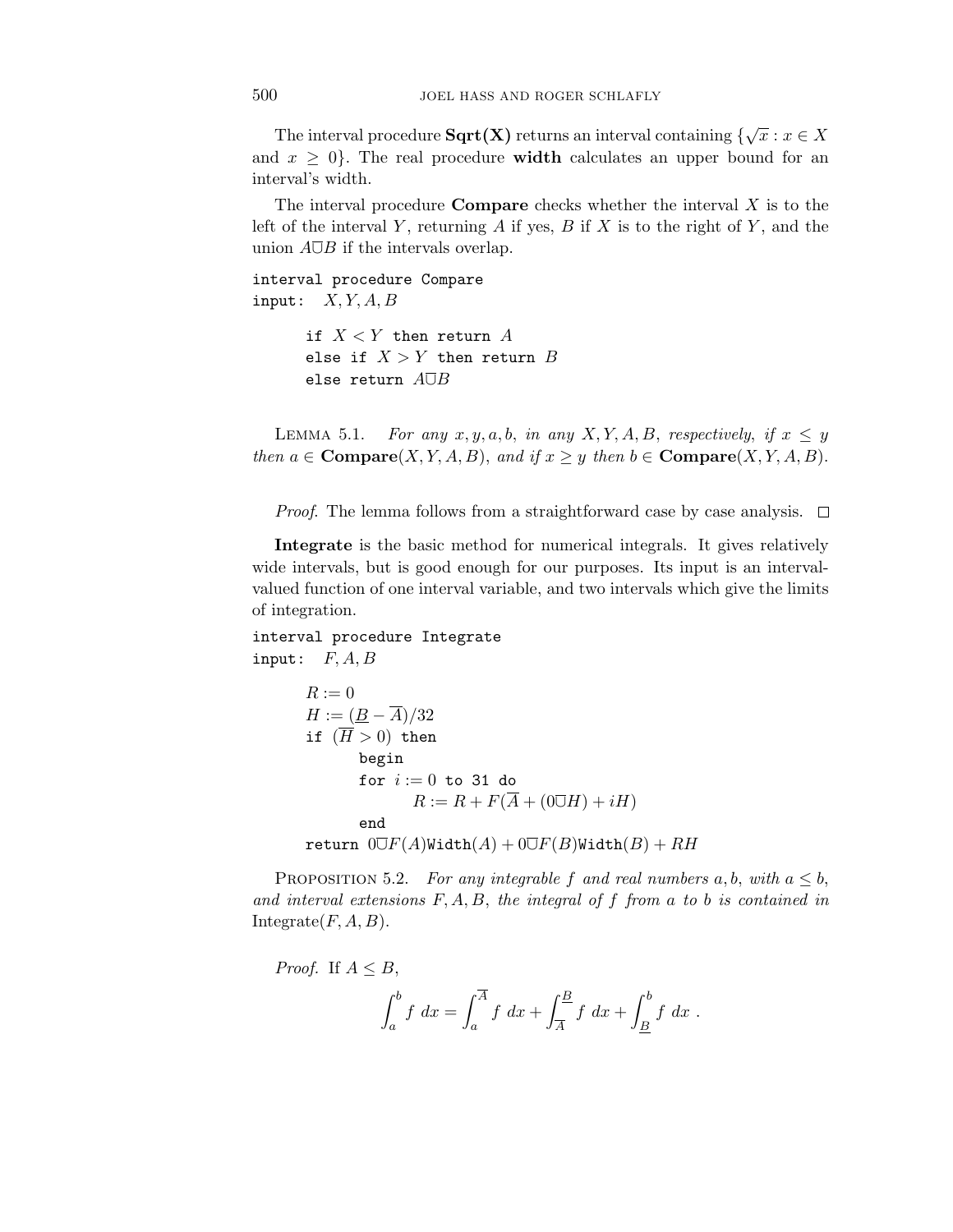The term  $\int^A$ *a f* dx is contained in  $0\overline{\cup}F(A)\text{Width}(A)$  and similarly  $\int^b$ *B f dx* is contained in  $0\overline{\cup}F(B)$ Width(*B*). Note that we need to replace  $F(\overline{A})$  and  $F(B)$  by  $0\overline{\cup}F(A)$  and  $0\overline{\cup}F(B)$  to deal with the issue that *a* can lie anywhere in *A* and similarly *b* in *B*. Taking the union of *F* with 0 ensures that our sum contains the intervals  $F([a,\overline{A}])$  and  $F([\underline{B},b])$ .

The value of  $\frac{B}{\sqrt{B}}$ *A f dx* is bounded by lower and upper Riemann sums, using 32 equally sized intervals. The term  $F(\overline{A} + (0\overline{U}H) + iH)$  evaluates *F* on an interval which contains  $[\overline{A} + ih, \overline{A} + (i+1)h]$  for any  $h \in H$ , and so contains both an upper and a lower bound for *F* on this interval. The *RH* term in the last line, when added to the previous terms, then gives an interval containing both lower and upper Riemann sums for  $\int^b$ *f dx*.

*a* Otherwise,  $A \leq B$  is false, and since  $a \leq b$ , *A* and *B* must overlap, so we can decompose

$$
\int_a^b f \ dx = \int_a^c f \ dx + \int_c^b f \ dx
$$

where  $a \leq c \leq b$  and  $c \in A \cap B$ . Since  $\underline{B} < \overline{A}$ ,  $R = 0$  and the RH term in the last line vanishes. The result follows from  $[a, c] \subset [a, \overline{A}], [c, b] \subset [\underline{B}, b]$  and inclusion monotonicity. □

The next several procedures define functions to be integrated.

The procedure **Dx** is a straightforward interval extension of the expression for *dx/dy* given in equation 6 in Proposition 3.6. It will be used to find the *x*displacement from  $(x_1, y_1)$  to  $(x_2, y_2)$  by applying equation 6 to both  $\tau_i$  and  $\tau_o$ .

Volumes under Delaunay surfaces are computed using the volume integrand **Dv**, which is obtained from **Dx** as in Proposition 3.6. It is convenient to have **Dv** calculate volume divided by *π*. Since volumes are only compared to one another, we can avoid the unnecessary step of multiplying by the nonrepresentable constant  $\pi$ . The volume element computation required that  $dx/dy > 0$  for the volume to have a positive sign. The curve  $\tau_o$  will sometimes start out in the negative *x* direction, when  $\theta_1 < 60^\circ$ , and after passing through a vertical tangency switch to going in the positive *x* direction. Calculating the integral of **Dv** in this case will give the volume under the part of the nodoid generated by the arc going right minus the volume under the arc going left. This is just what we want to compute the volume  $V<sub>o</sub>$  in the torus component in the case when such an overhang exists.

At local minima and maxima,  $\mathbf{D}\mathbf{x}$  and  $\mathbf{D}\mathbf{v}$  are singular.  $Y_{\text{min}}$  and  $Y_{\text{max}}$  are global variables which are accessed by  $Dx_{\min}$ ,  $Dx_{\max}$ ,  $Dv_{\min}$  and  $Dv_{\max}$ . So near local extrema, we use a change of variables to reparameterize the curve, as in Proposition 3.7. Procedure  $\mathbf{D}\mathbf{x}_{\text{min}}$  calculates  $dx/dz$  near a minimum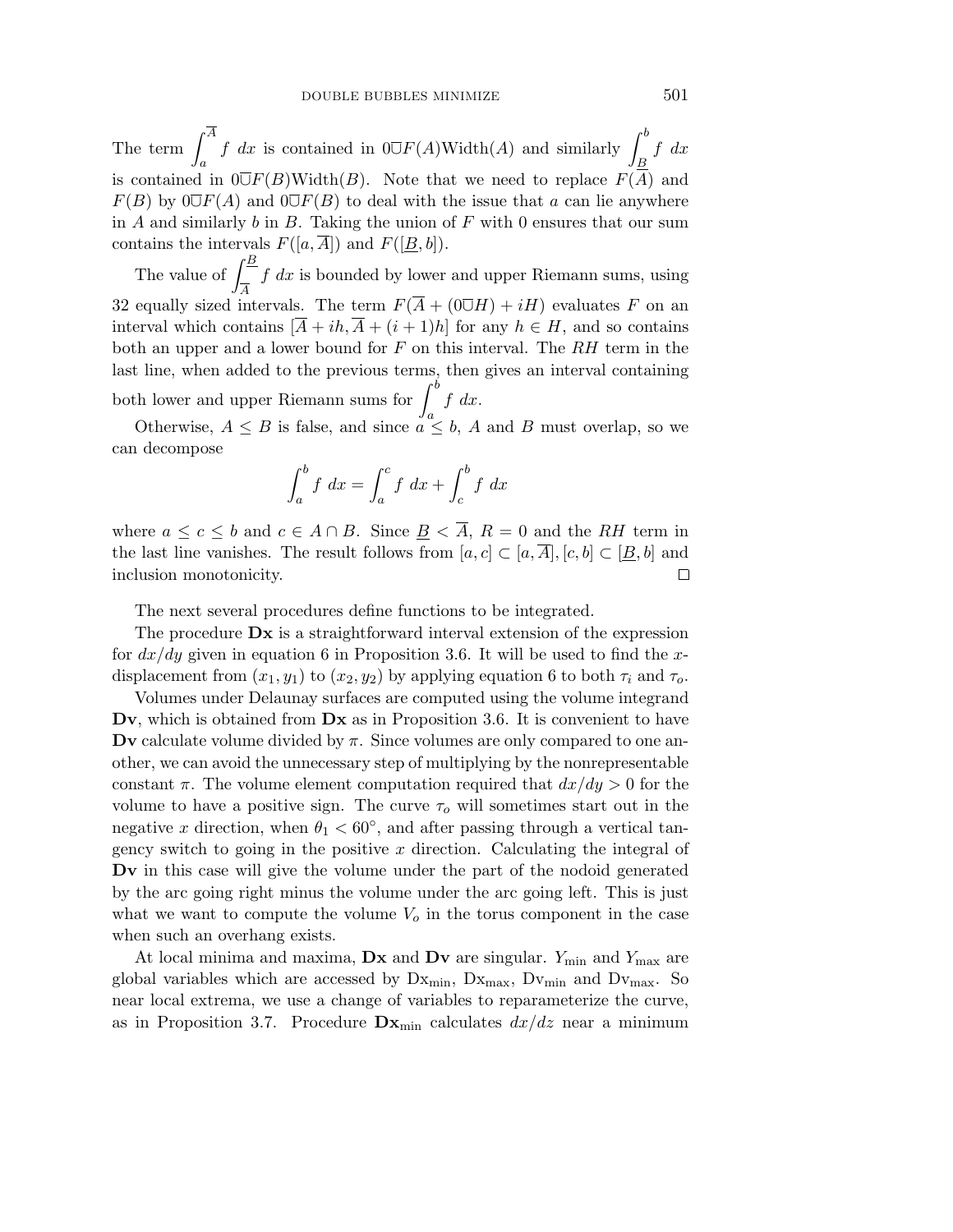and procedure  $\mathbf{D} \mathbf{x}_{\text{max}}$  near a maximum, where *z* is given in Proposition 3.7. We do an algebraic manipulation to make the denominator in the square root more computationally effective, namely we replace the term  $HY-2+HY_{\text{max}}$  in procedure  $Dx_{\text{max}}$  by the equivalent expression  $H(Y+Y_{\text{outer}})$ . Here  $Y_{\text{outer}}$ represents the minimum *y*-value of the nodoid which has a maximum at *Y*max. The equivalence of the two expressions is derived using Proposition 3.4 as follows:

$$
HY - 2 + HY_{\text{max}} = \frac{2}{Y_{\text{max}} - Y_{\text{outermin}}}(Y + Y_{\text{max}}) - 2 = H(Y + Y_{\text{outermin}}).
$$

The volume calculation procedures  $Dv_{min}$ ,  $Dv_{max}$  give the formula for the volume integrand used near a critical point. The volume calculations are applied only to graphs over the *x*-axis.

interval procedure Dx input: *Y, H, F*

> $T := HY^2 - F$  $r$ eturn  $T/\text{Sqrt}((2Y+T)(2Y-T))$

 $interval$  procedure  $Dx_{min}$ input: *Z, H, F*

> $Y := Y_{\text{min}} + Z^2$  $T := HY^2 - F$  $r$ eturn  $2T/\sqrt{\sqrt{2}}$ ( $(2Y + T)(2 - HY_{\min} - YH))$

```
interval procedure Dx_{max}input: Z, H, F
       Y := Y<sub>max</sub> – Z^2T := HY^2 - Freturn 2T/\text{Sqrt}((2Y+T)H(Y+Y_{\text{outermin}}))interval procedure Dv
input: Y, H, F
```

```
return Y^2 Dx(Y, H, F)
```
interval procedure  $Dv_{\text{min}}$ input: *Z, H, F*

return  $(Y_{\min} + Z^2)^2$   $Dx_{\min}(Z, H, F)$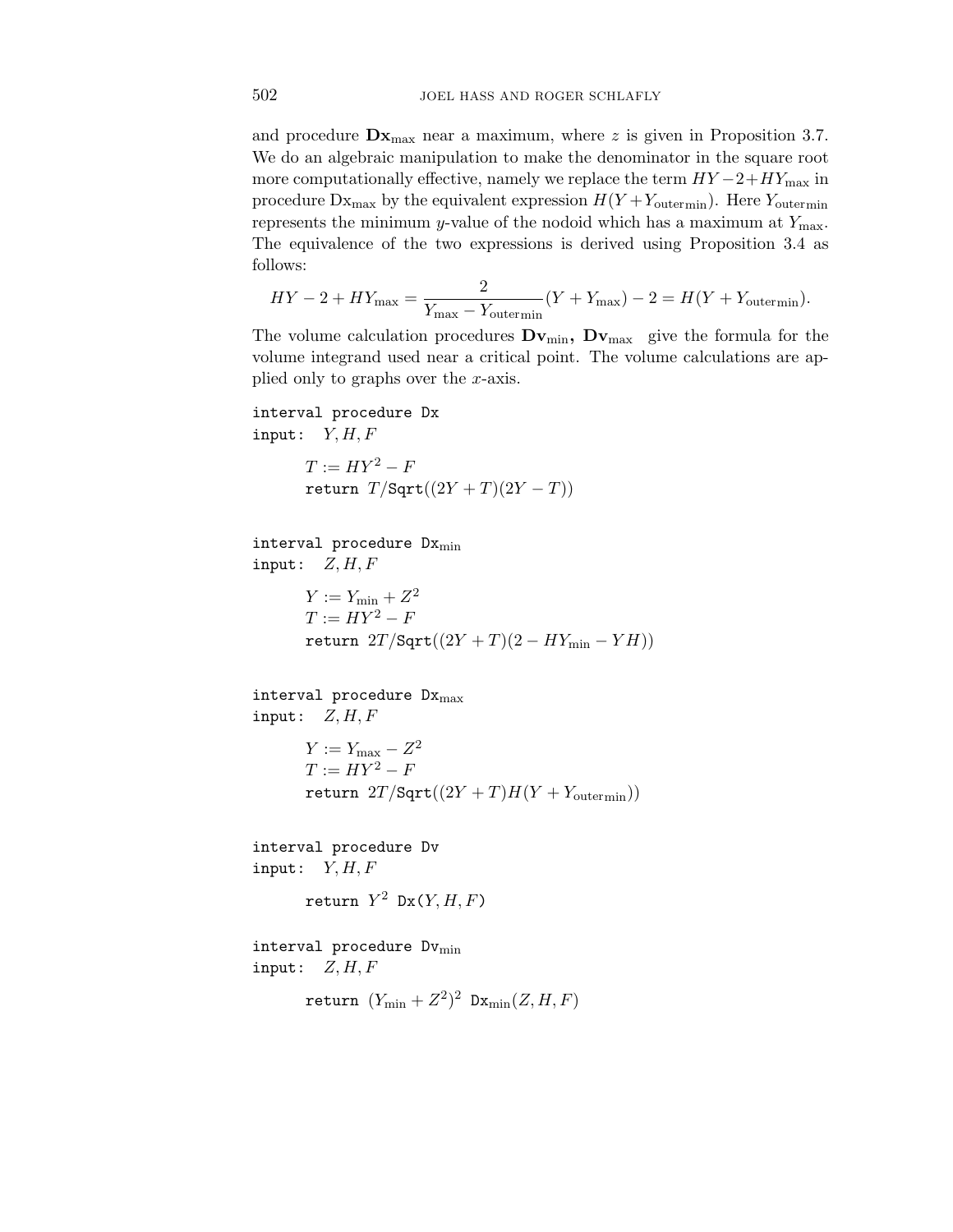$$
\text{return } (Y_{\text{max}} - Z^2)^2 \text{ Dx}_{\text{max}}(Z, H, F)
$$

The next procedure is used for testing interval rectangles of torus bubbles to see if they are potential minimizers and rejecting these intervals if they can be shown to have a property which rules out any torus bubble contained in them. The input is a pair of intervals  $C_1$  and  $H_0$ , which give a range of possible values for  $\cos \theta_1$  and  $h_o$ , respectively. The interval of cosine values  $C_1$  is used, rather than an interval of  $\theta_1$  values, to eliminate calls to trigonometric functions. A variety of tests are performed based on the analysis of previous sections. The various intervals do not necessarily give sharp estimates, so it is not a priori clear how many rectangles will be rejected. As it turns out, the tests are sharp enough to reject all rectangles.

Boolean procedure CheckRectangle input:  $C_1, H_o$ 

1. if  $1000C_1 \ge 996$  and  $5H_o \le 1$ then return REJECT

2. 
$$
H_i := 2 - H_o
$$
  
\n $Y_1 := \text{Sqrt}(1 - C_1^2)$   
\n $F_i := (H_i - 1)Y_1^2 - C_1Y_1\text{Sqrt}(3)$   
\n $F_o := -F_i$   
\n $C_2 := [-C_1\overline{\cup}C_1] \cap [-.5\overline{\cup}0.5]$   
\n $T := (2(H_i - 1)F_i + 3)/(3 + (H_i - 1)^2) - (1 - C_1^2)$   
\nif  $(C_2^2 + T) \neq 1$  return REJECT

- 3.  $Y_2 := \text{Sqrt}(T \cap [0,1])$  $C_2 := C_2 \cap \frac{(H_i - 1)Y_2 - F_i/Y_2}{\text{Sqrt}(3)}$ if  $C_2$  is empty then return REJECT
- 4. if  $C_1 \le .5$  and  $H_o \le 1 \text{Sqrt}(3)C_1/Y_1$ then return REJECT
- 5. if  $Width(C_2) > .5$  then return NORESULT
- 6.  $W_{\text{ends}} := (1 C_1)^2 (2 + C_1)/3 + (1 C_2)^2 (2 + C_2)/3$  $Y_{\min} := -F_i/(1 + \text{Sqrt}(1 + F_i H_i))$  $Y_{\text{max}} := (1 + \text{Sqrt}(1 + F_o H_o))/H_o$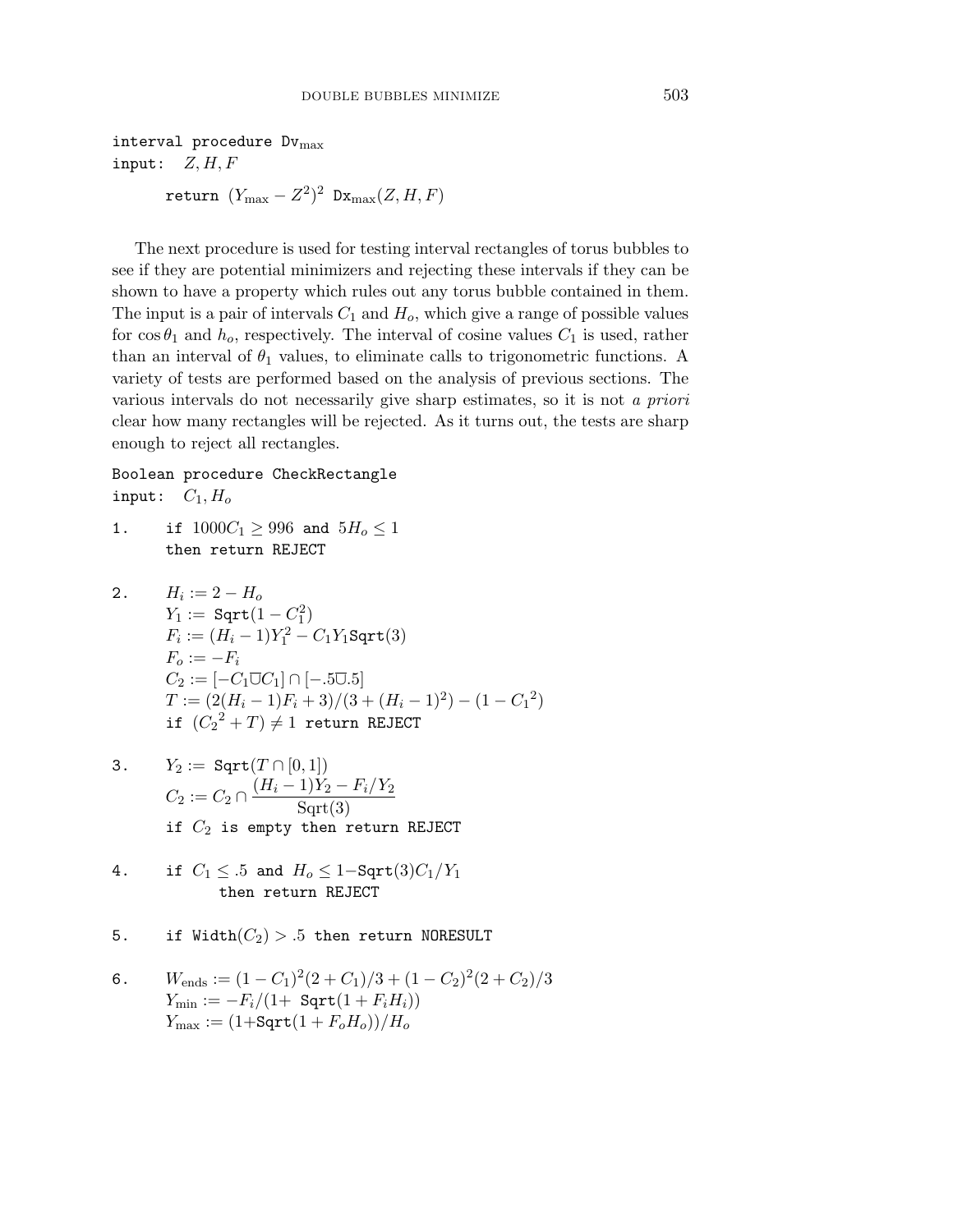$Y := \text{Compare}(C_1, \text{Sqrt}(3)/2, Y_{\text{min}}, Y_1)$ if  $YH_i < -1$  then begin  $R := 1/(-H_i - 1/Y)$  $W := 2.5(Y + (\text{Sqrt}(3)/2)R)R^2$ if  $W < W_{\text{ends}}$  then return REJECT end 7.  $Y_{\text{left}} := \text{Sqrt}(F_o/H_o)$ if  $(Y_{\min} < Y_2$  and  $Y_{\text{left}} < Y_{\max}$ ) then  $Y_{\text{left}} := \text{Max}(Y_1, Y_{\text{left}})$ else return NORESULT  $Y_4 := \text{avgwt}(Y_{\text{left}}, Y_{\text{max}}, .5)$  $Z_2 := \text{Sqrt}(Y_{\text{max}} - Y_2)$  $Z_4 := -$ Sqrt $(Y_{\text{max}} - Y_4)$ if  $1000C_1 \ge 998$  then begin  $T := \text{avgwt}(Y_1, Y_2, 1/16)$  $\Delta_i := (T - Y_1)(33/16) + \text{Integrate}(\text{Dx}(\cdot, H_i, F_i), T, Y_2)$  $\Delta_o := -(Y_{\text{left}} - Y_1)$ Sqrt $(3)$  $T := \text{avgwt}(Y_{\text{left}}, Y_4, 1/16)$  $\Delta_o := \Delta_o + \text{Integrate}(\text{Dx}(\cdot, H_o, F_o), T, Y_4)$ if  $\Delta_o > \Delta_i$  then return REJECT  $\Delta_o := \Delta_o + \text{Integrate}(\text{Dx}_{\text{max}}(\cdot, H_o, F_o), Z_4, Z_2)$ if  $\Delta$ <sup>0</sup> >  $\Delta$ <sup>i</sup> then return REJECT if  $1 \in C_1$  then return NORESULT end 8. verify  $(C_1 \leq \text{Sqrt}(3)/2 \text{ or } Y_1 \leq Y_2)$  $T := \text{Sqrt}(Y_1 - Y_{\min})$  $Z_1 := \text{Compare}(C_1, \text{Sqrt}(3)/2, -T, T)$  $Z_3 := \text{Sqrt}(Y_2 - Y_{\min})$  $\Delta_i$  := Integrate( $\text{Dx}_{\text{min}}(\cdot, H_i, F_i), Z_1, Z_3$ )  $\Delta_o$  :=Integrate(Dx( $\cdot$ ,  $H_o$ ,  $F_o$ ),  $Y_1$ ,  $Y_4$ ) if  $\Delta_i < \Delta_o$  then return REJECT  $\Delta_o := \Delta_o + \text{Integrate}(\text{Dx}_{\text{max}}(\cdot, H_o, F_o), Z_4, Z_2)$ if  $\Delta_i \neq \Delta_o$  then return REJECT 9.  $W_{base} := Integrate(Dv_{min}(\cdot, H_i, F_i), Z_1, Z_3)$  $W_i := W_{\text{ends}} + W_{\text{base}}$ 

 $W_o :=$ Integrate(Dv( $\cdot$ *, H<sub>o</sub>*,  $F_o$ )*,Y*<sub>1</sub>*,Y*<sub>4</sub>)+  $Integrate(Dv_{max}(\cdot, H_o, F_o), Z_4, Z_2) - W_{base}$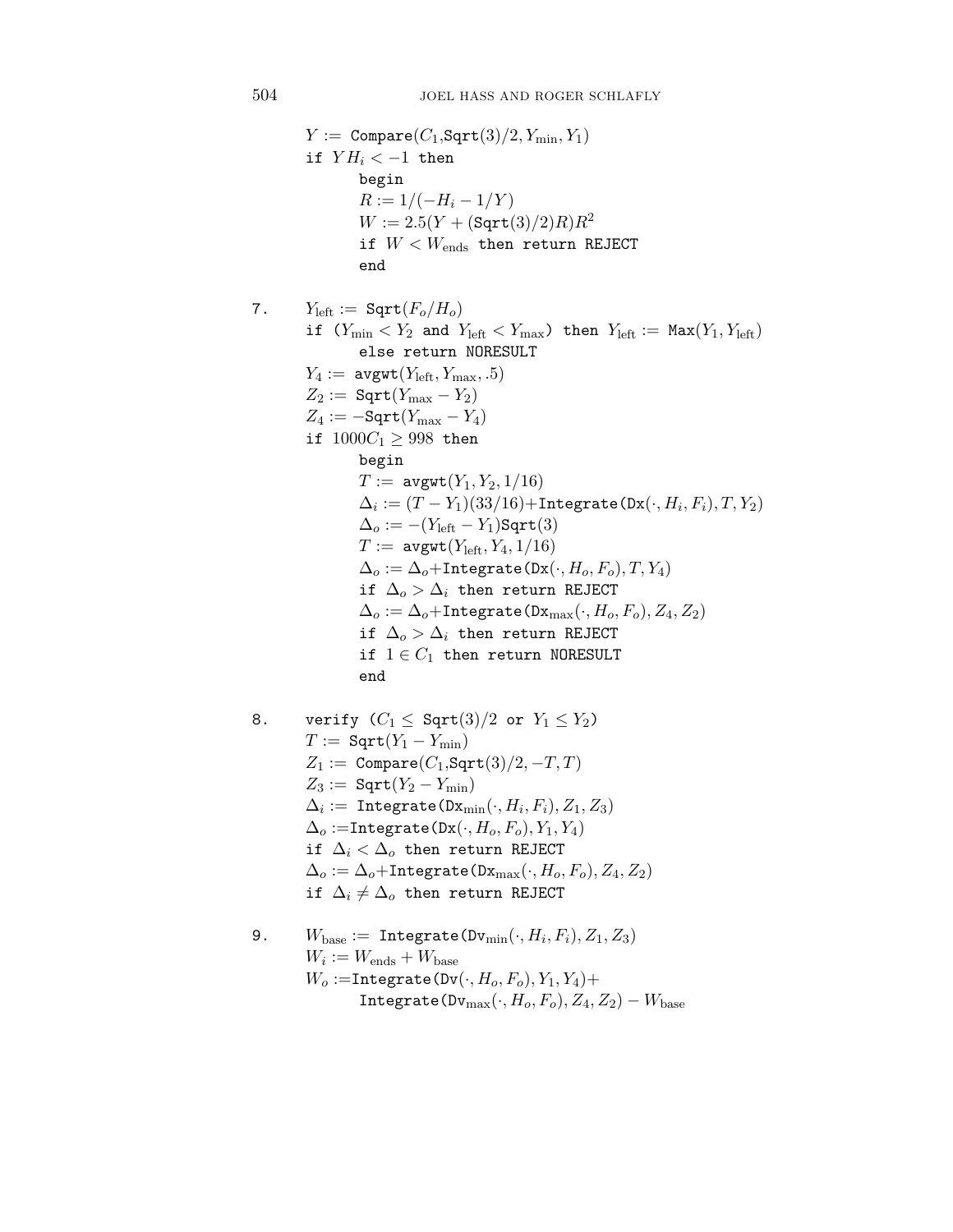# if  $W_i \neq W_o$  then return REJECT else return NORESULT



Figure 17. Compared volumes. If we can show that *V<sup>o</sup>* is not equal to  $V_{base} + V_{ends}$  then we can discard the torus bubble as a potential equal volume minimizer.

THEOREM 5.3. If  $\text{CheckRectangle}(C_1, H_o)$  returns REJECT without causing an IEEE exception, then there is no area-minimizing equal-volume torus bubble with  $\cos \theta_1 \in C_1$  and  $h_o \in H_o$ .

Proof. The procedure **CheckRectangle** is fed a pair of intervals containing a range of values for  $\cos \theta_1$  and  $h_o$ , these intervals being denoted by  $C_1$  and *Ho*. We will call such a range of input values an input rectangle. If every pair of values  $(\cos \theta_1, h_o) \in C_1 \times H_o$  in an input rectangle can be ruled out as a possible minimizing torus bubble by some test, then the procedure returns the value REJECT. Otherwise it returns the value NORESULT (which results in a subdivision of the input rectangle into four smaller rectangles.) The tests applied to the rectangles of values for  $\cos \theta_1$  and  $h_o$  are based on the results developed in this paper, as we will explain below. At certain points we need to check whether some hypothesis required in our tests are satisfied. We can do so by using a **verify** statement. This statement will cause the program to terminate if it is not satisfied. The proof proceeds by interpreting and justifying each step of the algorithm.

Step 1 rejects torus bubbles based on Proposition 4.21.  $C_1$  is a range of cosine values for the angle  $\theta_1$ , so  $1000C_1 \geq 996$  corresponds to  $\cos \theta_1 \geq .996$ , which implies that  $\theta_1 \leq 5.2^\circ$  and the proposition applies.

Step 2 first defines some values used in further steps. The values of *F<sup>o</sup>* and *F<sup>i</sup>* are calculated using the formulas in Proposition 4.16. It then examines the possible values of  $y_2 = \sin \theta_2$ . Corollary 4.10 implies  $-.5 \le \cos \theta_2$ , and Lemma 4.8 implies  $\cos \theta_2 \leq .5$ . Since we assumed that  $\theta_1 \leq \theta_2$ , we have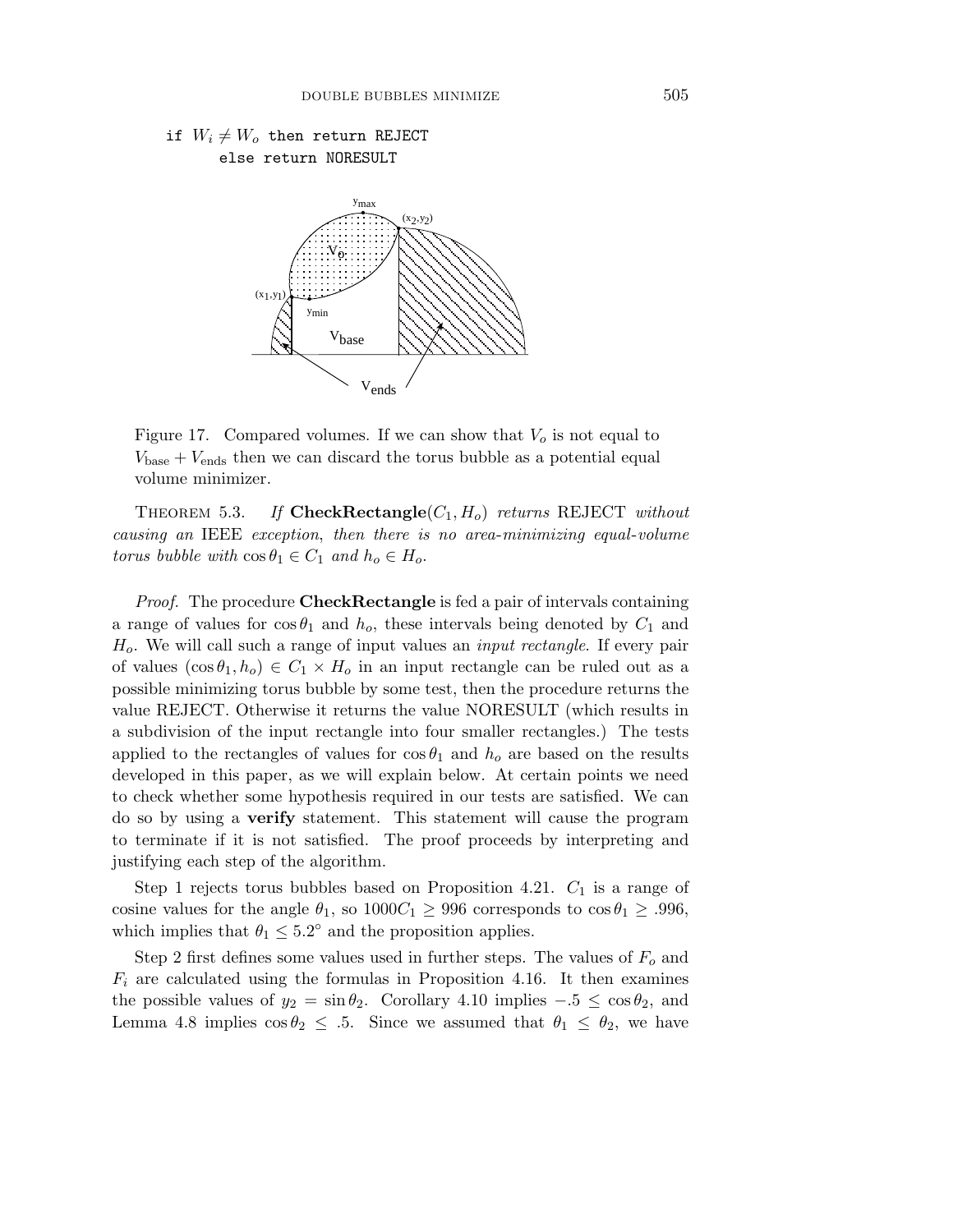$\cos \theta_2 \leq \cos \theta_1$ . Proposition 4.14 implies that  $-\cos \theta_1 \leq \cos \theta_2$ . Thus the values for  $\cos \theta_2$  arising from possible minimizing torus bubbles lie in the intersection of the intervals  $[-.5, .5]$  and  $[-\cos\theta_1, \cos\theta_1]$ .

The force equation for *Ti*,

$$
f_i(c) = (h_i - 1)(1 - c^2) - c\sqrt{3(1 - c^2)},
$$

has at most two roots by Lemma 4.15, one of which is  $c_1$ . The other one is  $c_2$ .  $\mu$  and  $\mu$  and  $\mu$  and rearranging gives

$$
f_i = (h_i - 1)y^2 + cy\sqrt{3}
$$

$$
(f_i - (h_i - 1)y^2)^2 = 3y^2(1 - y^2).
$$

This is a quadratic in  $y^2$ . The sum of the two roots in  $y^2$  is

$$
\frac{2(h_i-1)f_i+3}{3+(h_i-1)^2}
$$

and the known root is  $1 - c_1^2$ , so subtraction gives the other root. Thus the interval *T* contains  $y_2^2$ , the square of the second root. We next add the interval  $C_2^2$ , containing  $\cos^2 \theta_2$ , to the interval *T* containing  $\sin^2 \theta_2$  to see if they contain values adding to one. If not, there is no minimizing torus bubble in the chosen input rectangle  $C_1 \times H_0$ , and this input rectangle is rejected.

Step 3 calculates the possible values of  $x_2 = \cos \theta_2$  corresponding to *y*-values whose square is in the interval *T*. The only possible values for  $y_2$  are in [0, 1], so we intersect  $T$  with  $[0, 1]$  before taking the square root of  $T$  to get an interval *Y*<sup>2</sup> which contains possible values of *y*2. Since

$$
f_i = (h_i - 1)(1 - c_2^2) - c_2\sqrt{3(1 - c_2^2)}
$$

by Proposition 4.16, and  $1 - c_2^2 = y_2^2$ , we can solve to get an expression for  $c_2$ in terms of  $h_i, f_i$  and  $y_2$ :

$$
C_2 = ((H_i - 1)Y_2 - F_i/Y_2)/\text{Sqrt}(3) .
$$

Note that this expression is chosen to give us  $c_2$  with the correct sign. We intersect the resulting interval with the interval  $C_2$  computed in the previous step. If the resulting interval is empty, there is no minimizing torus bubble in the chosen input rectangle and it is rejected.

Step 4 rejects torus bubbles based on Proposition 4.18. It uses the fact that  $\cot(\theta_1) = c_1/y_1.$ 

Step 5 passes on a request to subdivide the rectangle if it is too wide. It does not reject anything, so there is nothing to justify. This step is included to speed the program's execution.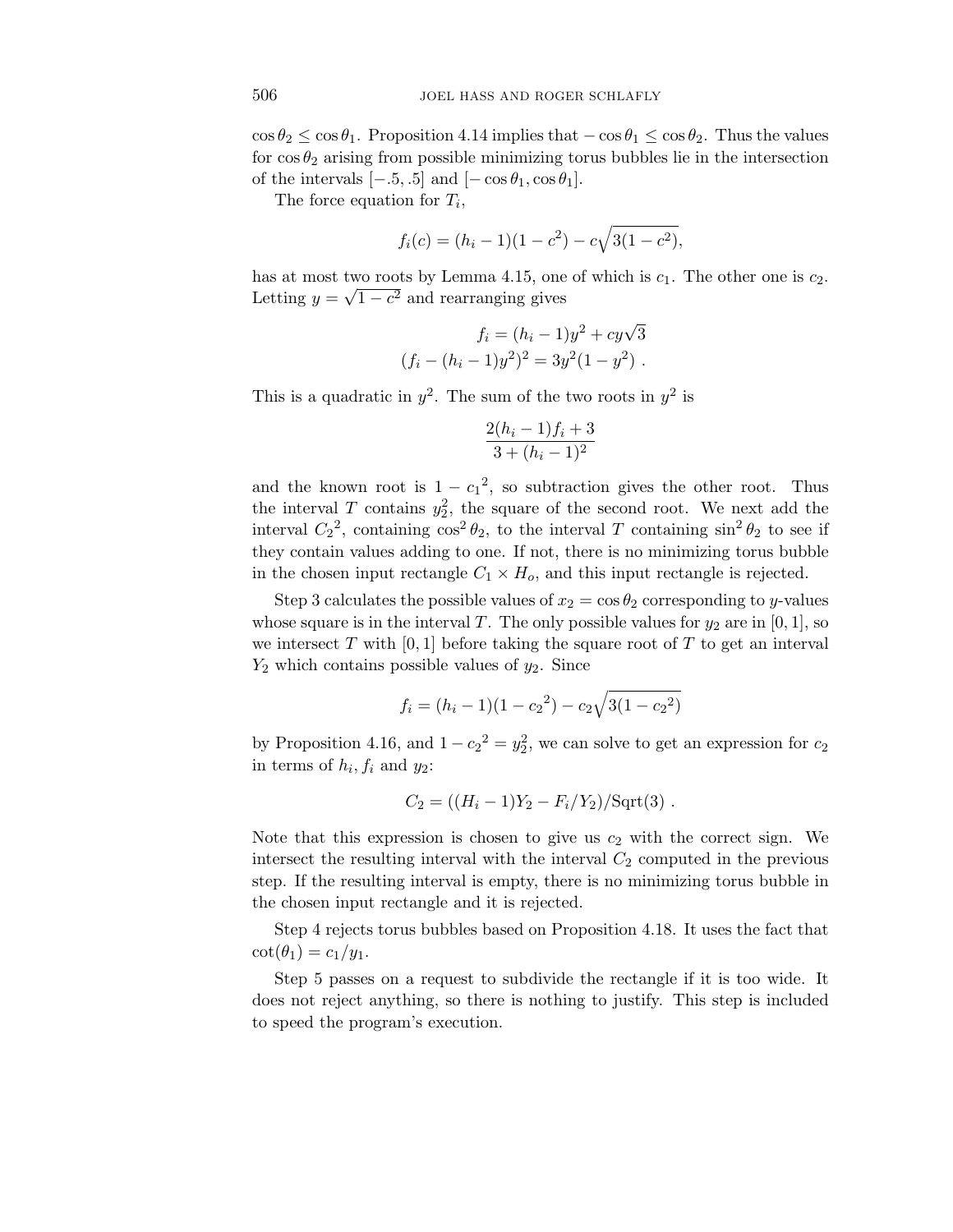Step 6 calculates rough bounds to check if the volumes of the two regions can be equal. We calculate volume divided by  $\pi$  in the algorithm to avoid the needless step of multiplying by the nonrepresentable constant  $\pi$ . The interval  $W_{\text{ends}} = V_{\text{ends}}/\pi$  is defined to be the volume of the solid of revolution between the spherical ends and the *x*-axis, divided by  $\pi$ . See Figure 17. This solid is wholly contained in the ball component. *Y*min contains the *y*-coordinate of the local minimum of the  $\tau_i$ , based on solving the force equation as in Part 7 of Proposition 4.12. This minimum is realized in the torus bubble if and only if  $\theta_1 \geq 30^\circ$ . Similarly *Y*<sub>max</sub> contains the maximum height for  $\tau_o$ , as in Part 8 of Proposition 4.12. It is always achieved. Step 6 goes on to reject potential torus bubbles if a calculation shows that the torus component has less than half the total volume. The volume of the ball component is bounded below by the volume under the spherical caps, whose value is given by  $V_{\text{ends}}$ . The interval *Y* is defined to ensure that it contains the minimal *y*-coordinate of the torus component, which occurs either in  $Y_{\text{min}}$  (if  $\theta_1 \geq 30^{\circ}$ ) or in  $Y_1$ . An upper bound *V* for the torus component volume is calculated using the formula derived in Lemma 4.24.

Step 7 tries to eliminate torus bubbles with small  $\theta_1$ , namely those with  $\cos \theta_1 \geq .998$ , a condition which forces  $\theta_1$  to be less than 3.7° and allows Lemma 4.26 to be applied. These small angles must be treated differently because the equations describing Delaunay curves are not well behaved near  $\theta_1 = 0$ . Bounds on the *x*-displacement  $x_2 - x_1$  are calculated using each of *τ<sup>i</sup>* and *τo*. The interval ∆*<sup>i</sup>* contains an upper bound for the width of *τ<sup>i</sup>* and the interval  $\Delta$ <sup>*o*</sup> contains a lower bound for the width of  $\tau$ <sup>*o*</sup>. If the resulting intervals satisfy  $\Delta_i < \Delta_o$  then  $\tau_i$  does not travel as far to the right as  $\tau_o$  and the input rectangle can be rejected.

Step 7 begins by defining *Y*left to be an interval containing the *y*-value of the point where  $\tau_o$  has a vertical tangency on the left as in Figures 18 and 19. This value is computed by taking the square root of the nonnegative part of  $F_o/H_o$ . Corollary 3.3 guarantees that this value is positive in a torus bubble, so we are justified in truncating negative values which may have appeared in the calculation before taking the square root. The outer curve is always a nodoid by Corollary 4.19, and if extended to a vertical tangency, the *y*-coordinate of that point is in the interval  $Y_{\text{left}}$ . Replacing  $Y_{\text{left}}$  with  $\mathbf{Max}(Y_{\text{left}}, Y_1)$  assures that *Y*left contains the *y*-coordinate of a vertical tangency if there is one, and the initial point otherwise. In particular it always contains the *y*-coordinate of the leftmost point.

The value  $Y_4$  is used as an intermediate point for chopping up the intervals of integration for  $\tau_o$  between its vertical and horizontal tangencies. See Figures 18, 19, 20. The limits of integration  $Z_2$  and  $Z_4$  are defined for use when integrating near a maximum of  $\tau_o$ , as in Proposition 3.7. The square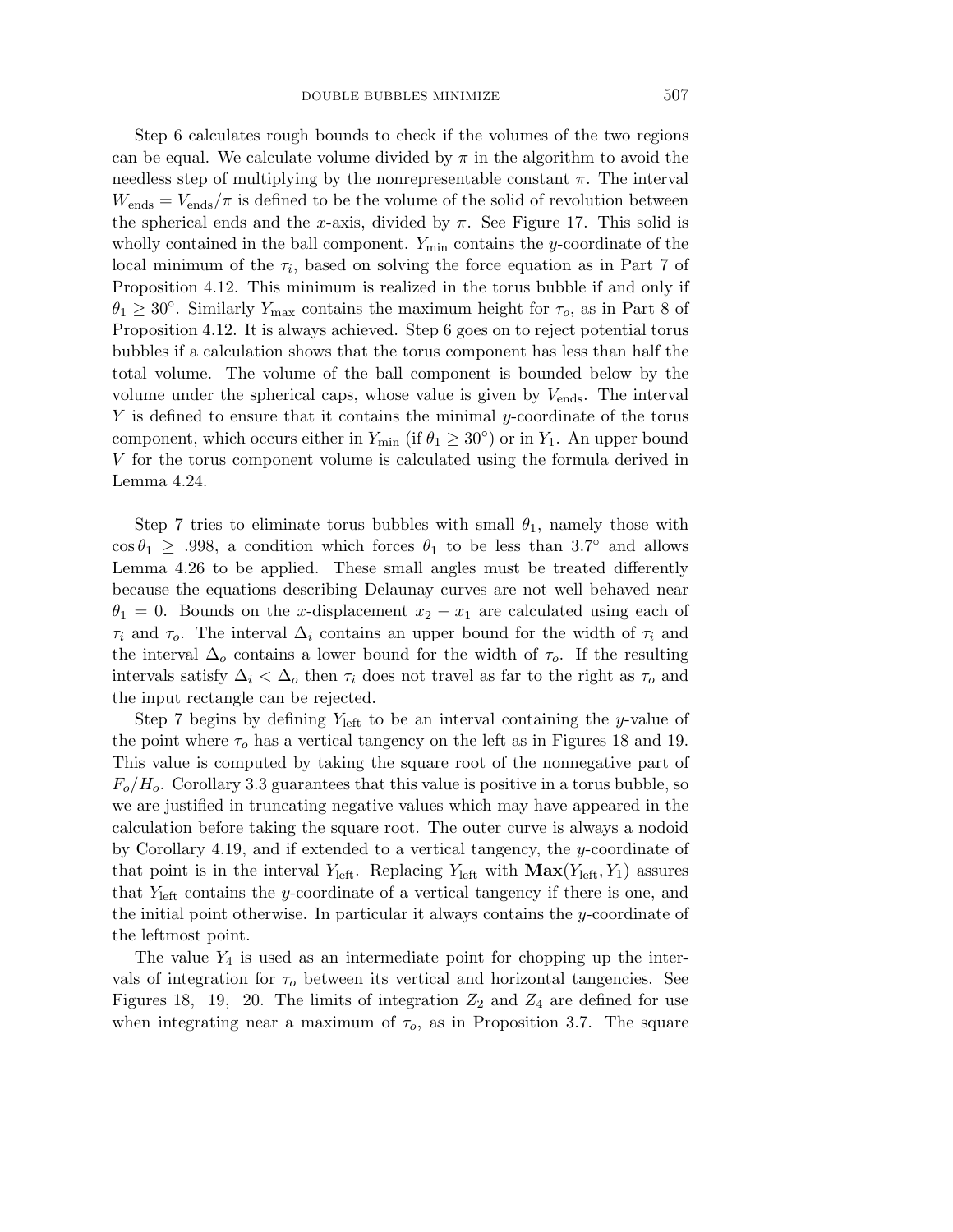roots taken in these calculations are justified in discarding the negative part of any interval, because for any particular torus bubble the quantity whose root is being taken is nonnegative.



Figure 18. A double bubble configuration for  $0 < \theta_1 \leq 30$ .



Figure 19. A double bubble configuration for  $30 \le \theta_1 \le 60$ .



Figure 20. A double bubble configuration for  $60 \le \theta_1 \le 90$ .

An upper bound for the *x*-displacement of  $\tau_i$  as it goes from  $y_1$  to  $y_2$  is given by  $\Delta_i$ , and a lower bound for the *x*-displacement of  $\tau_o$  as it goes from *y*<sub>1</sub> to *y*<sub>2</sub> is given by  $\Delta_o$ . If  $\Delta_i < \Delta_o$ , then a torus bubble cannot occur in the given input rectangle.

We use the Intermediate Value Theorem to estimate  $\Delta_i$  up to height *y*<sub>1</sub> + *y*<sup>2</sup> − *y*<sup>1</sup>  $\frac{91}{16}$  and  $\Delta$ <sub>*o*</sub> up to height *y*<sub>left</sub>. The estimates for  $\Delta$ <sub>*i*</sub> and  $\Delta$ <sub>*o*</sub> near the *x*-axis are justified by Proposition 3.4 in the case of  $\tau_o$  and by Lemma 4.26 in the case of  $\tau_i$ , as shown in Figure 21.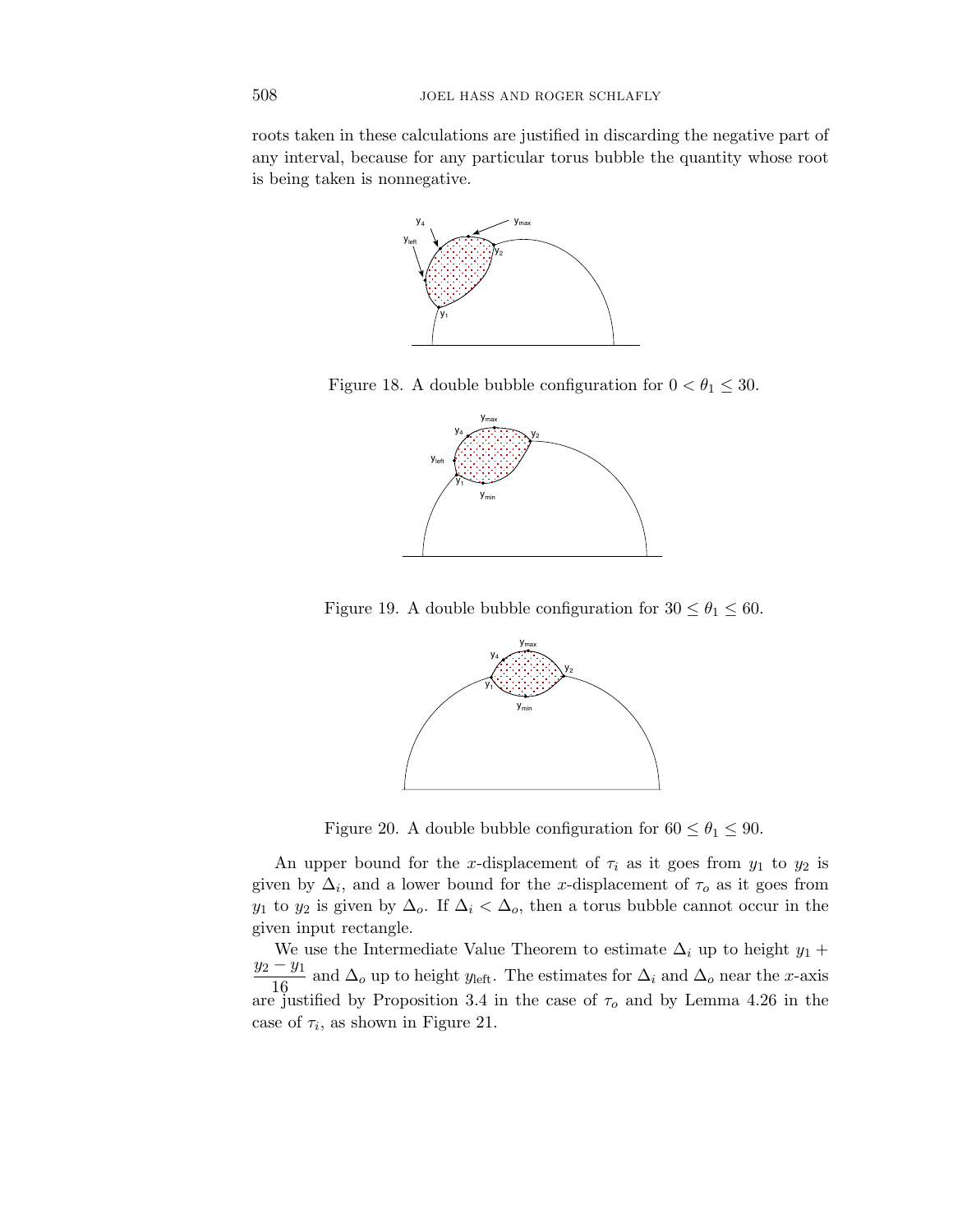

Figure 21. Estimating the widths of  $\tau_i$  from above and  $\tau_o$  from below with  $\theta_1$  small.

For  $\theta_1 < 4^\circ$ ,  $\tau_i$  is strictly increasing, so that the *x*-displacement is equal to the integral of  $\mathbf{D}x$  from  $y_1$  to  $y_2$ . This can be broken up into an integral from *Y*<sup>1</sup> to *T* and an integral from *T* to *Y*2, where *T* is set to be one sixteenth of the way from  $Y_1$  to  $Y_2$ . The values in *T* are all less than  $1/2$ , so that Lemma 4.26 applies and the slope of  $\tau_i$  below height *T* is smallest at its initial point  $(x_1, y_1)$ . It follows that

$$
dx/dy \le \cot(30 - \theta_1) \le \cot 26^\circ < 33/16
$$

on this interval and the integral from  $Y_1$  to  $T$  is bounded above by  $(33/16)$  $(T - Y_1)$ . Then  $\Delta_i = (T - Y_1)(33/16) + \text{Integrate}(Dx(\cdot, H_i, F_i), T, Y_2)$  gives an upper bound for the width of  $\tau_i$  as it increases from  $Y_1$  to  $Y_2$ .

With  $\tau_o$  we first find an upper bound on the leftward displacement between *y*<sup>1</sup> and *y*left using a similar method. In this case the slope has absolute value  $y_1$  and  $y_{\text{left}}$  using a similar method. In this case the slope has absolute value larger than tan 30<sup>°</sup> =  $1/\sqrt{3}$  and  $(Y_{\text{left}} - Y_1)$ Sqrt(3) gives an upper bound for the leftward displacement to height  $y_{\text{left}}$ . An integral is calculated which gives a lower bound for the rightwards displacement of  $\tau_o$  between  $y_{\text{left}}$  and  $y_2$ , by integrating  $dx/dy$  from a point strictly above  $y_{\text{left}}$  to  $y_2$ . This integral is calculated in two pieces, the first to  $Y_4$  and the second from  $Y_4$  through the local maximum to  $Y_2$ . A lower bound for  $\Delta_o$  is gotten by taking the upper bound for the leftwards displacement previously calculated and subtracting it from the sum of these integrals. If  $\Delta_o > \Delta_i$  the input rectangle is rejected.

This step can reject torus bubbles even if the interval  $C_1$  contains the value 1, corresponding to  $\theta_1 = 0$ . If this step test fails to reject a range of potential torus bubbles, we check whether 1 is in the interval  $C_1$ . If it is, then the next steps will not help, since they are ineffective for  $\theta_1 = 0$ . So if 1 is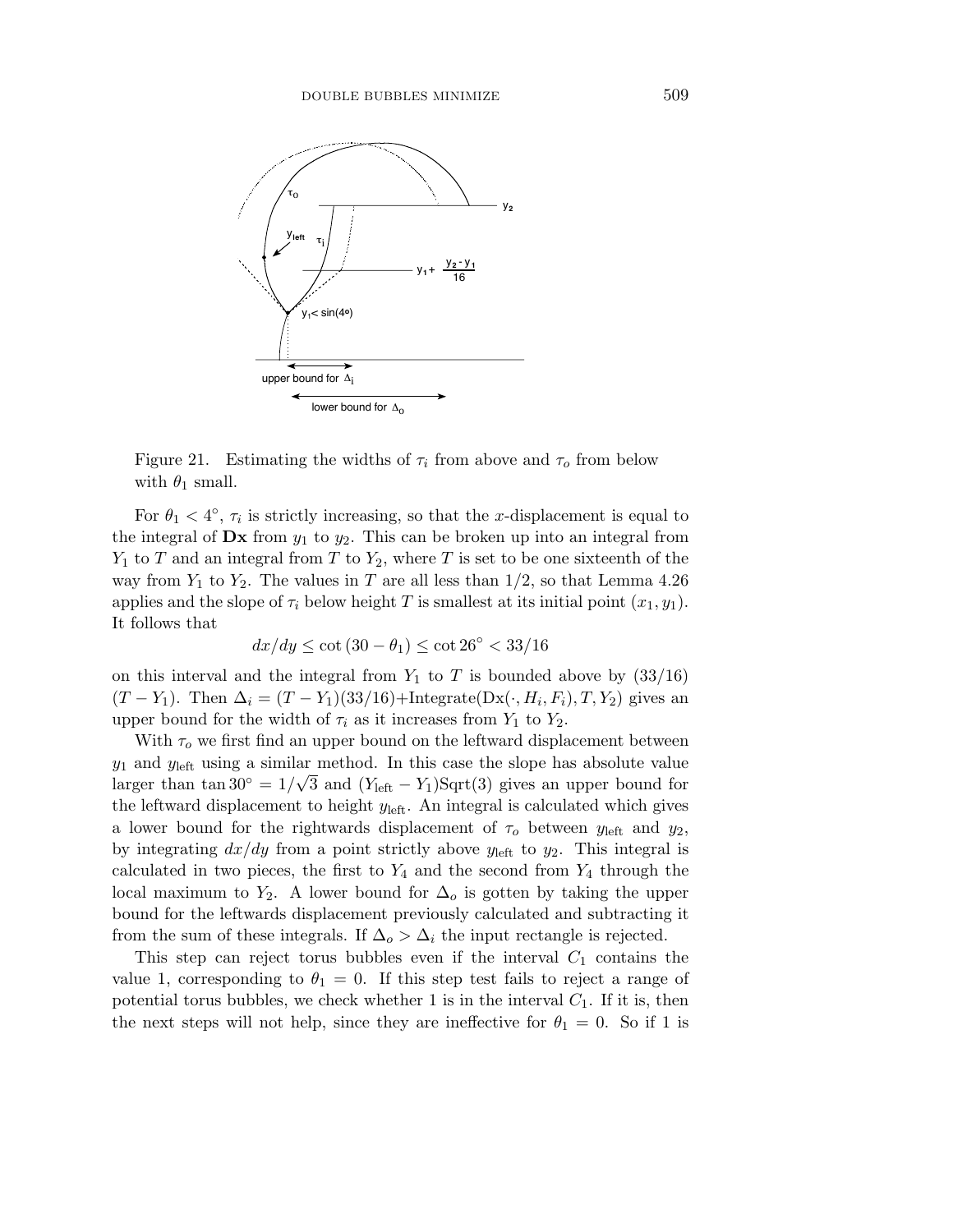in *C*<sup>1</sup> we return NORESULT and send the current input rectangle back for subdivision.

Step 8 calculates intervals for the *x*-displacement of  $\tau_i$  and  $\tau_o$  in the case where the angle is larger than those treated in the previous step, namely  $\cos \theta_1 \leq .996$ . In this step  $\Delta_o$  is an interval containing the *x*-displacement of the outer curve and  $\Delta_i$  an interval containing the *x*-displacement of  $\tau_i$ . In contrast to Step 7, they do not contain bounds for these displacements, but the actual widths of  $\tau_i$  and  $\tau_o$ . Thus we can reject the input rectangle in this step if  $\Delta_i$  and  $\Delta_o$  do not overlap.

The interval  $\Delta_o$  is calculated by integrating  $\mathbf{D}\mathbf{x}$  from  $Y_1$  to an intermediate  $Y_4$  and then using  $\mathbf{Dx}_{\text{max}}$  to integrate from  $Y_4$  across a maximum to  $Y_2$ . If the width of  $\Delta$ <sup>*o*</sup> is larger than 20 then the procedure returns NORESULT, calling for a subdivision of the input rectangle of intervals. This is done because otherwise large amounts of computational time are wasted in inefficient calculations.

The calculation of  $\Delta_i$  is complicated somewhat because we need to deal with both the case where  $\theta_1 \geq 30^\circ$  and the case where  $\theta_1 \leq 30^\circ$ . Only in the former case, where  $C_1 \leq \text{Sqrt}(3)/2$ , does  $\tau_i$  achieve an interior minimum. In that case, an integral along  $\tau_i$  can be calculated by integrating  $\mathbf{D} \mathbf{x}_{\text{min}}$  from  $Z_1$  to  $Z_3$ . If an interior minimum is not achieved, we can still integrate  $Dx_{\min}$  to calculate the x-displacement from  $Y_1$  to  $Y_2$ , but we need to reverse the sign of  $Z_1$  as in the last statement of Proposition 3.7. Our integral formulas for *x*-displacement need to have that  $Y_1 \leq Y_2$  in this case, so we check with a verify statement that either this holds or there is an interior minimum. The **Compare** statement ensures the correct sign is given to  $Z_1$  unless  $C_1$  overlaps the interval **Sqrt** $(3)/2$ .  $Z_1$ equals  $\text{-}\mathbf{Sqrt}(Y_1 - Y_{\min})$  if  $\tau_i$  achieves an interior minimum and  $\textbf{Sqrt}(Y_1 - Y_{\min})$ otherwise. The appropriate sign is given to  $Z_1$  using a **Compare** statement. If  $C_1$  overlaps the interval  $\text{Sqrt}(3)/2$  we can't tell which sign is correct, so the **Compare** statement returns an interval containing both  $Z_1$  and  $-Z_1$ , and the integral then contains the *x*-displacements for both cases. If  $\Delta_i$  and  $\Delta_o$  are disjoint, then the curves' final points cannot coincide, and the input rectangle is discarded.

Step 9 calculates volumes divided by  $\pi$ , as in Figure 17. We again calculate volume divided by  $\pi$  in the algorithm to avoid an unnecessary multiplication of all volumes by  $\pi$ .  $V_{base}$  is the volume surrounded by  $T_i$  and  $W_{base} = V_{base}/\pi$ . Adding  $W_{base}$  to  $W_{ends}$  gives  $W_i = V_i/\pi$ ). The calculation of  $V_o$  is slightly more complicated because the overhang on the left involves a subtraction, if there is an overhang. Such an overhang occurs when  $\theta_1 < 60^\circ$ , as shown in Figures 18 and 19. The formulas are set up so that volume is counted with a negative sign when  $\tau_o$  is oriented to the left and positive sign when  $\tau_o$  is oriented to the right, as discussed in Proposition 3.6. This is just what is required to calculate the volume of the overhang. The volume  $V_{base}$  is subtracted from the volume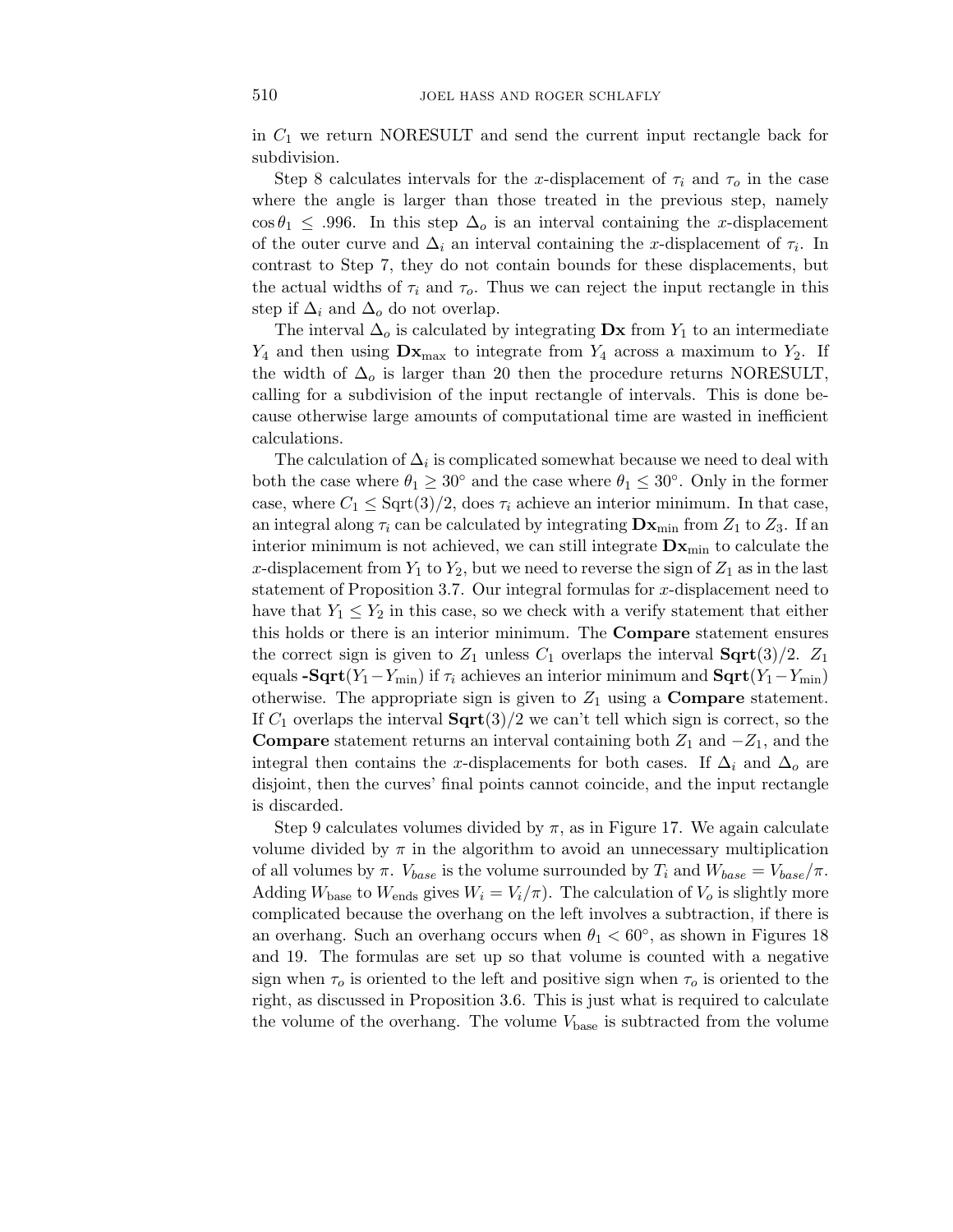inside  $T<sub>o</sub>$  to get  $V<sub>o</sub>$ , the volume of the torus component. Step 9 then rejects an input rectangle if the values  $W_o = V_o / \pi$  and  $W_i = V_i / \pi$  are unequal.  $\Box$ 

Now that we have tests that are able to reject certain ranges of torus bubbles, we apply these tests to see whether they in fact reject all the possibilities. Since we don't know in advance how fat the ranges can be, we initially feed in a rectangle of values with  $0 \le \sin \theta_1 \le 1, 0 \le h_o \le 10$ . We recursively subdivide further as necessary. We monitor IEEE exception flags at this level, so that no computation is trusted if it raised an exception.

# Boolean procedure DivideAndCheckRectangle  $input:$   $Y_1, H_i$

```
C_1 := \text{Sqrt}(1 - Y_1^2)call CheckRectangle(C1, Ho)
if result is REJECT then return SUCCESS
split Y_1 in half, into Y_{1a}, Y_{1b}split H_o in half, into H_{oa}, H_{ob}call DivideAndCheckRectangle(Y1a, Hoa)
call DivideAndCheckRectangle(Y1a, Hob)
call DivideAndCheckRectangle(Y1b, Hoa)
call DivideAndCheckRectangle(Y1b, Hob)
return SUCCESS
```
Main program

```
begin
clear exceptions
      begin
      Y_1 := [0,1]H_o := [0, 10]Call DivideAndCheckRectangle(Y1, Ho)
      end
verify no exceptions raised
Print ''All torus bubbles rejected.''
end
```
THEOREM 5.4. 5.4. The algorithm described in **Main**, if run to completion without causing an exception, shows that no area minimizing torus bubble can enclose equal volumes.

Proof. By Proposition 4.13, any minimizing torus bubble is determined by  $\theta_1$  and  $h_o$ , where  $\theta_1$  is the angle of first arc and  $h_o$  is the mean curvature of  $T_o$ .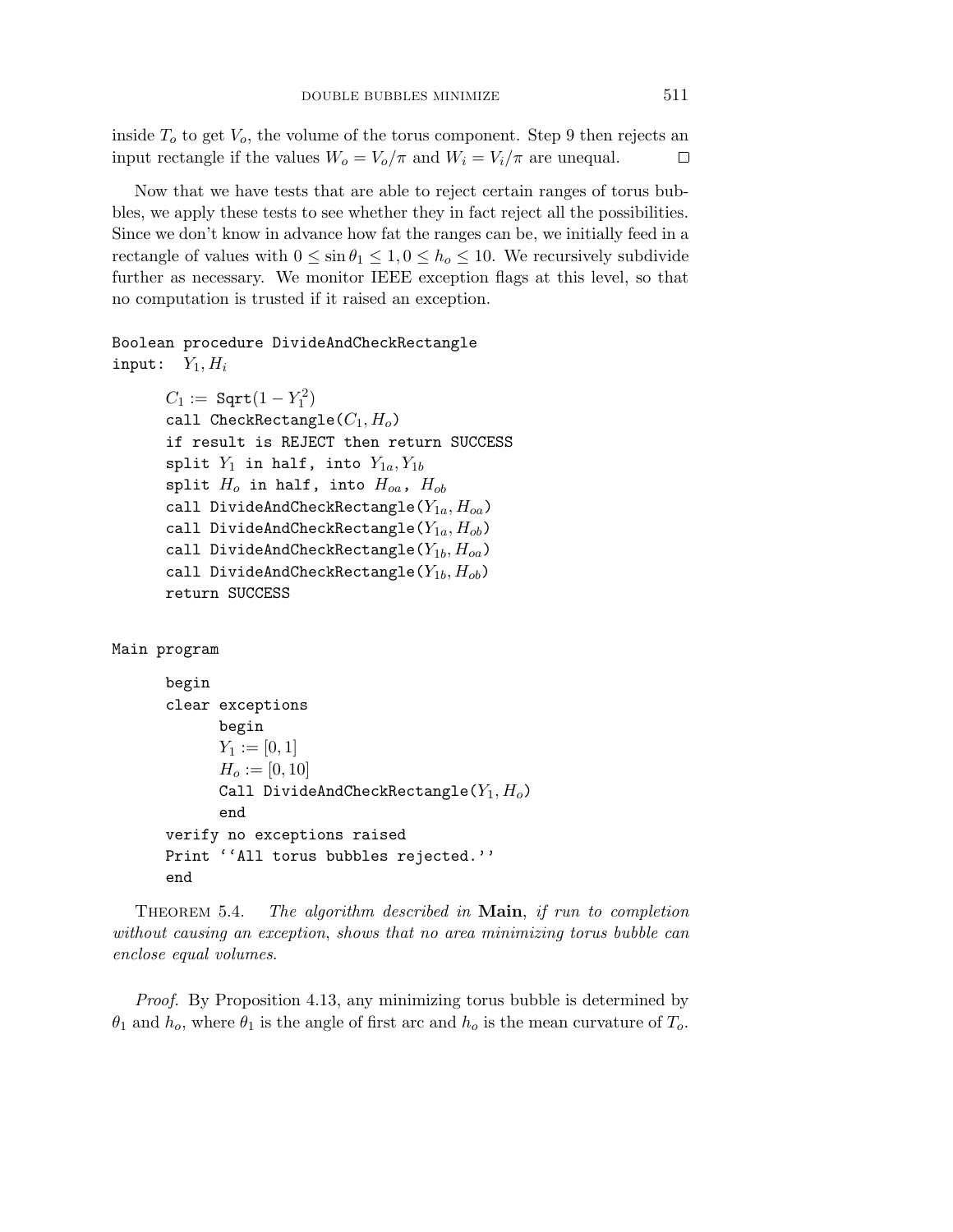It suffices to consider  $0 \le \theta_1 \le 90^\circ$  by Proposition 4.14, and  $0 \le h_o \le 10$  by Proposition 4.3 and Proposition 4.25.

**Main** calls **DivideAndCheckRectangle** with a rectangle containing the parameters of all possible torus bubbles. **DivideAndCheckRectangle** subdivides this rectangle, depending on the success of its calculations. To avoid unnecessary use of trigonometric functions in the computation, the space of angles is parameterized by a variable  $y_1 = \sin \theta_1$ . Thus the intervals  $Y_1$  cover the interval [0, 1], in 1-1 correspondence with  $0 \le \theta_1 \le 90^\circ$ . **DivideAndCheck-Rectangle** begins by using  $Y_1$  to compute  $C_1$ , an interval corresponding to values of the cosine of an interval of  $\theta_1$  angles. It then passes the  $C_1$  and  $H_o$ intervals to **CheckRectangle** where they are tested as previously described.

**Main** can only finish if **CheckRectangle** rejects all rectangles. By Theorem 5.3, torus bubbles rejected by **CheckRectangle** are not minimizers.  $\Box$ 

We implemented the algorithm described above in  $C_{++}$ , though we could equally well have used any language which allows for control of rounding and follows the IEEE 754 standard, or any similar precise prescription for floating point arithmetic. We ran code implementing this algorithm on a variety of machines, various Wintel, Sun, HP, SGI, UNIX and Linux platforms, with identical results. The C++ code with embedded instructions is available at the web site [21]. The code takes about 10 seconds to run on a fast (1999) PC. The input rectangle was recursively subdivided up to ten times, resulting in a total of 15,016 rectangles examined. The calculation involved a total of 51,256 integrals.

From examining the output of the program, we can see the reasons for which various rectangle were rejected. Of the 15,016 rectangles examined, Step 1 rejected 31, Step 2 rejected 1140, Steps 3, 4 and 5 rejected none, Step 6 rejected 3664, Step 7 rejected 541, Step 8 rejected 6691 and Step 9 rejected 2949. In Figure 22 we indicated which steps were used to reject torus bubbles in which input rectangles. This chart offers some insight into why torus bubbles fail to be minimizers. However there is some arbitrariness to this, as doing the steps in a different order would have produced different data.

In running the program no exceptions were raised, and the program returned the statement "All torus bubbles rejected." As a consequence we obtain a proof of our main result.

THEOREM 1. The unique surface of least area enclosing two equal volumes in  $\mathbb{R}^3$  is a double bubble.

Proof. Theorem 5.4 eliminates the possibility of a minimizing torus bubble. Theorem 4.1 implies that the only other possibility is a double bubble.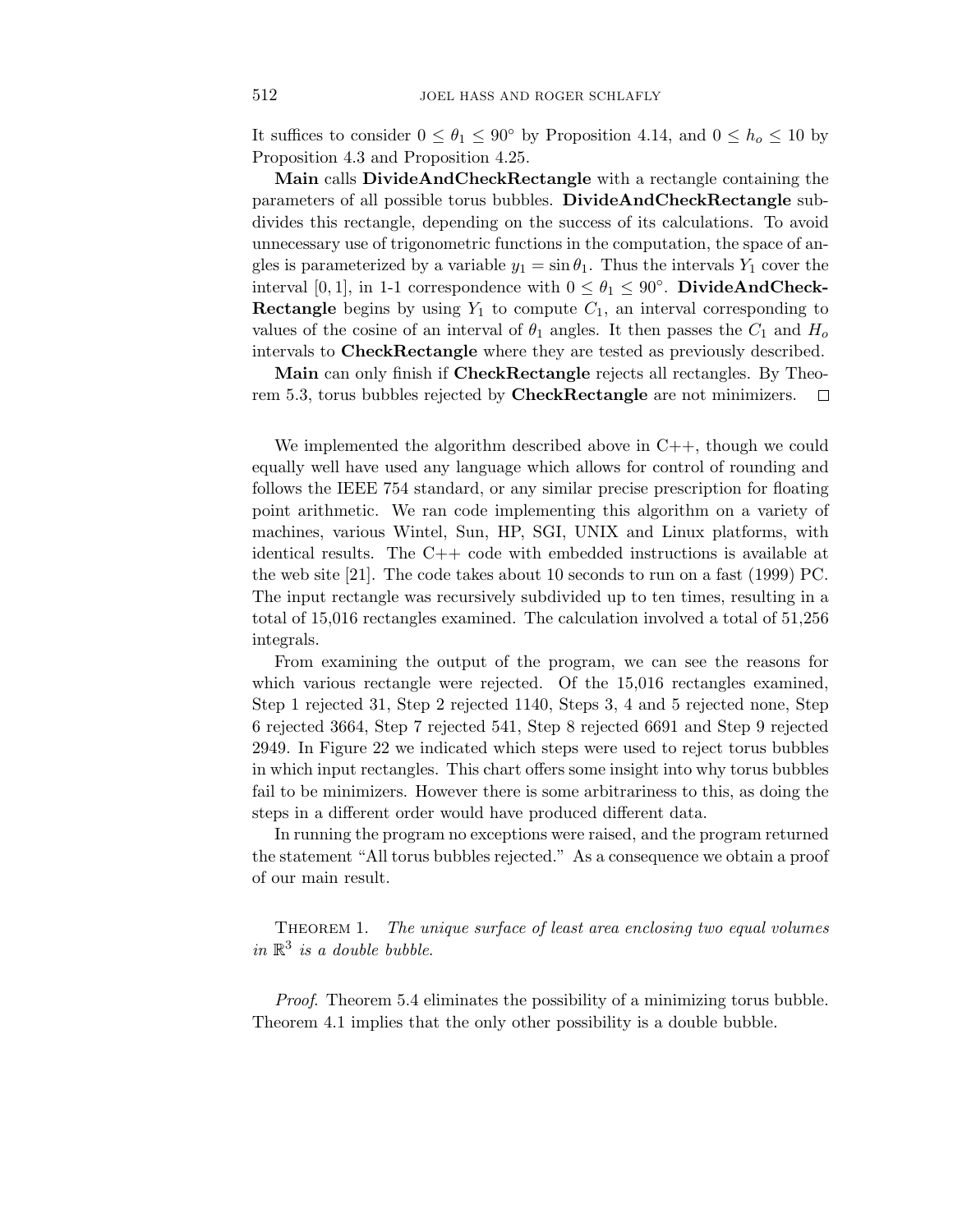|   | .9375-1                          | 2     | $\overline{c}$              | $\overline{c}$ | $\overline{2}$ | 2.8     | 2.8.9     | 2.9            | 2.6.9          | 6.9            | 6              | 6              | 6              | 6              | 6              | 6              | 6              |
|---|----------------------------------|-------|-----------------------------|----------------|----------------|---------|-----------|----------------|----------------|----------------|----------------|----------------|----------------|----------------|----------------|----------------|----------------|
|   | .875-.9375                       | 2     | 2                           | $\overline{c}$ | 2.8            | 2.8     | 8.9       | 9              | 9              | 6.9            | 6              | 6              | 6              | 6              | 6              | 6              | 6              |
|   | .8125-.875                       | 2     | 2                           | 2,8,9          | 2.8            | 8       | 8.9       | 9              | 9              | 6.9            | 6              | 6              | 6              | 6              | 6              | 6              | 6              |
|   | $.75 - .8125$                    | 2     | 2                           | 2.8.9          | 8              | 8       | 8.9       | 9              | 9              | 6.9            | 6              | 6              | 6              | 6              | 6              | 6              | 6              |
| H | .6875-.75                        | 2     | 2                           | 2.8.9          | 8              | 8       | 8.9       | 9              | 9              | 6.9            | 6              | 6              | 6              | 6              | 6              | 2.6            | 2,6            |
| e | .625-.6875                       | 2     | 2,8                         | 2.8.9          | 8              | 8       | 8.9       | 9              | 9              | 6.9            | 6              | 2,6            | 2,6            | 2,6            | 2,6            | 2.6            | 2              |
| 1 | .5625-.625                       | 2     | 2.8                         | 8              | 8              | 8       | 8.9       | 9              | 9              | 2,6,9          | 2,6            | 2,6            | 2,6            | 2              | 2              | 2              | 2              |
| g | $.5 - .5625$                     | 2     | 2,8,9                       | 8.9            | 8              | 8.9     | 8.9       | 9              | 2.9            | 2,6,9          | 2,6            | 2              | 2              | 2              | 2              | 2              | 2              |
| h | $.4375-.5$                       | 2     | 2,8,9                       | 8.9            | 8              | 8.9     | 8.9       | 2.9            | 2.9            | 2              | 2              | 2              | 2              | 2              | 2              | 2              | 2              |
| t | 375-.4375                        | 2     | 2,8,9                       | 8.9            | 8              | 8       | 2,8,9     | 2.9            | 2              | 2              | 2              | 2              | 2              | 2              | 2              | 2              | 2              |
|   | .3125-.375                       | 2.8   | 2.8.9                       | 8              | 8              | 8.9     | 2.8.9     | 2.9            | 2              | 2              | $\overline{c}$ | 2              | 2              | 2              | 2              | 2              | 2              |
|   |                                  |       |                             |                |                |         |           |                |                |                |                |                |                |                |                |                |                |
|   | .25-.3125                        | 2,8   | 2,8,9                       | 8              | 8              | 6,8,9   | 2,8,9     | 2              | 2              | 2              | 2              | 2              | 2              | 2              | 2              | 2              | 2              |
|   | .1875-.25                        | 2.8   | 8                           | 8              | 8              | 2.8     | 2         | 2              | 2              | $\overline{c}$ | $\overline{c}$ | $\overline{c}$ | $\overline{c}$ | 2              | 2              | 2              | $\overline{c}$ |
|   | .125-.1875                       | 2.8   | $\mathcal{S}_{\mathcal{S}}$ | 8              | 2.8            | 2.8     | 2         | $\overline{c}$ | $\overline{c}$ | $\overline{c}$ | $\overline{c}$ | $\overline{c}$ | $\overline{c}$ | $\overline{c}$ | $\overline{c}$ | $\overline{c}$ | $\overline{c}$ |
|   | $.0625 - .125$ , $I, 2, 7, 8, 9$ |       | 7,8                         | 8              | 2,8            | 2,8     | 2         | 2              | 2              | 2              | 2              | $\overline{c}$ | 2              | 2              | 2              | 2              | 2              |
|   | $0 - 0625$                       | 1,7,8 | 7,8                         | 7,8            | 184            | 2.8     | 2         | $\overline{c}$ | 2              | 2              | 2              | $\overline{c}$ | $\overline{c}$ | $\overline{c}$ | $\overline{c}$ | 2              | $\overline{c}$ |
|   |                                  | $0 -$ | $0.625 -$                   | $1.25 -$       | 1.875-         | $2.5 -$ | $3.125 -$ | $3.75 -$       | 4.375-         | $5 -$          | $5.625 -$      | $6.25 -$       | 6.875-         | $7.5 -$        | 8.125-         | $8.75 -$       | $9.375 -$      |
|   |                                  | 0.625 | 1.25                        | 1.875          | 2.5            | 3.125   | 3.75      | 4.375          | 5              | 5.625          | 6.25           | 6.875          | 7.5            | 8.125          | 8.75           | 9.375          | 10             |

Mean Curvature

Figure 22. Chart showing which tests were used in each input rectangle. In some rectangles there were several subdivisions, and several tests were used. Steps 3, 4 and 5 were never used to reject input rectangles.

Acknowledgements. We are indebted to Frank Morgan for introducing us to this problem, to John Sullivan for generously providing us with computer graphics of torus and double bubbles, and to F. Morgan, M. Hutchings, W. Kahan and W. Rossman for helpful discussions.

University of California, Davis, CA http://math.ucdavis.edu/hass *E-mail address*: hass@math.ucdavis.edu Dept. of Computer Science, University of California, Santa Cruz, CA http://bbs.cruzio.com/schlafly *E-mail address*: real@ieee.org

#### **REFERENCES**

- [1] M. Alfaro, J. Brock, J. Foisy, N. Hodges, and J. Zimba, The standard double soap bubble in  $R^2$  uniquely minimizes perimeter, *Pacific J. Math.* **159** (1993), 47–59.
- [2] G. Alefeld and J. Herzberger, *Introduction to Interval Computations*, Academic Press, Inc., New York, 1983.
- [3] F. J. Almgren, Existence and regularity almost everywhere of solutions to elliptic variational problems with constraints, *Memoirs Amer. Math. Soc*. **4** (1976), 165–199.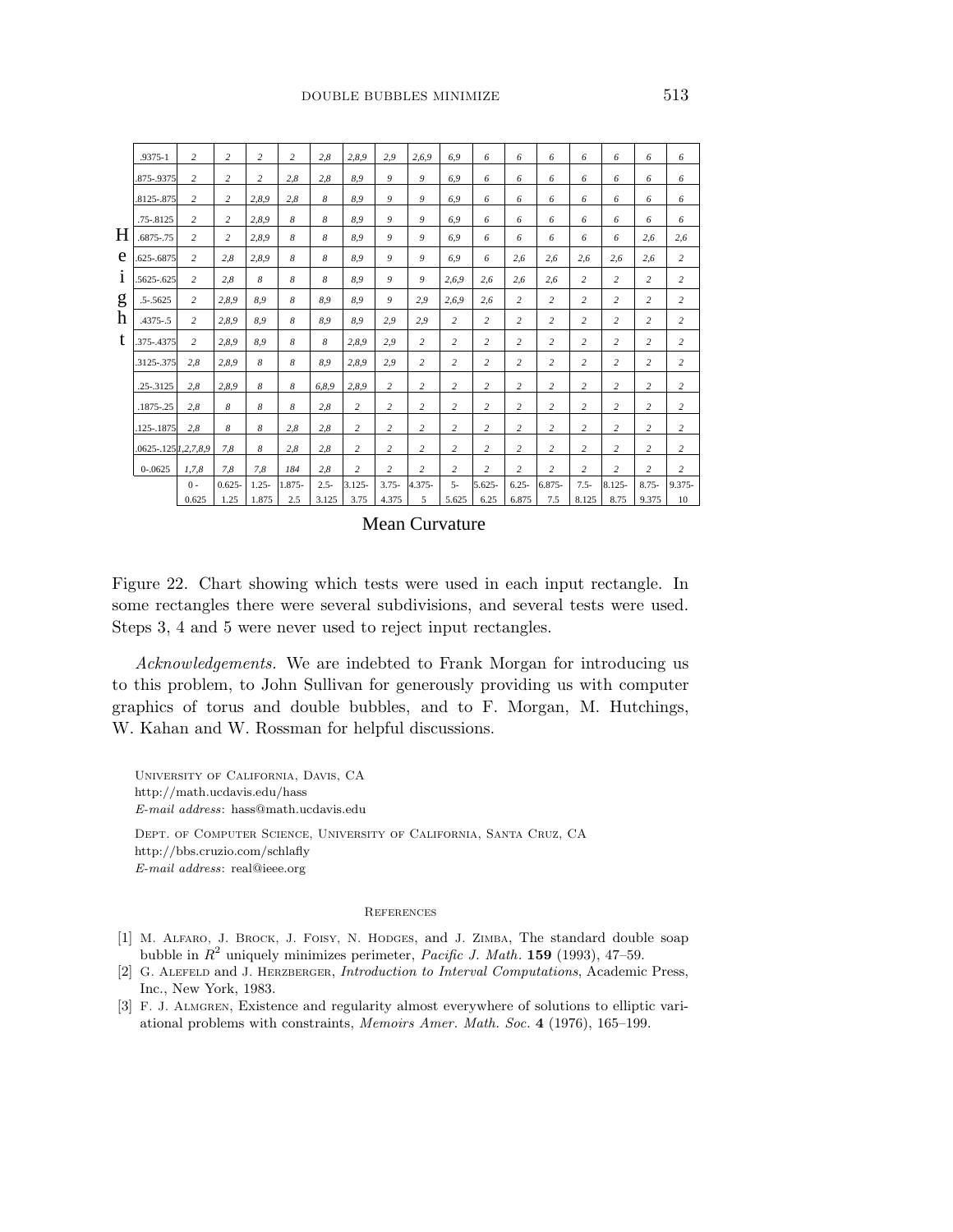- [4] F. J. Almgren and J. Taylor, The geometry of soap films and soap bubbles, *Sci. Amer*. **235** (1976), 82–93.
- [5] ANSI/IEEE *Standard* 754-1985 *for Binary Floating*-*Point Arithmetic*, The Institute of Electrical and Electronic Engineers, New York, 1985.
- [6] K. Appel and W. Haken, The solution of the four-color-map problem, *Sci. Amer*. **237** (1977), 108–121.
- [7] M. Athanassenas, A free boundary problem for capillary surfaces, *Manuscripta Math*. **76** (1992), 5–19.
- [8] J. L. BARBOSA and M. DO CARMO, Stability of hypersurfaces with constant mean curvature, *Math. Z*. **185** (1984), 339–353.
- [9] M. Berger and B. Gostiaux, *Differential Geometry*, *Manifolds Curves and Surfaces*, *Springer*-*Verlag Graduate Texts* **115**, Springer-Verlag, New York (1988).
- [10] C. V. Boys, *Soap Bubbles*, Dover Publ. Inc., New York, 1959 (first edition 1911).
- [11] Carthage, *Encyclopedia Britannica*, 19th Edition, 1929.
- [12] R. de la Llave, Computer assisted proofs of stability of matter, in *Computer Aided Proofs in Analysis* (Cincinnati, OH, 1989), 116–126, *IMA Vol. Math. Appl*. **28**, Springer-Verlag, New York, 1991.
- [13] C. Delaunay, Sur la surface de revolution dont la courbure moyenne est constante, *J. Math. Pure et Appl*. **16** (1841), 309–321.
- [14] J. EELLS, The surfaces of Delaunay, *Math. Intelligencer* 9 (1987), 53–57.
- [15] C. Fefferman, The N-body problem in quantum mechanics, *Comm. Pure Applied Math*. **39** (1986), S67–S109; Addendum, *ibid.*, **40** (1987), 523.
- [16] J. Foisy, Soap bubble clusters in  $\mathbb{R}^2$  and  $\mathbb{R}^3$ , undergraduate thesis, Williams College, 1991.
- [17] D. Gabai, R. Meyerhoff, and N. Thurston, Homotopy hyperbolic 3-manifolds are hyperbolic, *Ann. of Math.*, to appear.
- [18] R. GULLIVER, Regularity of minimizing surfaces of prescribed mean curvature, *Ann. of Math*. **97** (1973), 275–305.
- [19] T. Hales, The Kepler conjecture, E-print math.MG/9811078.
- [20] J. Hass, M. Hutchings, and R. Schlafly, The double bubble conjecture, *ERA Amer. Math. Soc*. **1** (1995), 98–102.
- [21] J. Hass and R. SCHLAFLY,  $C++$  source code for calculations in the paper Double bubbles minimize; http://www.aom.princeton.edu/00/march/doubbub.cpp .
- [22] M. Hutchings, The structure of area-minimizing double bubbles, *J. Geom. Anal*. **7** (1997), 285–304.
- [23] K. KENMOTSU, Surfaces of revolution with prescribed mean curvature, *Tôhoku Math. J*. **32** (1980), 147–153.
- [24] LORD KELVIN and W. Thomson, On the division of space with minimum partitional area, *Phil. Mag*. **24** (1887), 503.
- [25] N. Korevaar, R. Kusner, and B. Solomon, The structure of complete embedded surfaces with constant mean curvature, *J. Differential Geom*. **30** (1989), 465–503.
- [26] G. Lawlor and F. Morgan, Paired calibrations applied to soap films, immiscible fluids, and surfaces or networks minimizing other norms, *Pacific J. Math*. **166** (1994), 55–83.
- [27] O. Lanford, Proof of the Feigenbaum conjectures, *Bull. Amer. Math. Soc*. **6** (1982), 427–434.
- [28] H. P. McKean, M. Schreiber, and G. H. Weiss, Isoperimetric problem with application to the figure of cells, *J. Math. Physics* **6** (1994), 479–484.
- [29] R. E. Moore, Methods and applications of interval analysis, *SIAM Studies in Applied Math*. **2**, SIAM, Philadelphia, PA, 1979.
- [30] J. D. Moore and R. SCHLAFLY, On equivariant isometric embeddings, Math Z. 173 (1980), 119–129.
- [31] F. Morgan, Soap bubbles in  $R^2$  and in surfaces, *Pacific J. Math.* **165** (1994), 347–361.